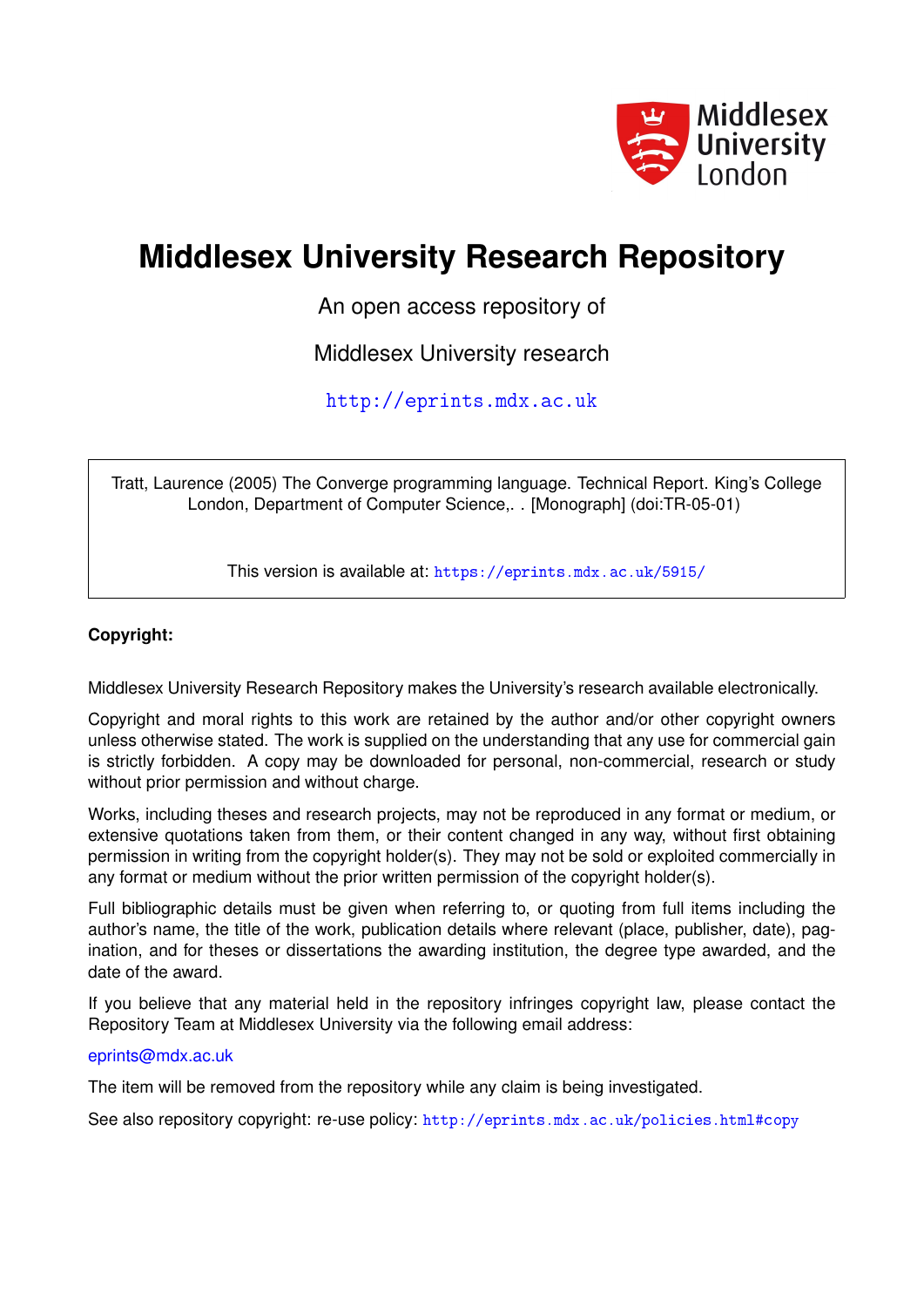# **The Converge programming language**

Technical report TR-05-01, Department of Computer Science, King's College London

Laurence Tratt laurie@tratt.net

February 26, 2005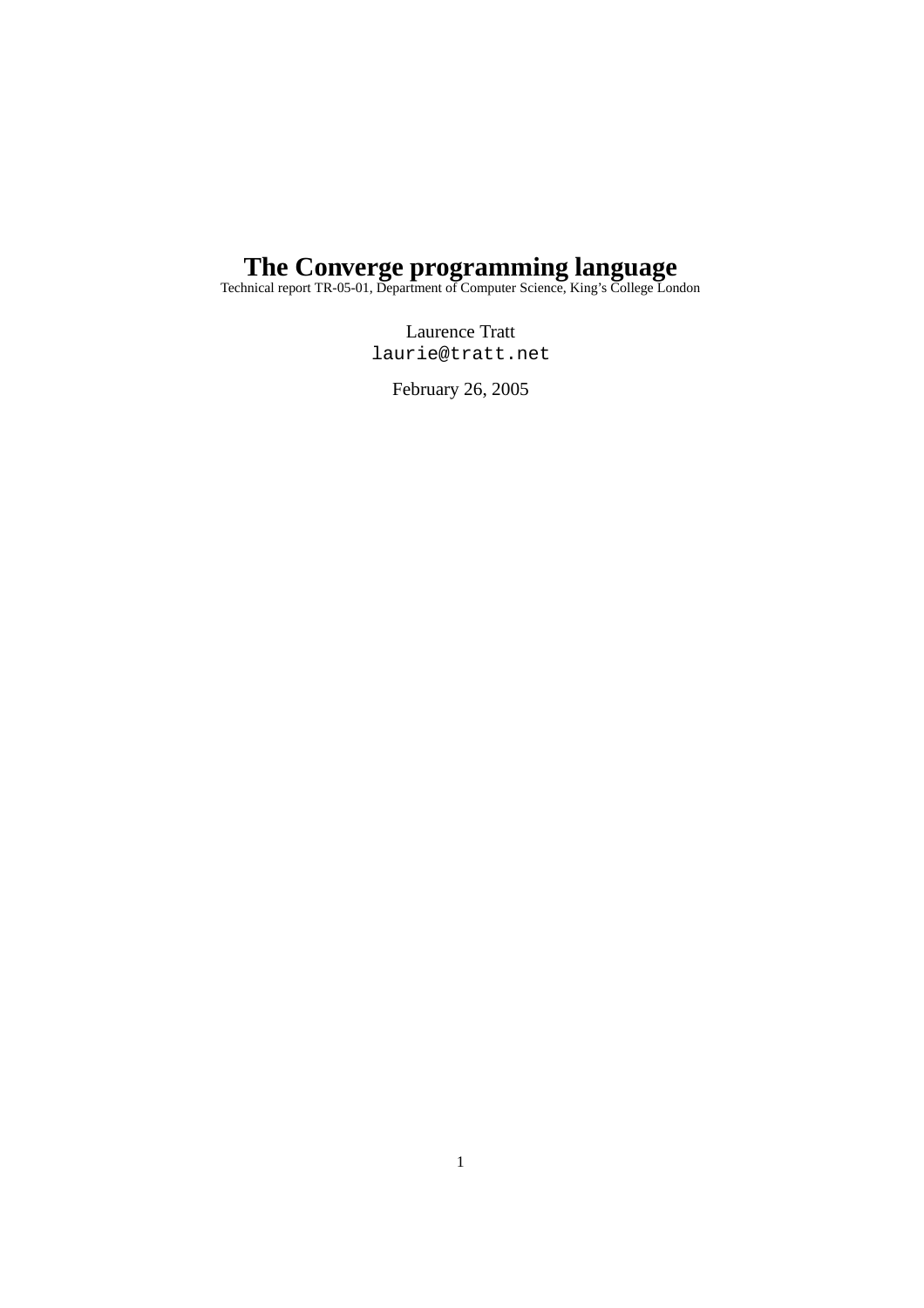# **Contents**

| 1 | <b>Introduction</b>    |                                                                             |    |  |  |  |
|---|------------------------|-----------------------------------------------------------------------------|----|--|--|--|
| 2 | <b>Converge basics</b> |                                                                             |    |  |  |  |
|   | 2.1                    |                                                                             | 5  |  |  |  |
|   | 2.2                    |                                                                             | 6  |  |  |  |
|   | 2.3                    |                                                                             | 6  |  |  |  |
|   |                        | 2.3.1                                                                       | 9  |  |  |  |
|   | 2.4                    |                                                                             | 9  |  |  |  |
|   |                        | 2.4.1                                                                       | 11 |  |  |  |
|   | 2.5                    | Comparisons and comparison overloading                                      | 11 |  |  |  |
|   | 2.6                    |                                                                             | 12 |  |  |  |
|   | 2.7                    |                                                                             | 12 |  |  |  |
|   | 2.8                    |                                                                             | 12 |  |  |  |
|   | 2.9                    |                                                                             | 13 |  |  |  |
|   |                        |                                                                             | 13 |  |  |  |
|   |                        |                                                                             | 14 |  |  |  |
|   |                        |                                                                             | 16 |  |  |  |
| 3 |                        | Compile-time meta-programming                                               | 16 |  |  |  |
|   | 3.1                    |                                                                             | 16 |  |  |  |
|   | 3.2                    |                                                                             | 17 |  |  |  |
|   | 3.3                    |                                                                             | 18 |  |  |  |
|   |                        | 3.3.1                                                                       | 19 |  |  |  |
|   | 3.4                    |                                                                             | 19 |  |  |  |
|   |                        |                                                                             | 20 |  |  |  |
|   |                        | Splicing within quasi-quotes $\dots \dots \dots \dots \dots \dots$<br>3.4.1 |    |  |  |  |
|   | 3.5                    | Basic scoping rules in the presence of quasi-quotes                         | 20 |  |  |  |
|   | 3.6                    |                                                                             | 22 |  |  |  |
|   |                        | 3.6.1                                                                       | 22 |  |  |  |
|   |                        | 3.6.2                                                                       | 22 |  |  |  |
|   | 3.7                    |                                                                             | 23 |  |  |  |
|   | 3.8                    |                                                                             | 24 |  |  |  |
|   | 3.9                    |                                                                             | 24 |  |  |  |
|   |                        | 3.10 Compile-time meta-programming in use                                   | 26 |  |  |  |
|   |                        |                                                                             | 26 |  |  |  |
|   |                        |                                                                             | 28 |  |  |  |
|   |                        | 3.12 Compile-time meta-programming costs                                    | 30 |  |  |  |
|   |                        |                                                                             | 30 |  |  |  |
|   |                        |                                                                             | 32 |  |  |  |
| 4 |                        | Implications of Converge's compile-time meta-programming for other          |    |  |  |  |
|   |                        | languages and their implementations                                         | 33 |  |  |  |
|   | 4.1                    |                                                                             | 34 |  |  |  |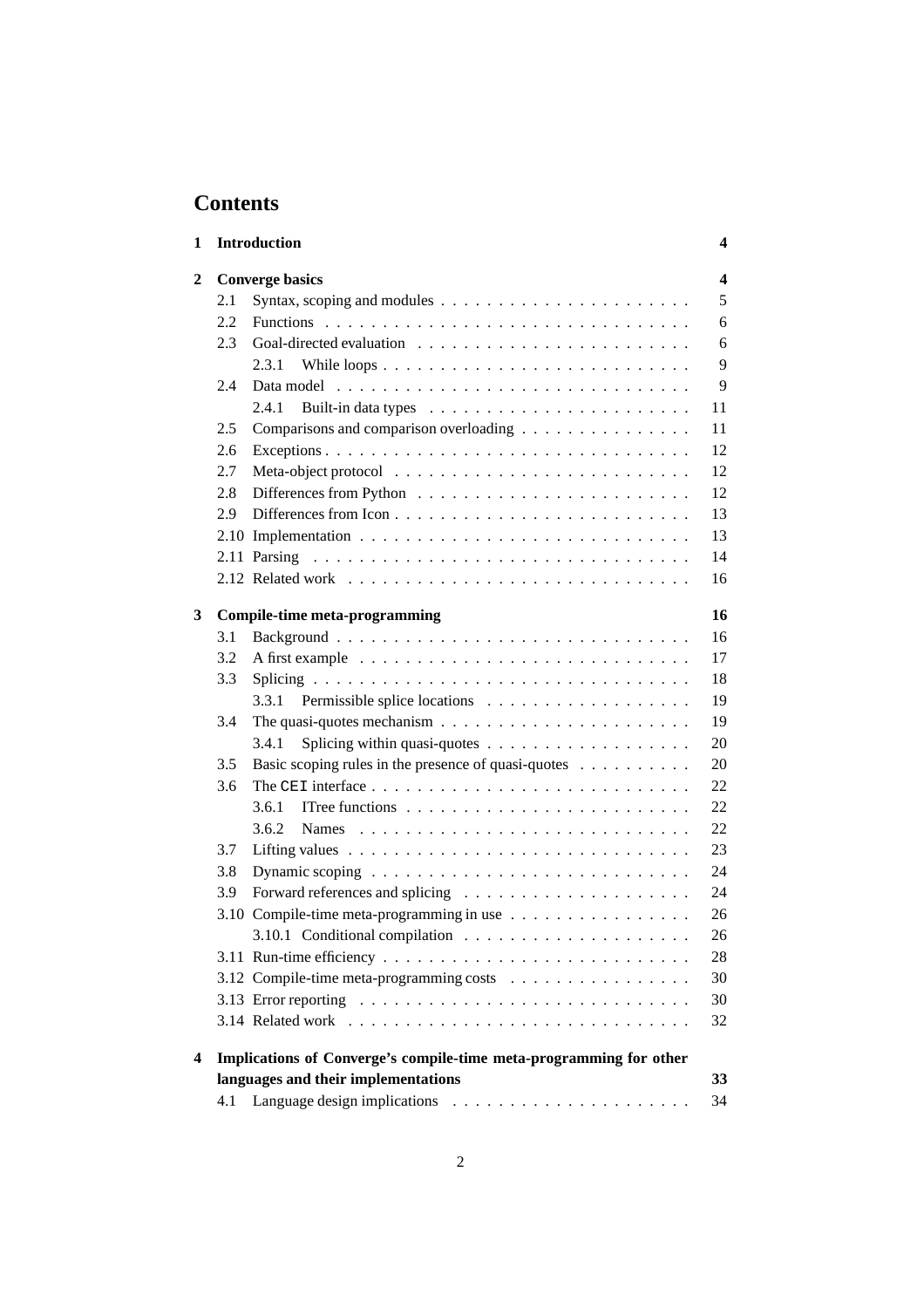|   | 4.2                                             |                                                                                                                                                                                                                               | 34 |  |  |  |  |  |  |
|---|-------------------------------------------------|-------------------------------------------------------------------------------------------------------------------------------------------------------------------------------------------------------------------------------|----|--|--|--|--|--|--|
|   | 4.3                                             |                                                                                                                                                                                                                               | 36 |  |  |  |  |  |  |
|   |                                                 | 4.3.1                                                                                                                                                                                                                         | 36 |  |  |  |  |  |  |
| 5 | <b>Syntax extension for DSL's</b>               |                                                                                                                                                                                                                               |    |  |  |  |  |  |  |
|   | 5.1                                             |                                                                                                                                                                                                                               | 38 |  |  |  |  |  |  |
|   | 5.2                                             | Related work responses in the contract of the contract of the contract of the contract of the contract of the contract of the contract of the contract of the contract of the contract of the contract of the contract of the | 38 |  |  |  |  |  |  |
| 6 | <b>Modelling language DSL</b>                   |                                                                                                                                                                                                                               |    |  |  |  |  |  |  |
|   | 6.1                                             |                                                                                                                                                                                                                               | 39 |  |  |  |  |  |  |
|   | 6.2                                             |                                                                                                                                                                                                                               | 41 |  |  |  |  |  |  |
|   | 6.3                                             |                                                                                                                                                                                                                               | 43 |  |  |  |  |  |  |
|   | 6.4                                             | Traversing the parse tree $\dots \dots \dots \dots \dots \dots \dots \dots \dots$                                                                                                                                             | 44 |  |  |  |  |  |  |
|   | 6.5                                             |                                                                                                                                                                                                                               | 45 |  |  |  |  |  |  |
|   |                                                 | 6.5.1                                                                                                                                                                                                                         | 45 |  |  |  |  |  |  |
|   |                                                 | 6.5.2                                                                                                                                                                                                                         | 46 |  |  |  |  |  |  |
|   |                                                 | 6.5.3                                                                                                                                                                                                                         | 46 |  |  |  |  |  |  |
|   |                                                 | 6.5.4                                                                                                                                                                                                                         | 47 |  |  |  |  |  |  |
|   | 6.6                                             |                                                                                                                                                                                                                               | 47 |  |  |  |  |  |  |
| 7 |                                                 | <b>Future work</b>                                                                                                                                                                                                            | 48 |  |  |  |  |  |  |
| 8 | <b>Acknowledgments</b>                          |                                                                                                                                                                                                                               |    |  |  |  |  |  |  |
| A | Converge grammar                                |                                                                                                                                                                                                                               |    |  |  |  |  |  |  |
| B | The 'Simple UML' modelling language translation |                                                                                                                                                                                                                               |    |  |  |  |  |  |  |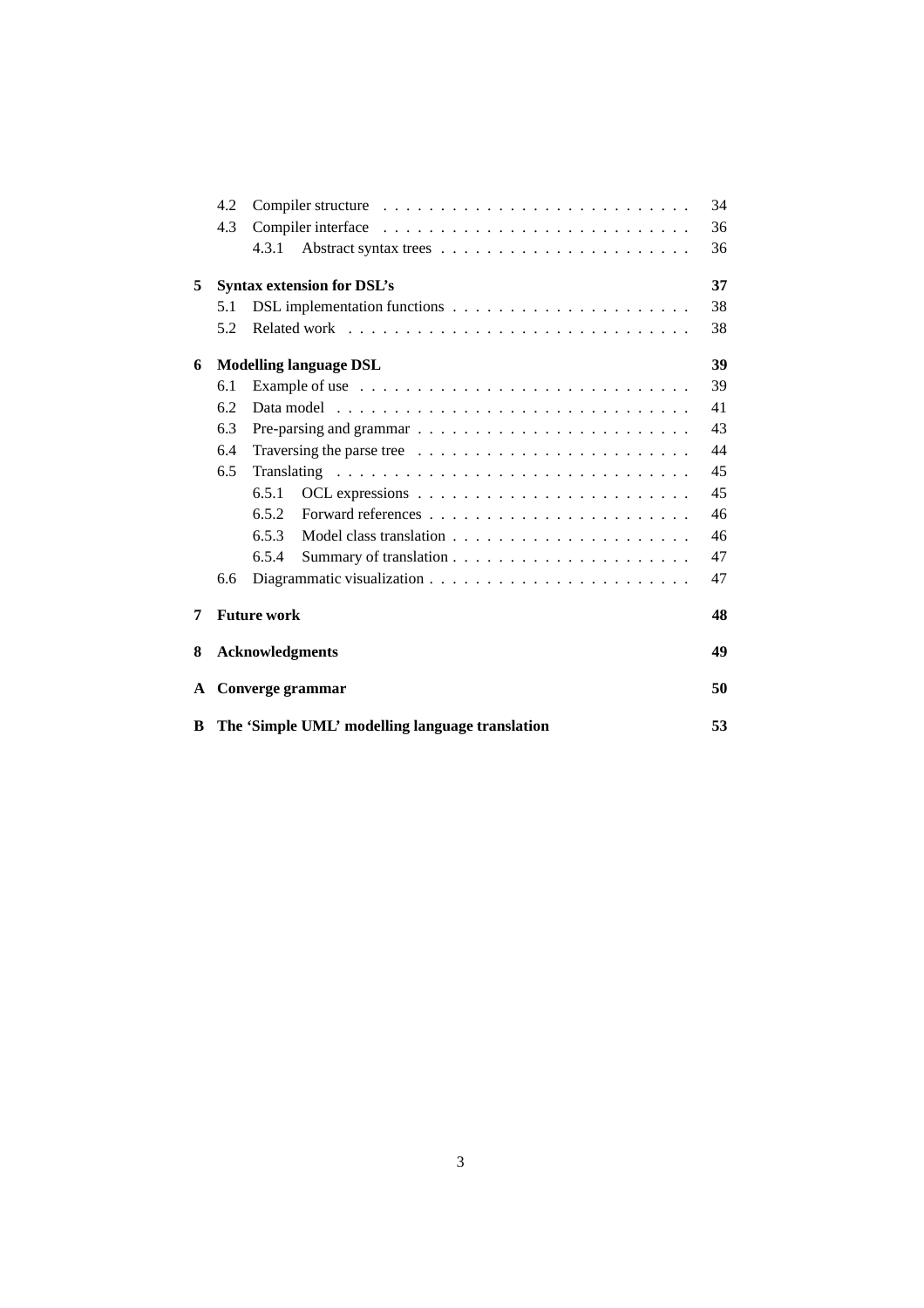### **1 Introduction**

This paper details the Converge programming language, a new dynamically typed imperative programming language capable of compile-time meta-programming, and with an extendable syntax. Although Converge has been designed with the aim of implementing different model transformation approaches as embedded DSL's in mind, it is also a General Purpose Language (GPL), albeit one with unusually powerful features.

The motivation for a new approach to implementing model transformation approaches is simple: existing languages, and their associated tool-chains, lead to long and costly implementation cycles for model transformation approaches. The justification for creating a new language, rather than altering an existing one, is far less obvious — it is reasonable to suggest that, given the vast number of programming languages already in existence, one of them should present itself as a likely candidate for modification.

There are two reasons why a new language is necessary to meet the aims of this paper. Firstly, in order to meet its aims, Converge contains a blend of features unique amongst programming languages; some fundamental design choices have been necessary to make these features coalesce, and imposing such choices retrospectively on an existing language would almost certainly lead to untidy results and backwards compatibility issues. Secondly, my personal experience strongly suggests that the complexity of modern languages implementations (when such implementations are available) can make adding new features a significant challenge. In short, I assert that it is easier in the context of model transformations to start with a fresh canvass than to alter an existing language.

This paper comes in three main parts. The first part documents the basics of the Converge language itself;. The second part details Converge's compile-time metaprogramming and syntax extension facilities, including a section detailing suggestions for how some of Converge's novel features could be added to similar languages. The third part of this paper explains Converge's syntax extension facility, and documents a user extension which allows simple UML-esque modelling languages to be embedded within Converge. As well as being a practical demonstration of Converge's features, this facility is used extensively throughout the remainder of the paper.

### **2 Converge basics**

This section gives a brief overview of the core Converge features that are relevant to the main subject of this paper. Since most of the basic features of Converge are similar to other similar programming language, this section is intentionally terse. However it should allow readers familiar with a few other programming languages the opportunity to quickly come to grips with the most important areas of Converge, and to determine the areas where it differs from other languages.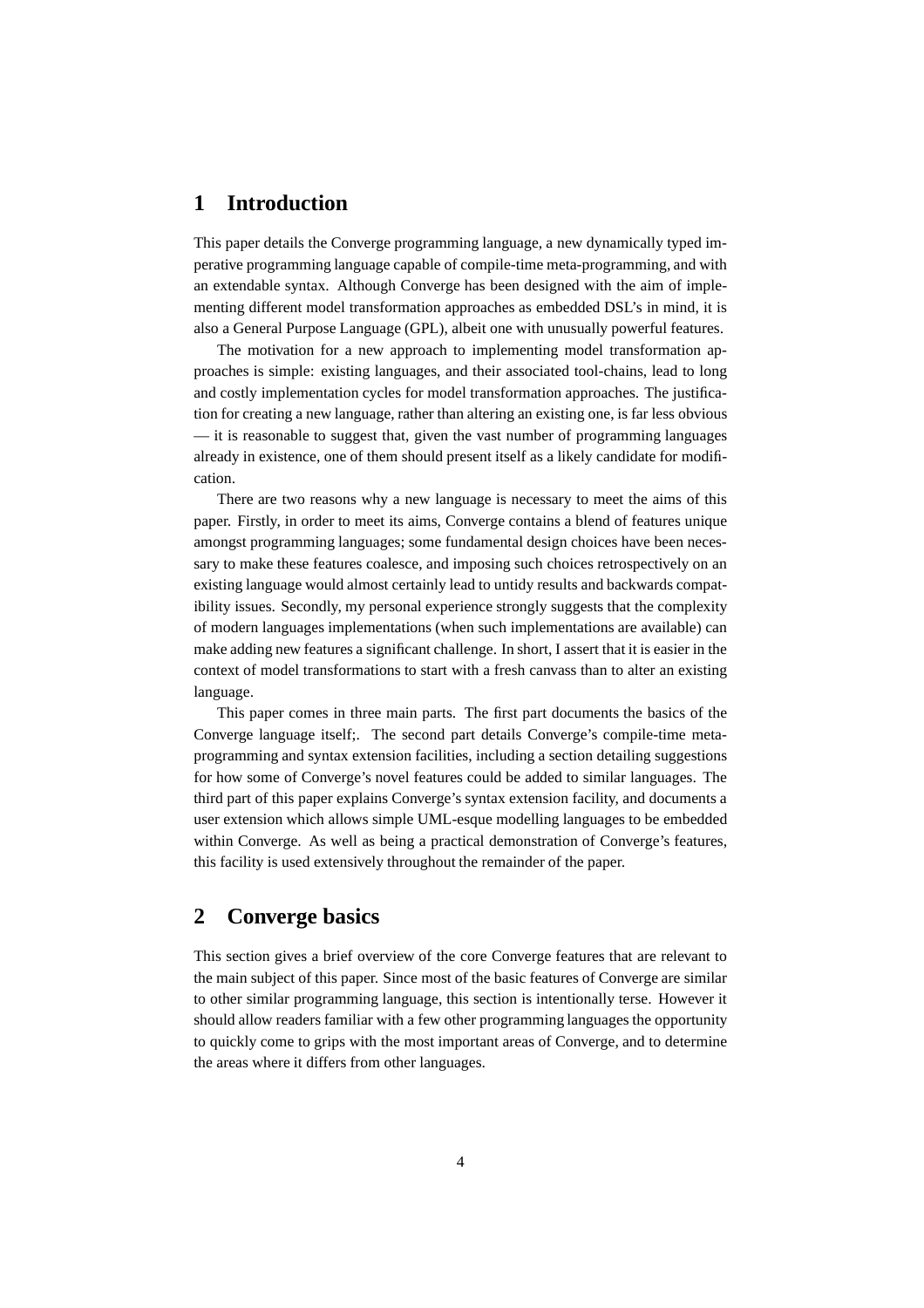#### **2.1 Syntax, scoping and modules**

Converge's most obvious ancestor is Python [vR03] resulting in an indentation based syntax, a similar range and style of datatypes, and general sense of aesthetics. The most significant difference is that Converge is a slightly more static language: all namespaces (e.g. a modules classes and functions, and all variable references) are determined statically at compile-time whereas even modern Python allows namespaces to be altered at run-time<sup>1</sup>. Converge's scoping rules are also different from Python's and many other languages, and are intentionally very simple. Essentially Converge's functions are synonymous with both closures and blocks. Converge is lexically scoped, and there is only one type of scope (as opposed to Python's notion of local and global scopes). Variables do not need to be declared before their use: assigning to a variable anywhere in a block makes that variable local throughout the block (and accessible to inner blocks) unless the variable is declared via the nonlocal keyword to refer to a variable in an outer block. Variable references search in order from the innermost block outwards, ultimately resulting in a compile-time error if a suitable reference is not found. As in Python, fields within a class are not accessible via the default scoping mechanism: they must be referenced via the self variable which is automatically brought into scope in any *bound function* (functions declared within a class are automatically bound functions). Converge's justification for this is subtly different than Python's, which has this feature to aid comprehension; although this is equally true in Converge, without this feature, namespaces would not be statically calculable since an objects slots are not always known at compile-time.

Converge programs are split into modules, which contain a series of *definitions* (imports, functions, classes and variable definitions). Unlike Python, each module is individually compiled into a bytecode file by the Converge compiler convergec and linked by convergel to produce a static bytecode executable which can be run by the Converge VM. If a module is the *main module* of a program (i.e. passed first to the linker), Converge calls its main function to start execution. The following module shows a caching Fibonacci generating class, and indirectly shows Converge's scoping rules (the i and fib cache variables are local to the functions they are contained within), printing 8 when run:

#### import Sys

```
class Fib_Cache:
  func init():
    self.cache := [0, 1]func fib(x):
    i := self.cache.len()
    while i <= x:
      self.cache.append(self.cache[i - 2] + self.cache[i - 1])
      i + = 1return self.cache[x]
func main():
  fib_cache := Fib_Cache()
  Sys.println(fib_cache.fib(6))
```
<sup>&</sup>lt;sup>1</sup>Prior to version 2.1, Python's namespaces were determined almost wholly dynamically; this often lead to subtle bugs, and hampered the utility of nested functions.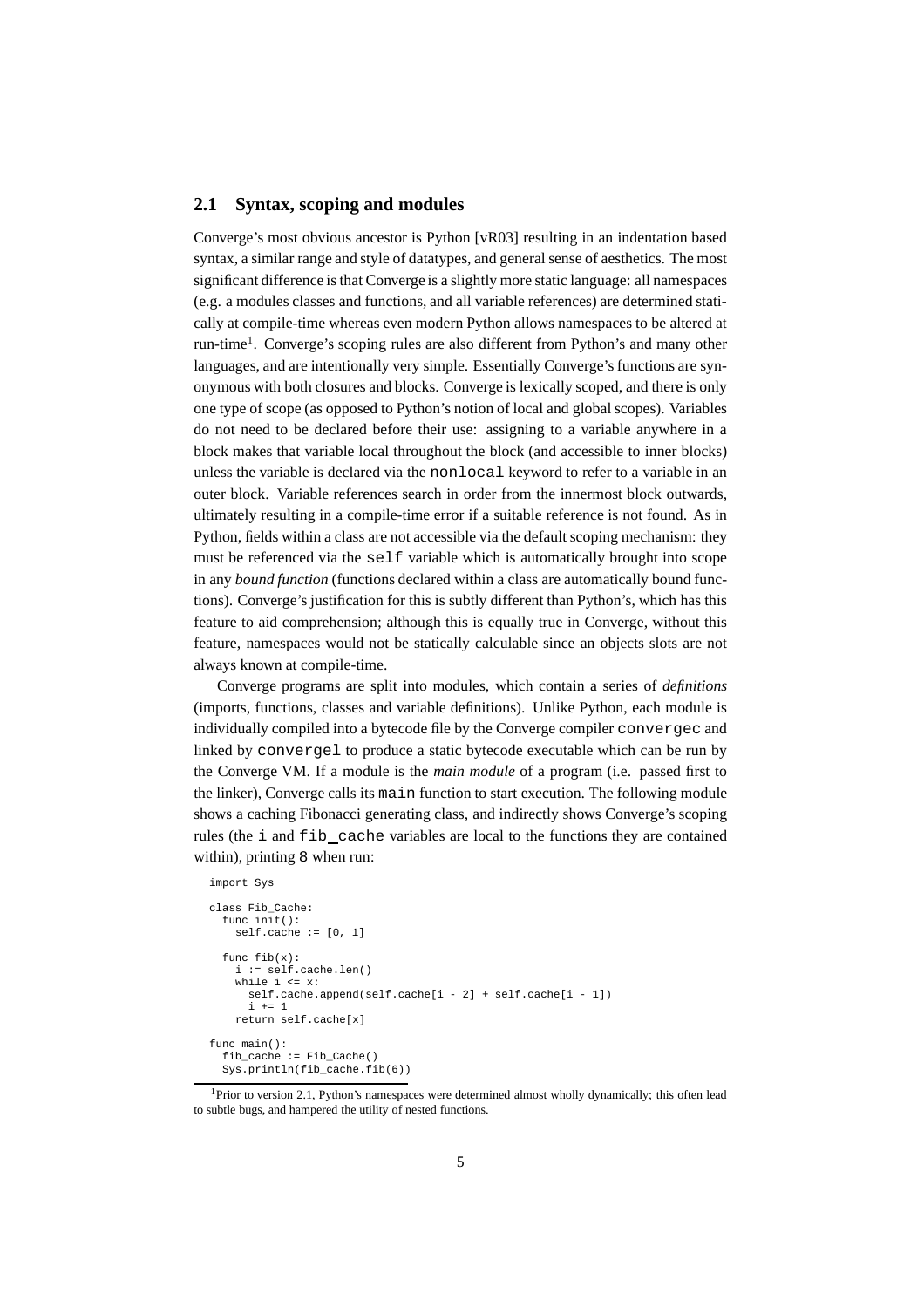Compiling and running this fragment looks as follows:

```
$ converge convergec -o fib.cvb fib.cv
$ converge convergel -o fib fib.cvb lib/libconverge.cvl
$ converge fib
8
```
As in Python, Converge modules are executed from top to bottom when they are first imported. This is because functions, classes and so on are normal objects within a Converge system that need to be instantiated from the appropriate builtin classes – therefore the order of their creation can be significant e.g. a class *must* be declared before its use by a subsequent class as a superclass. Note that this only effects references made at the modules top-level – references e.g. inside functions are not restricted thus.

#### **2.2 Functions**

Converge uses the term function both in its traditional programming sense of a standalone function (or 'procedure'), and also for functions which reside in classes (often called methods). The reason for this is that 'normal' functions and 'methods' are not restricted in Converge to only their traditional rôles: 'normal' functions can reside in classes and 'methods' can reside outside of classes. When it is important to distinguish between the two, Converge has two distinct types: *unbound functions* ('normal' functions) and *bound functions* ('methods'). Bound functions expect to have an implicit first argument of the self object<sup>2</sup>; however they can not have arguments applied to it directly. Extracting a bound function from an object creates a *function binding* which wraps a bound function and a reference to the self object into an object which can then have arguments applied to it. Function bindings can be manually created by instantiating the Func\_Binding class, which allows bound functions to be used with arbitrary self objects.

In normal use, Converge automatically assumes that the keyword func introduces an unbound function if it is used outside class, and a bound function if used inside a class. Using the bound func or unbound func keywords overrides this behaviour. Functions, bound or unbound, can have zero or more parameters; prefixing the final parameter in a function with  $a \star$  denotes the 'var args' parameter.

An important feature of functions is their apply slot which applies a list of objects as parameters to the function. This allows argument lists of arbitrary size to be built and applied at run-time.

#### **2.3 Goal-directed evaluation**

An important, if less obvious, influence to Converge is Icon [GG96a]. Since Icon is likely to be unfamiliar to be most readers, a brief overview of Icon is instructive in understanding why it possesses an unusual, and interesting, feature set. Icon's chief designer was Ralph Griswold, and is a descendant of the SNOBOL series of programming languages – whose design team Griswold had been a part of – and SNOBOL's

<sup>&</sup>lt;sup>2</sup>Note that unlike Python, Converge does not force the user to explicitly list  $\text{self}$  as a function parameter.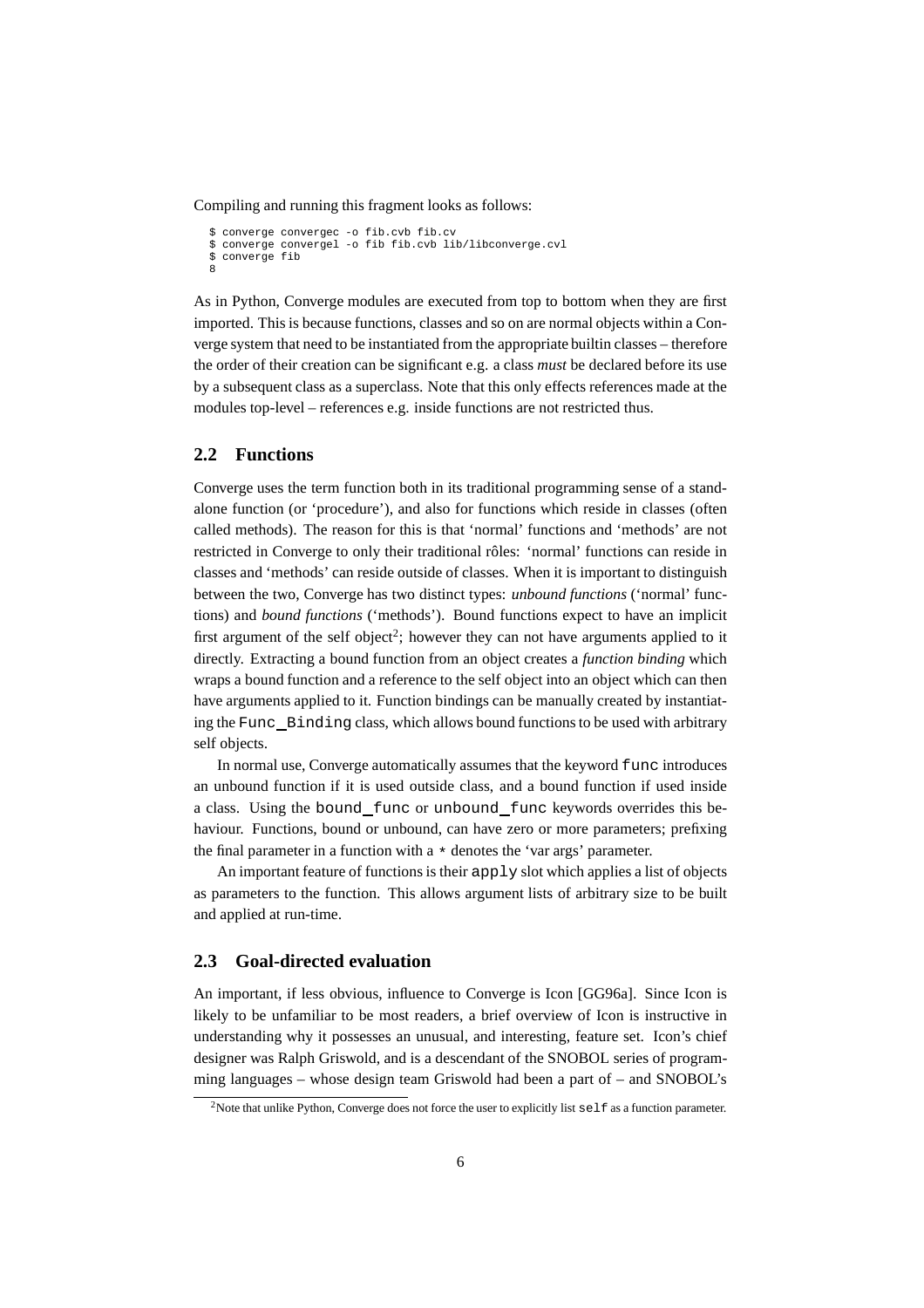short-lived successor SL5. SNOBOL4 in particular was specifically designed for the task of string manipulation, but an unfortunate dichotomy between pattern matching and the rest of the language, and the more general problems encountered when trying to use it for more general programming issues ensured that, whilst successful, it never achieved mass acceptance; SL5 suffered from almost the opposite problem by having an over-generalized and unwieldy procedure mechanism. See Griswold and Griswold [GG93] for an insight into the process leading to Icon's conception. Since programs rarely manipulate strings in isolation, post-SL5 Griswold had as his aim to build a language which whilst being aimed at non-numeric manipulation also was usable as a general programming language. The eventual result was Icon [GG96a, GG96b], a language still in use and being developed to this day. In order to fulfil the goal of practical string manipulation, the premises on which Icon is founded are not only fundamentally different from those normally associated with GPLs, but are also tightly coupled with one another.

As Icon, Converge is an expression-based language, with similar notions of expression *success* and *failure*. In essence, expressions which succeed produce a value; expressions which fail do not produce a value and percolate the failure to their outer expression. For example the following fragment:

```
func main():
  x := 1 < 2y := 2 < 1Sys.println(x)
 Sys.println(y)
```
leads to the following output:

```
2
Traceback (most recent call last):
 File "expr.cv", line 5, column 13, in main
Unassigned_Var_Exception: Var has not yet been assigned to.
```
This is because when the expression  $2 < 1$  is evaluated, it fails (since 2 is not less than 1); the failure percolates outwards and prevents the assignment of a value to the variable y. Note that failure does not percolate outwards to arbitrary points: failure can not cross *bound expressions*. A bound expression thus denotes a 'stop point' for backtracking. The most obvious point at which bound expressions occur is when expressions are separated by newlines in an Converge program although bound expressions occur in various other points. For example, each branch of an if expression is bound, which prevents the failure of a branch causing the entire if expression to be re-evaluated. Converge directly inherits Icon's bound expression rules which largely preserve traditional imperative language evaluation strategies, even in the face of backtracking.

Success and failure are the building blocks for goal-directed evaluation, which is essentially a limited form of backtracking suitable for imperative programming languages. Functions which contain the yield statement are *generators* and can produce more than one return value. The yield statement is an alternative type of function return which effectively freezes the current functions closure and stack, and returns a value to the caller; if backtracking occurs, the function is resumed from its previous point of execution and may return another value. Generators complete by using the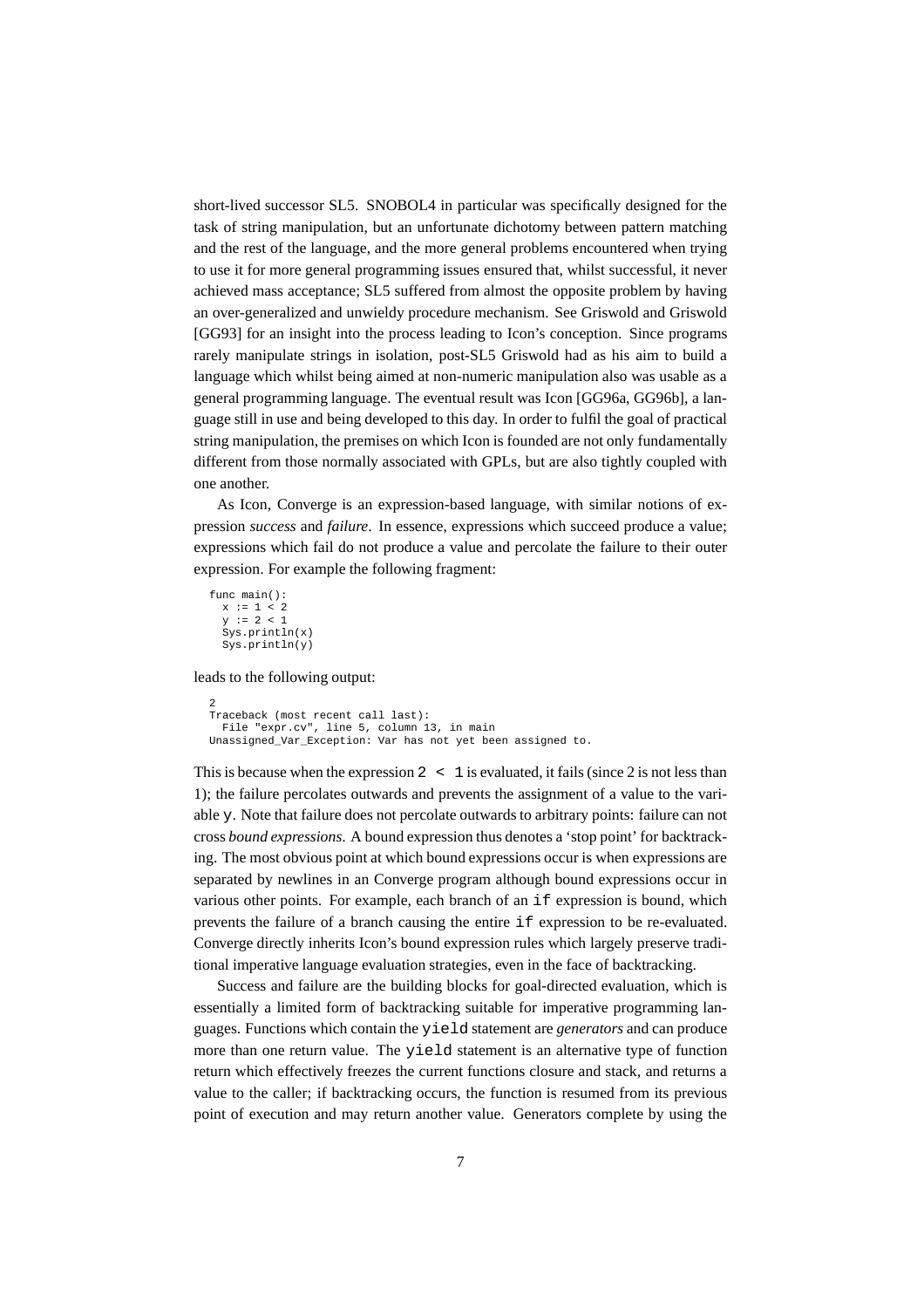return statement. Since the return statement returns the null object if no expression is specified, generators typically use return fail to ensure that the completion of the generator does not cause one final loop of the caller — return'ing the fail object causes a function to percolate failure to its caller immediately.

The most frequent use of generators is seemingly mundane, and occurs in the following idiom, which uses the iterate generator on a list to print each list element l on a newline:

```
l := [3, 9, 27]
for x := l.iterate():
  Sys.println(x)
```
In simple terms, the for construct evaluates its condition expression and after each iteration of the loop backtracks in an attempt to pump the condition for more values. This idiom therefore subsumes the clumsy encoding of iterators found in most OO languages.

Generators can be used for much more sophisticated purposes. Consider first the following generator which generates all Fibonacci numbers from 1 to high:

```
func fib(high):
 a, b := [0, 1]while b < high:
   yield b
   a, b := [b, a + b]return fail
```
The for construct exhaustively evaluates its condition (via backtracking) until it can produce no more values. Therefore the following fragment prints all Fibonacci values from 1 to 100000:

```
for f := fib(100000):
 Sys.println(f)
```
The conjunction operator  $\&$  conjoins two or more expressions; the failure of any part of the expression causes backtracking to occur. Backtracking resumes the most recent generator which is still capable of producing values, only resuming older generators when more recent ones are exhausted. Thus backtracking in Converge is entirely deterministic because the sequence in which alternatives are tried is explicitly specified by the programmer – this makes the evaluation strategy significantly different than that found in logic languages such as Prolog. If all expressions in a conjunction succeed, the value of the final expression is used as the value of the conjunction. If failure occurs, and there are no generators capable of producing more values to be resumed, then the conjunction itself fails.

Combining the for construct with the  $\&$  operator can lead to terse, expressive examples such as the following which prints all Fibonacci numbers wholly divisible by 3 between 1 and 100000:

```
for Sys.println(f := fib(100000) & f $3 == 0 & f)
```
A brief explanation of this can be instructive. Firstly  $f := fib(100000)$  pumps the fib generator and assigns each value it returns to the variable f. Since it is contained within the first expression of the  $\&$  operator, when the fib generator completes.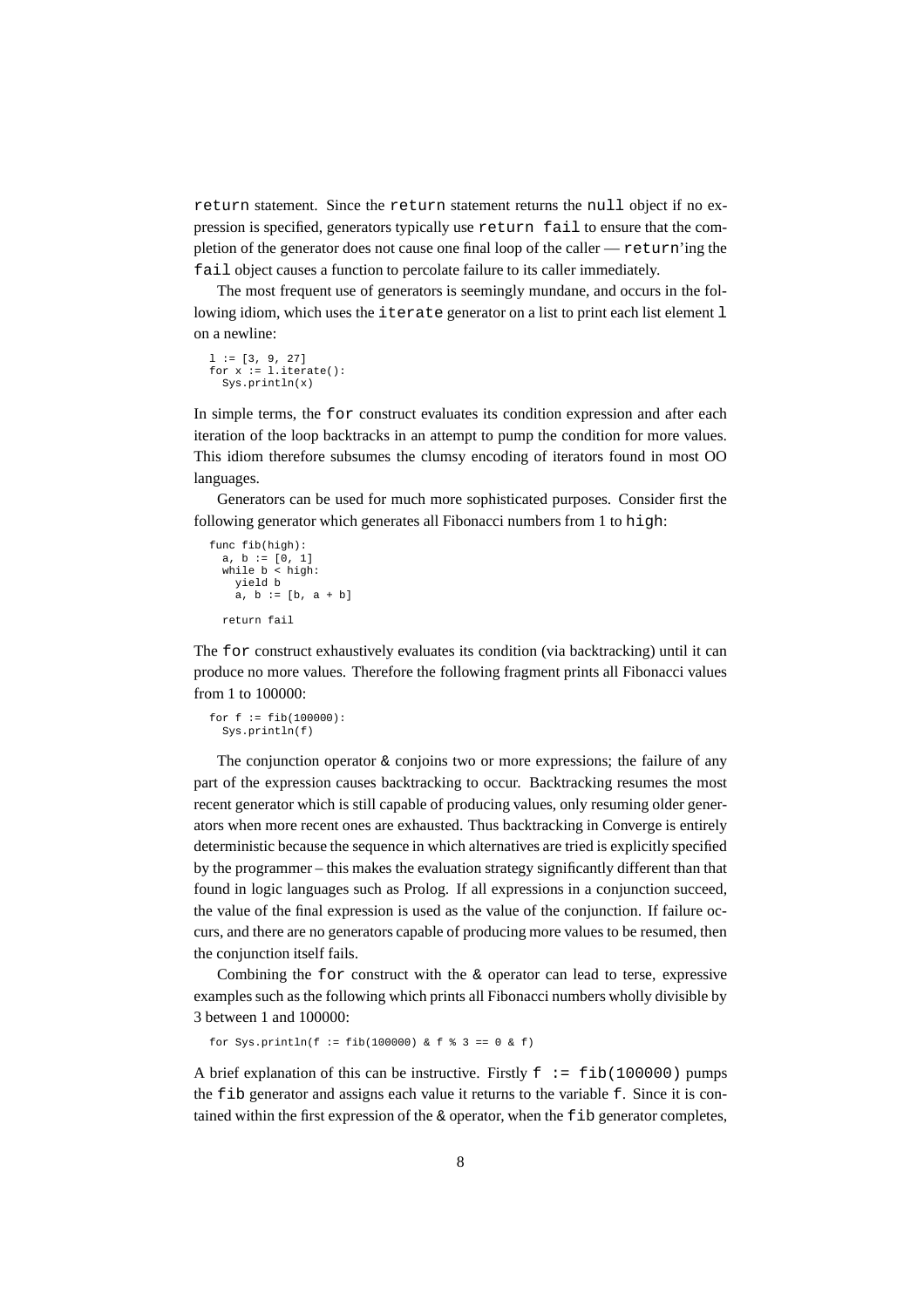its failure causes the  $f : = \ldots$  assignment to fail, which causes the entire  $\&$  operator to fail thus causing the for construct to fail and complete. Secondly  $f \approx 3 == 0$ checks whether f modulo 3 is equal to 0 or not; if it is not, failure occurs and backtracking occurs back to the f i b generator. Since  $f \approx 3 == 0$ , if it succeeds, always evaluates to  $0$  (== evaluates to its right hand argument on success), the final expression of f produces the value of the variable which Sys.println then prints.

Neither Icon or Converge possess standard boolean logic since equivalent functionality is available through other means. The conjunction operator acts as an 'and' operator. Although the disjunction operator  $\vert$  is generally used as 'or', it is in fact a generator that successively evaluates all its expressions, producing values for those expressions which succeed. Thus in most circumstances the | operator neatly preserves the normal expectation of 'or' – that it evaluates expressions in order only until it finds one which succeeds – whilst also providing useful extra functionality.

This section has detailed the most important aspects of Converge's Icon-esque features, but for a more thorough treatment of these features I recommend Icon's manual [GG96a] — virtually all the material on goal-directed evaluation is trivially transferable from Icon to Converge. Gudeman [Gud92] presents a detailed explanation of goaldirected evaluation in general, with its main focus on Icon, and presents a denotational semantics for Icon's goal-directed evaluation scheme. Proebsting [Pro97] and Danvy et al. [DGR01] both take subsets of Icon chosen for their relevance to goal-directed evaluation, compiling the fragments into various programming languages (Danvy et. al also specify their Icon subset with a monadic semantics); both papers provide solid further reading on the topic.

#### **2.3.1 While loops**

Converge also contains a while construct. The difference between the for and while constructs is initially subtle, but is ultimately more pronounced than in most languages. In essence, each time a for loop completes, the construct backtracks to the condition expression and pumps it for a new value. In contrast, a while construct evaluates its expression anew after each iteration. This means that if the condition of a while construct is a generator it can only ever generate a maximum of one value before it is discarded. To emphasise this, the following code endlessly repeats, printing 1 on each iteration:

```
while f := fib(100000):
 Sys.println(f)
```
#### **2.4 Data model**

Converge's OO features are reminiscent of Smalltalk's [GR89] everything-is-an-object philosophy, but with a prototyping influence that was inspired by Abadi and Cardelli's theoretical work [AC96]. The internal data model is derived from ObjVLisp [Coi87]. Classes are provided as a useful, and common, convenience but are not fundamental to the object system in the way they are to most OO languages. The system is bootstrapped with two base classes Object and Class, with the latter being a subclass of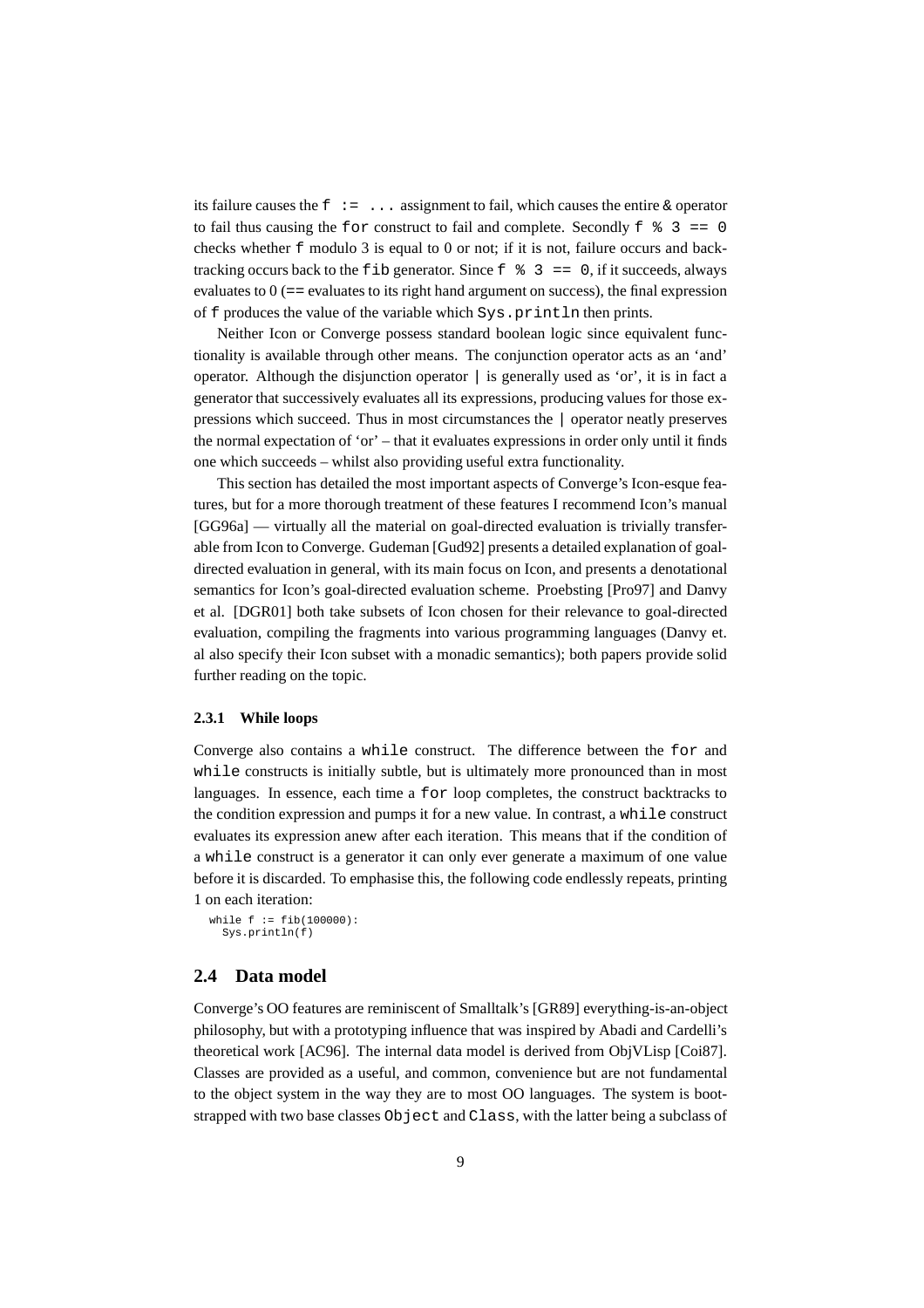

Figure 1: Core Converge data model.

the former and both being instances of Class itself: this provides a full metaclass ability whilst avoiding the class / metaclass dichotomy found in Smalltalk [BC89, DM95]. The core data model can be seen in figure 1. Note that the slots field in the Object class is conceptual and can only be accessed via the get slot and get slots functions.

In the Smalltalk school of OO, objects consist of a slot for each attribute in the class; calling a method on an object looks for a suitable method in the object's instantiating class (and possibly its superclasses). In contrast Converge, by default, creates objects with a slot for each field in a class, including methods. This therefore moves method overriding in classes to object creation time, rather than the more normal invocation time. This is possible since, as in Python, a functions name is the only factor to be taken into account when overriding. Object creation in Converge thus has a higher overhead than in most OO languages; this is offset by the fact that calling a function in an object is faster (since classes and super-classes do not need to be searched). The reason for this design decision is to ensure that all objects in a Converge system are 'free objects' in that they can be individually manipulated without directly affecting other objects, a feature which can prove useful when manipulating and transforming objects. This behaviour also mirrors the real world where, for example, changing a cars design on paper does not change actual cars on the road; it does not however reflect the behaviour of non-prototyping OO languages. For example, in Converge adding (or deleting) a method in a class does not automatically affect objects which are instances of that class, whereas in Python all of the classes instances would appear to grow (or lose) a method. From a practical point of view it is important to note that in normal use most users will be unaware of the difference between Converge's object creation scheme and its more normal counterparts. Note that this entire area of behaviour can be overridden by using meta-classes and the meta-object protocol (section 2.7).

In similar fashion to ObjVLisp, metaclasses are otherwise normal objects which possess a new slot. Class is the default metaclass; individual classes can instantiate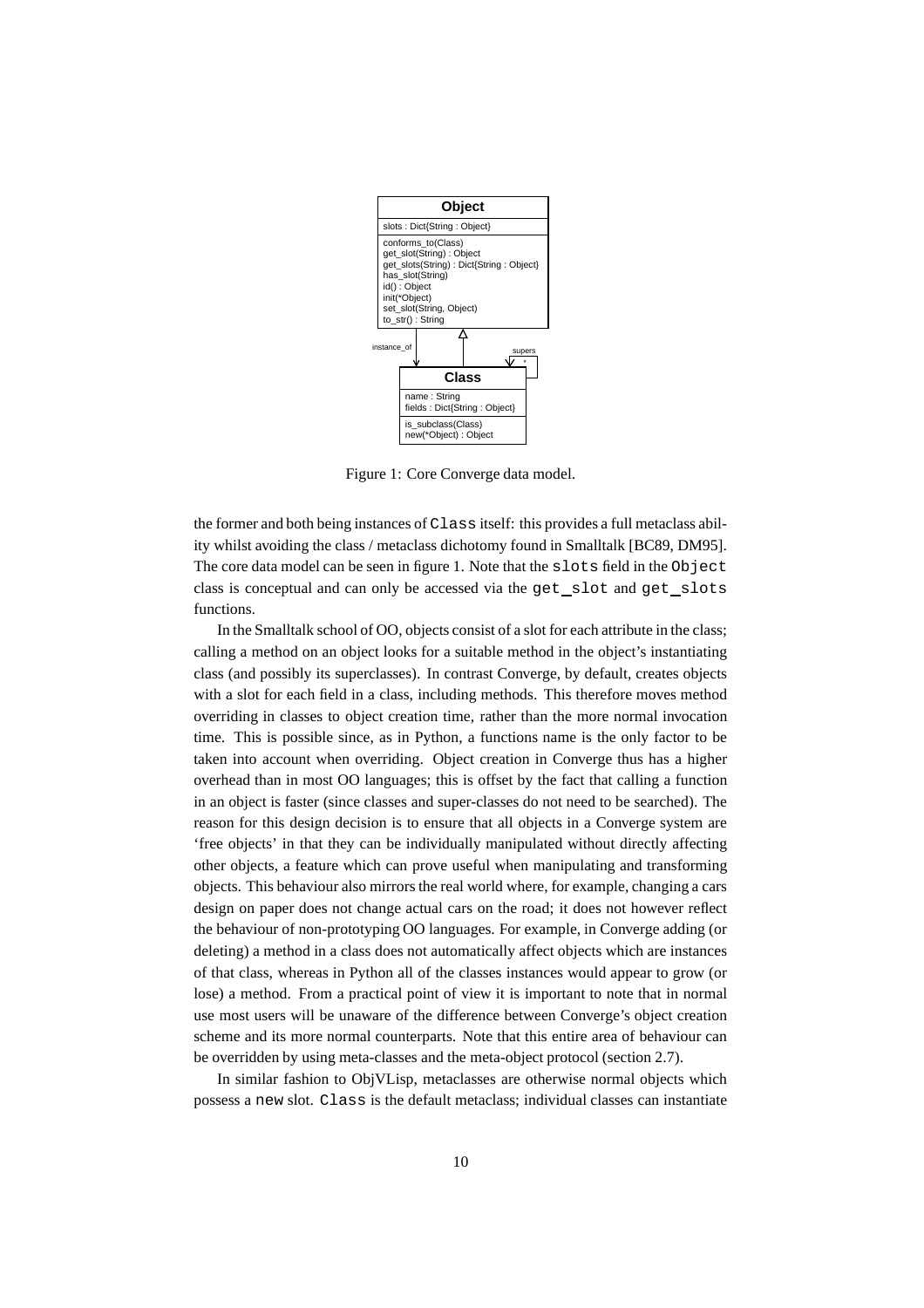a different class via the metaclass keyword. Metaclasses typically subclass Class although this is not a requirement. A simple example of a useful metaclass is the following singleton metaclass [GHJV94] which allows classes to enforce that at most one instance of the class can exist in the system. Noting that exbi (EXtract and BInd) can be viewed as being broadly equivalent to other languages super keyword, the Singleton class is defined and used as follows:

```
class Singleton(Class):
 func new():
   if not self.has_slot("instance"):
     self.instance := exbi Class.new()
   return self.instance
class M metaclass Singleton:
 pass
```
Note that the new function in Class automatically calls the init function on the newly created object, passing it all the arguments that were passed to new.

#### **2.4.1 Built-in data types**

Converge provides a similar set of built-in data types to Python: strings, integers, dictionaries (key / value pairs) and sets. Dictionary keys and set elements should be immutable (though this is not enforced, violating this expectation can lead to unpredictable results), and must define == and hash functions, the latter of which should return an integer representing the object. All built-in types are subclasses of Object, and can be sub-classed by user classes (although the current implementation restricts user classes to sub-classing a maximum of one built-in type).

#### **2.5 Comparisons and comparison overloading**

Converge defines a largely standard set of binary operators. The lack of standard boolean logic in Converge means that the not operator is slightly unusual and is not classed as a comparison operator. Rather than not taking in a boolean value and returning its negated value, the not operator evaluates its expression and, if it fails, not succeeds and produces the null object. If the expression succeeds, the value produced is discarded and the not operator fails.

Objects can control their involvement in comparisons by defining, or overriding, the functions which are called by the various comparison operators. Functions are passed an object for comparison, and should fail if the comparison does not hold, or return the object passed to them if it does. Comparison operators are essentially syntactic sugar for calling a function of the same name in the left hand side object (e.g. the == operator looks up the  $=$  slot in an object).

Note that although the Converge grammar (section A) bundles the is operator into the comparison op production, it is unlike the other comparison operators in that it tests two objects for equality of their identities, and can not be overridden by user objects.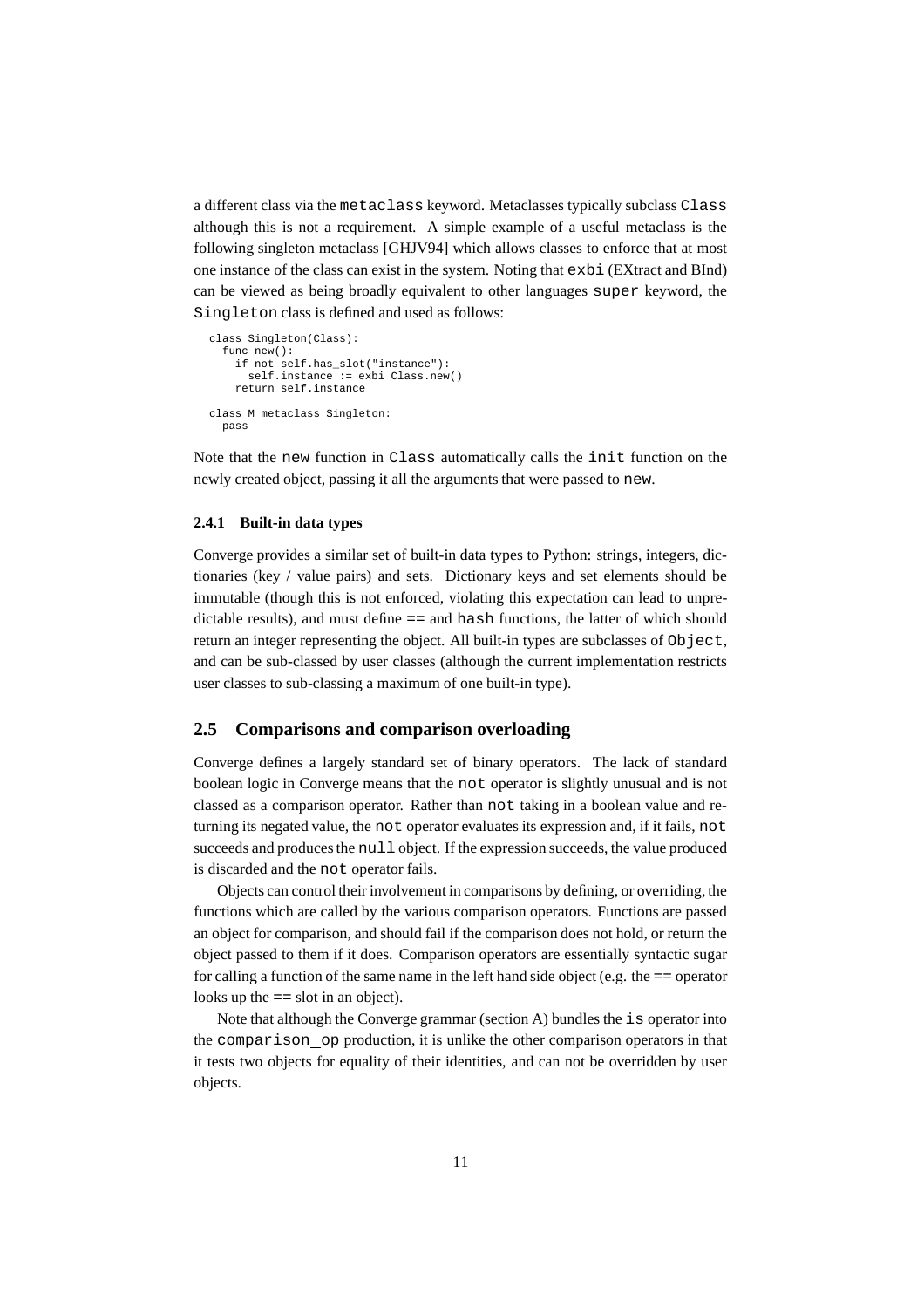#### **2.6 Exceptions**

Converge provides exception handling that is largely similar to Python. The raise expression raises an exception, printing a detailed stack-trace, the type of the exception and a message from the exception object itself. All exceptions must be instances of the Exception class in the Exceptions module. The  $try \dots$  catch construct is used to test and capture exceptions.

#### **2.7 Meta-object protocol**

Converge implements a simple but powerful Meta-Object Protocol (MOP) [KdRB91], which allows objects to control all behaviour relating to slots. The default MOP is contained within the Object class and comprises the get slot, get slots, has slot and set slot functions. These can be arbitrarily overridden to control which slots the object claims it has (or has not), and what values such slots contain. Note that *all* accesses go through these functions; if they are overridden in a subclass, the user must exercise caution to call the 'master' MOP functions in the Object class to prevent infinite loops. The following example shows a MOP which returns a default value of null for unknown slot names:

```
class M:
  func get_slot(n):
if not self.has_slot(n):
       return null
     return exbi Object.get_slot(n)
```
#### **2.8 Differences from Python**

Converge deliberately presents a feature set which can be used in a highly similar fashion to Python. Programmers used to Python can easily use Converge in a Python-esque fashion although they will miss out on some of Converge's more advanced features. The chief differences from Python are that Converge is a more static language, able to make stronger guarantees about namespaces, and that Converge is an expression based language rather than Python's statement based approach. Converge has a more uniform object system, and less reliance on a battery of globally available builtin functions than Python.

One small change from Python to Converge is a generalization of the somewhat confusingly named finally branch which can be attached to Python's for and while loops. The finally branch is executed if the loop construct terminates naturally (i.e. break is not called). Converge renames the finally branch to exhausted and also allows a broken branch to be added which will be called if a break is encountered. A slightly contrived example of this feature is as follows:

```
high := 10000
for x := fib(high):
  if x % 9 == 0:
   break
exhausted:
 Sys.println("No Fibonacci numbers wholly divisible by 9 upto ", high)
broken:
  Sys.println("Fibonacci number ", x, " wholly divisible by 9")
```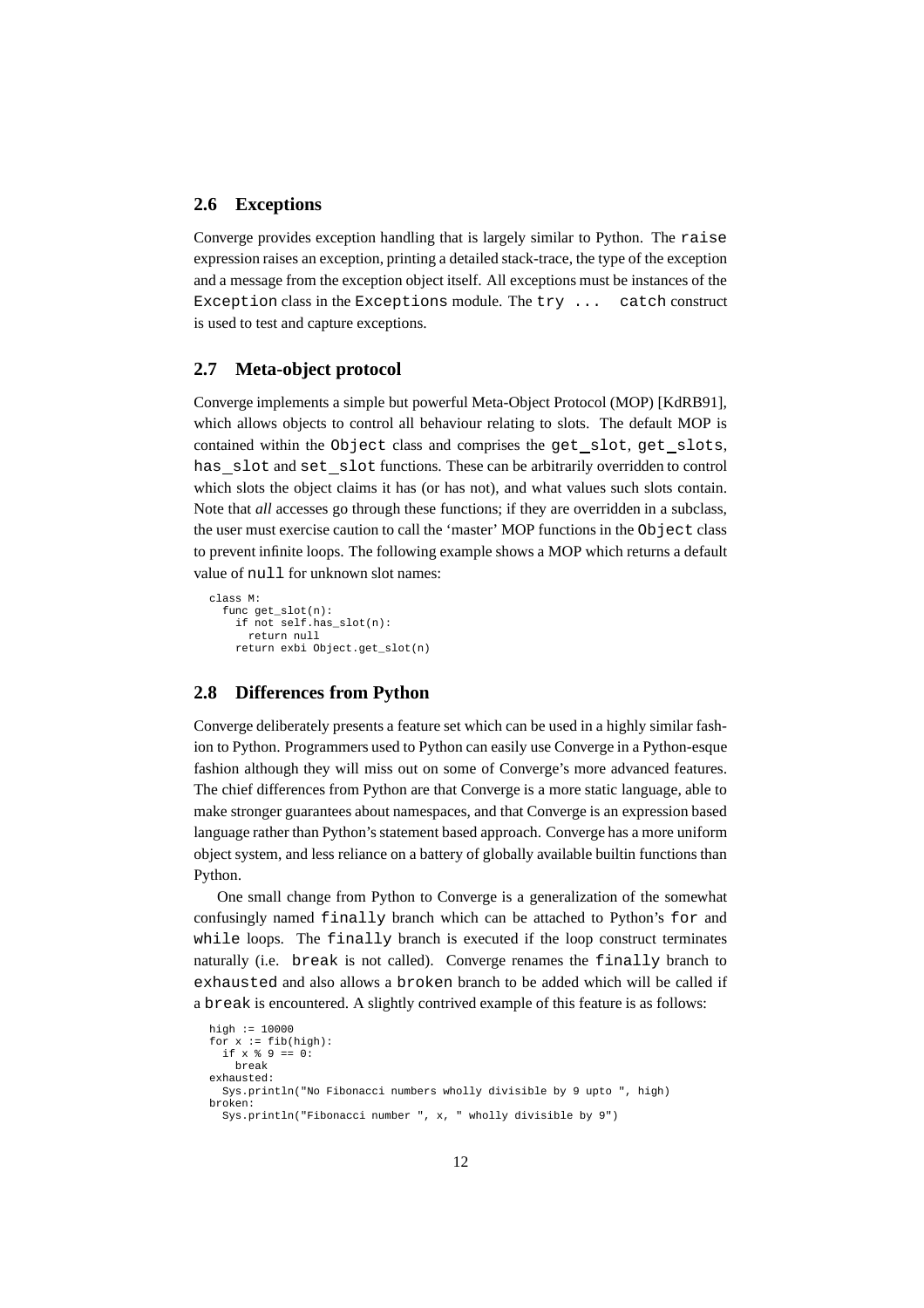#### **2.9 Differences from Icon**

Converge's expression system is highly similar to Icon. Provided they can adjust to the Python-esque veneer, Icon programmers will have little difficulty exploiting Converge's expression system and implementation of goal-directed evaluation. There are however two significant differences in Converge's functions and generators.

Firstly, whereas Icon functions which do not have a return expression at the end of a function have an implicit return fail added, Converge functions instead default to return null (as do Python functions). Icon takes its approach so that generators do not accidentally return an extra object when they should instead fail, and Converge originally took the same approach as Icon. However in practise it is quite common, when developing code, to write incomplete functions — often one part of the code not initially filled in is the functions final return expression. Such functions then cause seemingly bizarre errors since they do not return a value, causing assignments in calling functions to fail and so on (indeed, this happened surprisingly frequently in the early stages of Converge development). Since the proportion of generators to normal functions is small, it seems more sensible to optimise the safety of normal functions at the expense of the safety of generators. As can be seen from section 2.3, generators in Converge generally have return fail as their final action in order to emulate Icon's behaviour.

Secondly, Converge does not propagate generation across a return expression. In Icon, if  $f$  is a generator then  $r$ eturn  $f()$  turns the function containing the return expression into a generator itself which produces all the values that f produces. Converge does not emulate this behaviour, which somewhat arbitrarily turns return into a sort of for construct in certain situations that can only be determined by knowing whether the expression contains a generator. The same behaviour can be obtained in Converge via the following idiom:

for yield f() return fail

#### **2.10 Implementation**

The current Converge implementation consists of a Virtual Machine (VM) written in C, and a compiler written in Converge itself (the current compiler was bootstrapped several generations ago from a much simpler Python version). The VM has a simplistic semi-conservative garbage collector which frees the user from memory management concerns. The VM uses a continuation passing technique at the C level to make the implementation of goal-directed evaluation reasonably simple and transparent from the point of view of extension modules. Its instruction set is largely based on Icon's, although the VM implementation itself shares more in common with modern VM's such as Python's.

This paper is not overly concerned with the implementation of the VM and compiler. Interested readers are encouraged to visit http://convergepl.org/ where the VM and compiler can be downloaded and inspected.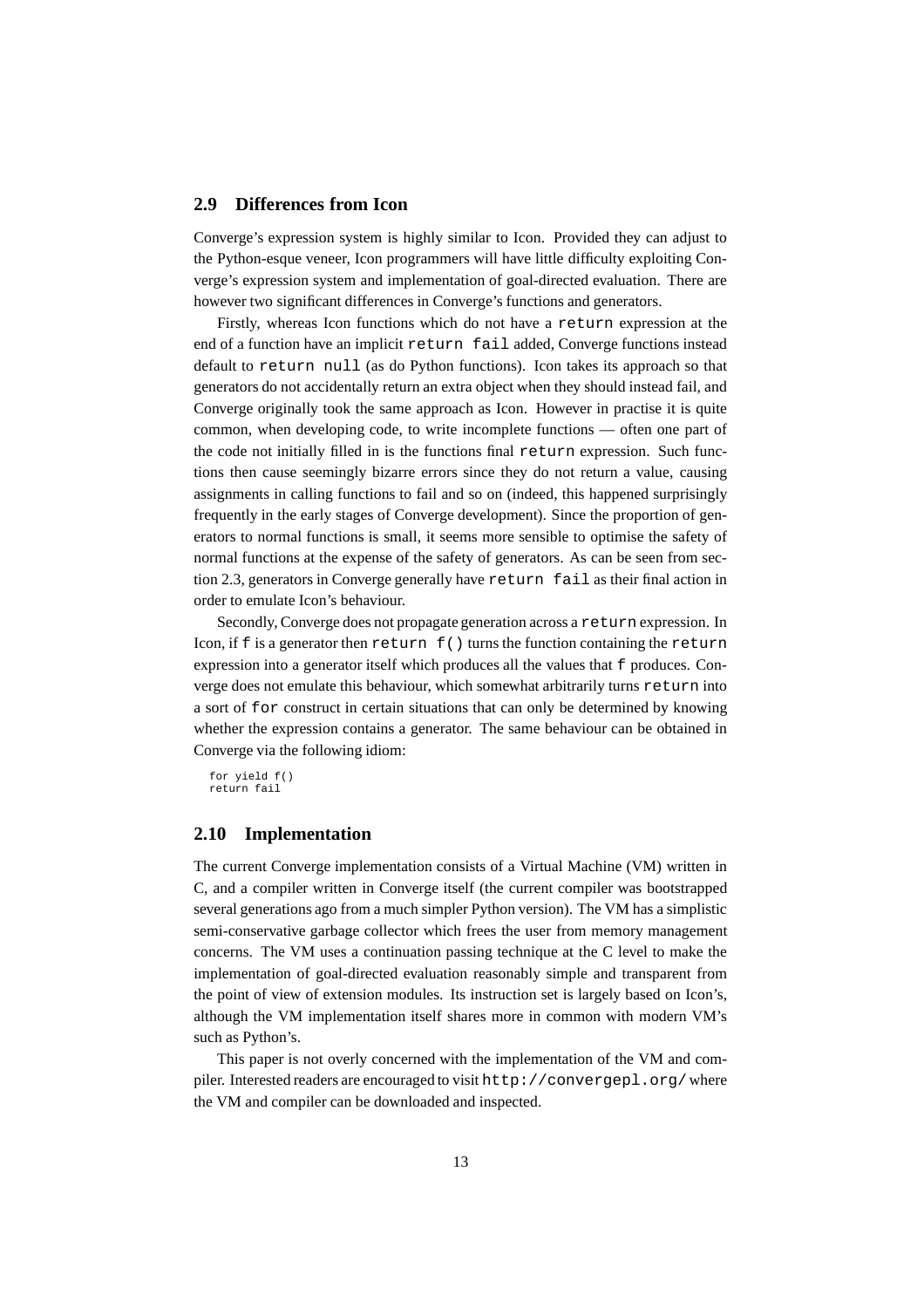#### **2.11 Parsing**

An aspect of Converge and its implementation that is particularly important throughout this paper is its ability to easily parse text. Converge implements a parser toolkit (the Converge Parser Kit or CPK) which contains a parsing algorithm based on that presented by Earley [Ear70]. Earley's parsing algorithm is interesting since it accepts and parses any Context Free Grammar (CFG) — this means that grammars do not need to be written in a restricted form to suit the parsing algorithm, as is the case with traditional parsing algorithms such as LALR. Practical implementations of Earley parsers have traditionally been scarce, since the flexibility of the algorithm results in slower parsing times than traditional parsing algorithms. The CPK utilises some (though not all) of the additional techniques developed by Aycock and Horspool [AH02] to improve its parsing time, particularly those relating to the  $\varepsilon$  production. Even though the CPK contains an inefficient implementation of the algorithm, on a modern machine, and even with a complex grammar, it is capable of parsing in the low hundreds of lines per second which is sufficient for the purposes of this paper. The performance of more sophisticated Earley parsers such as Accent [Sch] suggest that the CPK's performance could be raised by approximately an order of magnitude with relatively little effort.

Parsing in Converge is preceded by a tokenization (also known as lexing) phase. The CPK provides no special support for tokenization, since the built-in regular expression library makes the creation of custom tokenizers trivial. Tokenizers are expected to return a list of objects, each of which has slots type, value, src file and src offset. The first two slots represent the type (i.e. ID) and value (i.e. height) of a token and must be strings; the latter two slots record both the file and character offset within the file that a particular token originated in. The tokenizer for Converge itself is somewhat unusual in that it needs to understand about indentation in order that the grammar can be expressed satisfactorily. Essentially each increase in the level of indentation results in a INDENT token being generated; each decrease results in a DEDENT followed by a NEWLINE token. Each newline on the same level of indentation results in a NEWLINE token.

The CPK implements an EBNF style system – essentially a BNF system with the addition of the Kleene star. CPK production rules consist of a rule name, and one or more alternatives. Each alternative consists of tokens, references to other rules and groupings. Currently the only form of grouping accepted is the Kleene star. The CPK grammar itself is as follows:

```
\langlegrammar\rangle ::= \langle rule \rangle^*\langle rule \rangle ::= 'ID' \langle rule\_alternative \rangle^*\langle rule \space alternative \rangle ::= \text{':} := \langle rule \space elem \rangle^*| '::=' \rule elem\* '%PRECEDENCE' 'INT'
\langle rule \quad elem \rangle ::= \langle atom \rangle| \langle grouping\rangle
```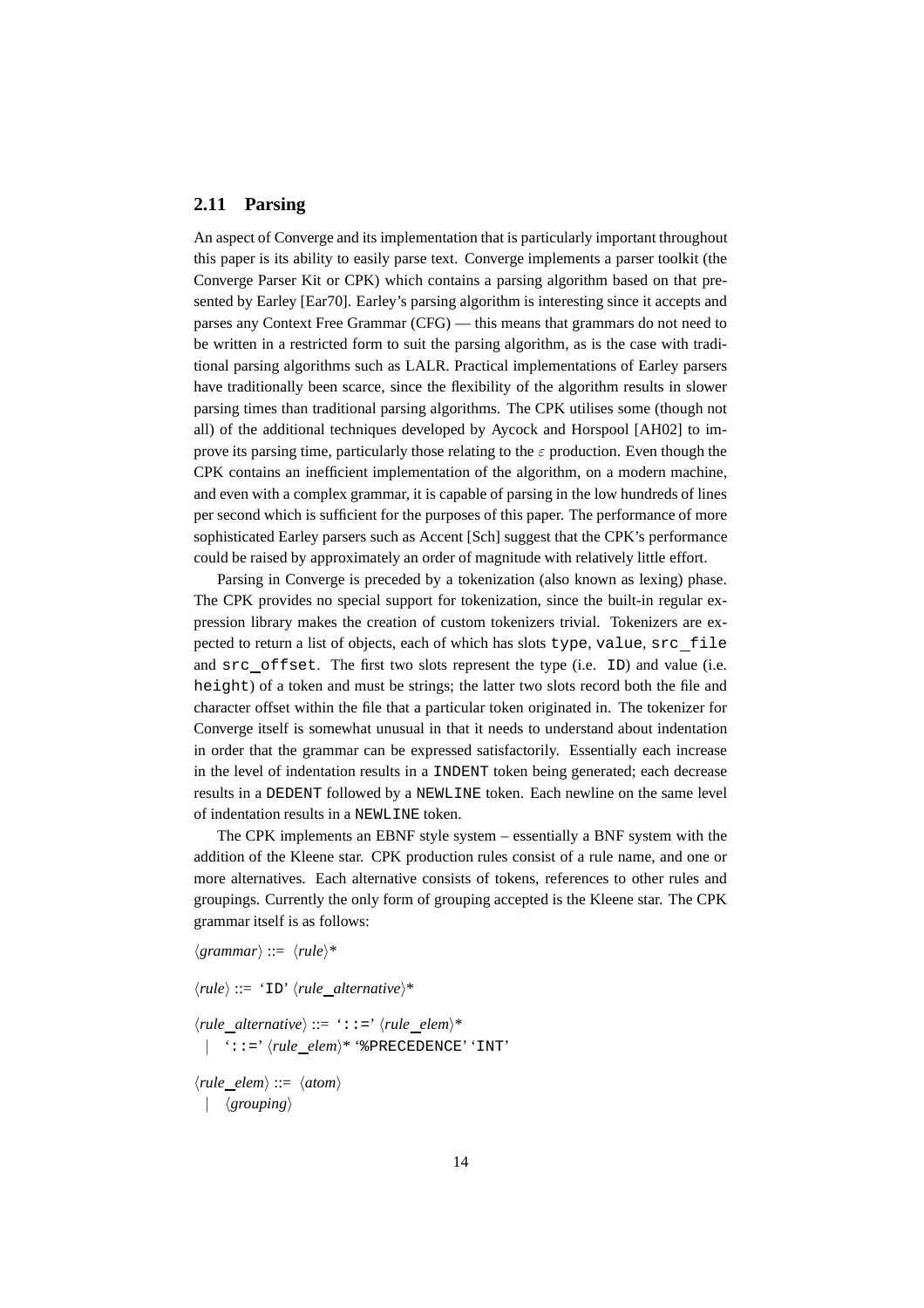```
\langle grouping \rangle ::= '{}' \langle atom \rangle ' \star'\langle atom \rangle ::= '"' 'TOKEN' '"'
  | 'ID'
```
Since Earley grammars can express any CFG, grammars can be ambiguous — that is, given inputs can satisfy the grammar in more than one way. In order to disambiguate between alternatives when building the parse tree, the CPK allows grammar rules to have a precedence attached to them; if more than one rule has been used to parse a given group of tokens, the rule with the highest precedence is used<sup>3</sup>.

In order to use the CPK, the user must provide it with a grammar, the name of a start rule within the grammar, and a sequence of tokens. The result of a CPK parse is an automatically constructed parse tree, which is represented as a nested Converge list of the form [production name, token or  $list_1, ...,$  token or  $list_n$ ]. The following program fragment shows a CPK grammar for a simple calculator:

```
GRAMMAR := """
S : := EE := E "+" E %precedence 10
  ::= E "*" E %precedence 30
::= "(" E ")"
  ::= N "INT" %precedence 10
N : := "--"::=
.<br>" "
```
Assuming the existence of a suitable tokenize function, an example program which uses this grammar to parse input is as follows:

```
import CPK.Grammar, CPK.Parser
func calc_parse(input):
  grammar := Grammar.Grammar(GRAMMAR, "S")
  tokens := tokenize(input)
  parser := Parser.Parser(grammar)
  tree := parser.parse(tokens)
  Sys.println(tree)
```
The parse tree is printed out as:

```
["S", ["E", ["E", ["N"], <INT 5>], <+>, ["E", ["E", ["N"], <INT 2>],
<*>, ["E", ["N"], <INT 3>]]]]
```
This is somewhat easier to visualize when using the parse\_tree function in a Parser instance to format the list as a tree:

```
S->E ->
     E ->
        N \rightarrowINT <5>
      +
      E ->
        E \rightarrow
```
<sup>&</sup>lt;sup>3</sup>Note that there is another, much rarer, type of ambiguity involving alternatives which contain different number of tokens. These are currently always resolved in favour of the alternative containing the least number of tokens, no matter its precedence. This generally gives the expected behaviour, but can cause problems in some rare cases. This limitation is purely due to a naïve implementation.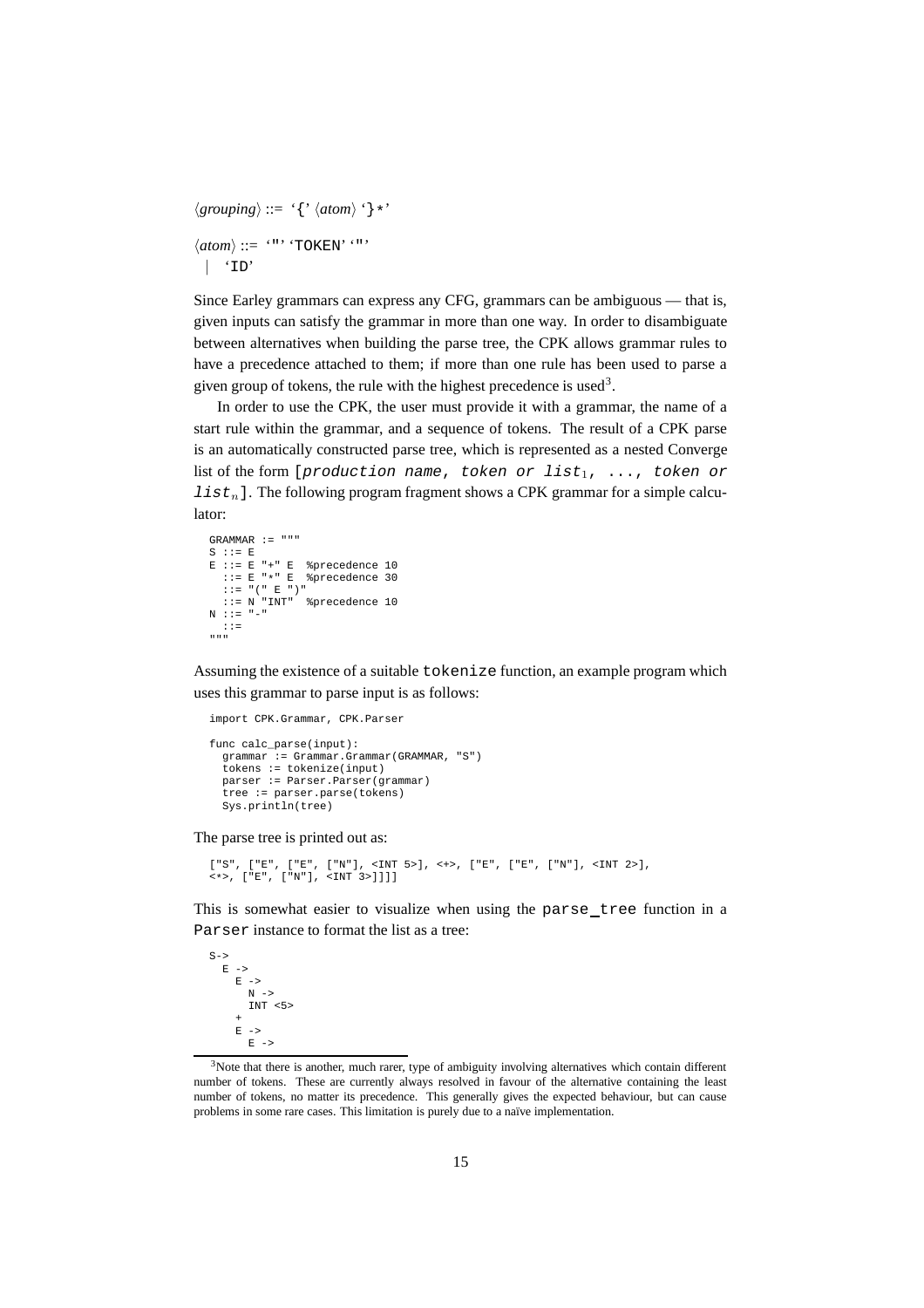```
N \rightarrow-
INT <2>
\bar{\textbf{E}}\rightarrowN = \inftyINT < 35
```
The full Converge grammar can be seen in appendix A.

#### **2.12 Related work**

This section has made several comparisons between Converge, and Icon and Python in particular. These are not repeated in this subsection.

The Unicon project [JMPP03] is in the reasonably advanced stages of extending Icon with object orientated features. It differs significantly from Converge in maintaining virtually 100% compatibility with Icon. Unicon's extensions to Icon, effectively being a bolt-on to the original, mean the resulting language contains more visible seams than does Converge. Godiva Godiva [Jef02], which aims to be a 'very high level dialect of Java' incorporating goal-directed evaluation. In reality, Godiva's claim to be a dialect of Java is slightly tenuous: whilst it shares some syntax, the semantics are substantially different. Neither Unicon nor Godiva are meta-circular, and both are less dynamic languages than Converge.

### **3 Compile-time meta-programming**

#### **3.1 Background**

Compile-time meta-programming allows the user of a programming language a mechanism to interact with the compiler to allow the construction of arbitrary program fragments by user code. As Steele argues, 'a main goal in designing a language should be to plan for growth' [Ste99] – compile-time meta-programming is a powerful mechanism for allowing a language to be grown in ways limited only by a users imagination. Compile-time meta-programming allows users to e.g. add new features to a language [SeABP99] or apply application specific optimizations [SCK03].

The LISP family of languages, such as Scheme [KCR98], have long had powerful macro facilities allowing program fragments to be built up at compile-time. Such macro schemes suffered for many years from the problem of variable capture; fortunately modern implementations of hygienic macros [DHB92] allow macros to be used safely. LISP and Scheme programs make frequent use of macros, which are an integral and vital feature of the language. Compile-time meta-programming is, at first glance, just a new name for an old concept – macros. However, LISP-esque macros are but one way of realizing compile-time meta-programming.

Brabrand and Schwartzbach differentiate between two main categories of macros [BS00]: those which operate at the syntactic level and those which operate at the lexing level. Scheme's macro system works at the syntactic level: it operates on Abstract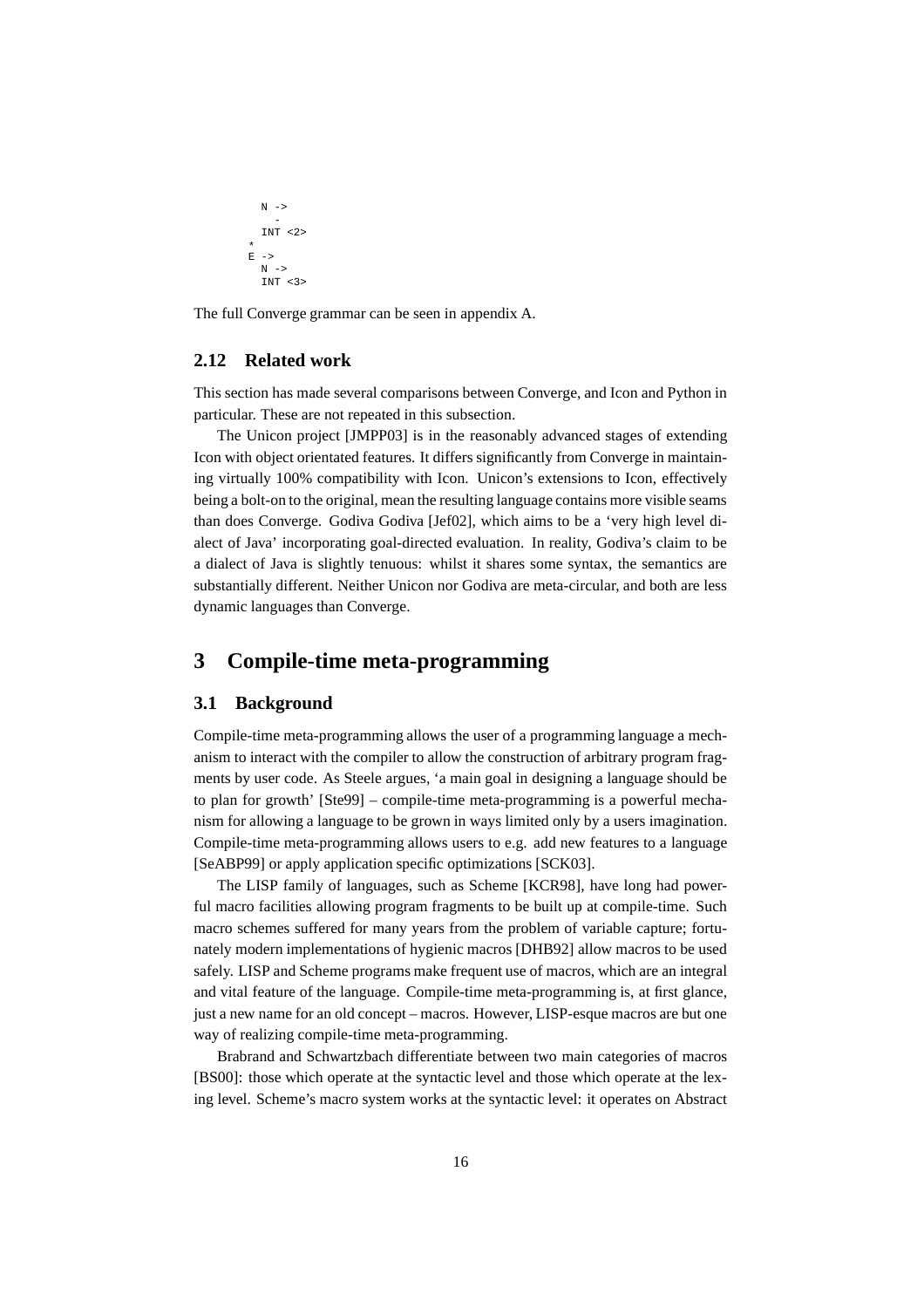Syntax Trees (AST's), which structure a programs representation in a way that facilitates making sophisticated decisions based on a nodes context within the tree. Macro systems operating at the lexing level are inherently less powerful, since they essentially operate on a text string, and have little to no sense of context. Despite this, of the relatively few mainstream programming languages which have macro systems, by far the most widely used is the C preprocessor (CPP), a lexing system which is well-known for causing bizarre programming headaches due to unexpected side effects of its use (see e.g. [CMA93, Baw99, EBN02]).

Despite the power of syntactic macro systems, and the wide-spread usage of the CPP, relatively few programming languages other than LISP and C explicitly incorporate such systems (of course, a lexing system such as the CPP can be used with other text files that share the same lexing rules). One of the reasons for the lack of macro systems in programming languages is that whilst lexing systems are recognised as being inadequate, modern languages do not share LISP's syntactic minimalism. This creates a significant barrier to creating a system which matches LISP's power and seamless integration with the host language [BP99].

Relatively recently languages such as the multi-staged MetaML [Tah99] and Template Haskell (TH) [SJ02] have shown that statically typed functional languages can house powerful compile-time meta-programming facilities where the run-time and compiletime languages are one and the same. Whereas lexing macro systems typically introduce an entirely new language to proceedings, and LISP macro systems need the compiler to recognise that macro definitions are different from normal functions, languages such as TH move the macro burden from the point of definition to the macro call point. In so doing, macros suddenly become as any other function within the host language, making this form of compile-time meta-programming in some way distinct from more traditional macro systems. Importantly these languages also provide powerful, but usable, ways of coping with the syntactic richness of modern languages.

Most of the languages which fall into this new category of compile-time metaprogramming languages are statically typed functional languages. In this section I detail an extension to the core Converge language which adds compile-time metaprogramming facilities similar to TH. Since this is the first time that facilities of this nature have been added to a dynamically-typed OO language such as Converge, section 4 details the implications of adding such a feature to similar languages.

#### **3.2 A first example**

The following program is a simple example of compile-time meta-programming, trivially adopted from it's TH cousin in [CJOT04]. expand power recursively creates an expression that multiplies n x times; mk\_power takes a parameter n and creates a function that takes a single argument x and calculates  $x^n$ ; power 3 is a specific power function which calculates  $n^3$ :

```
func expand_power(n, x):
  if n == 0:
  return [| 1 |]
else:
```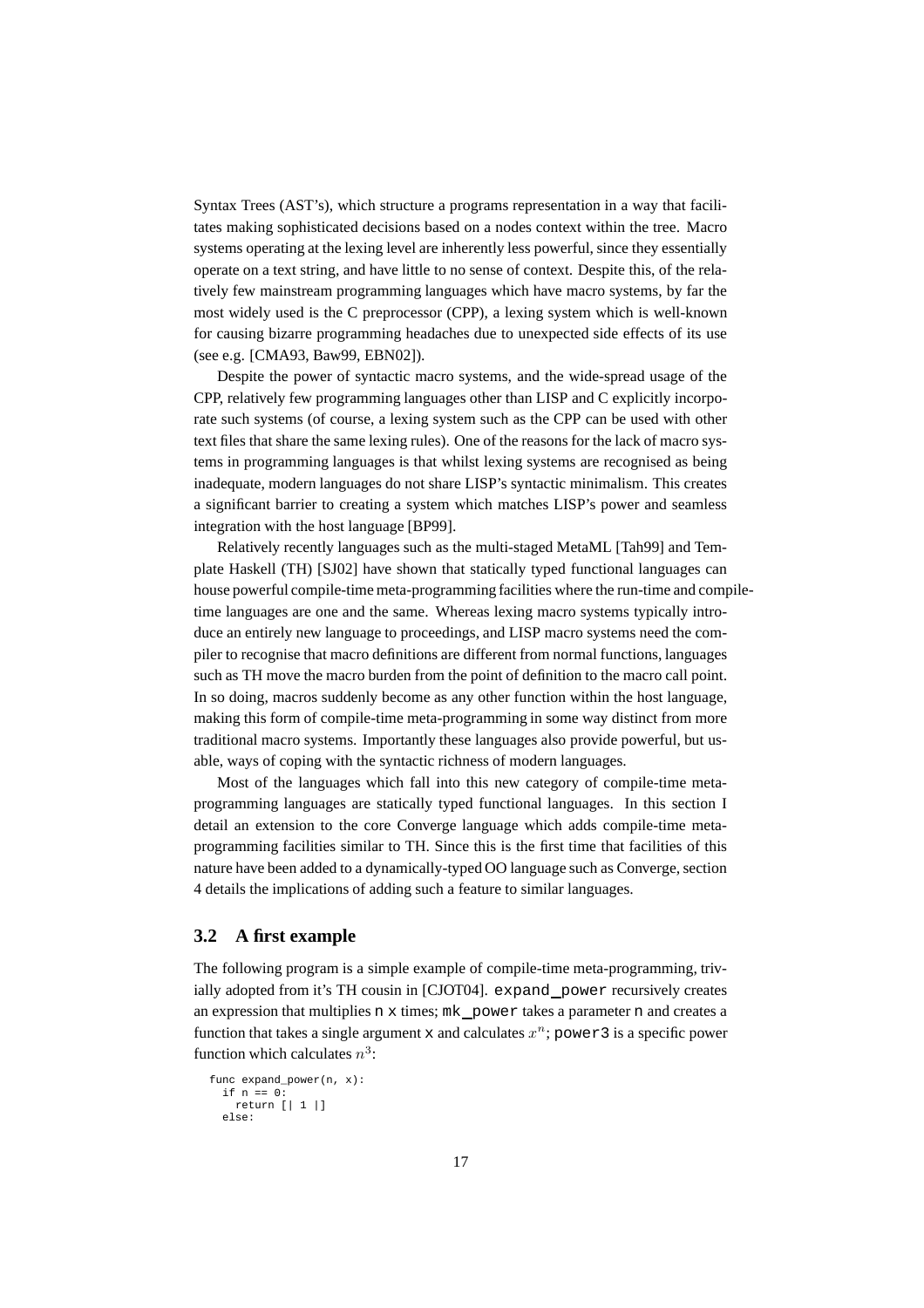```
return \begin{bmatrix} | & \text{5} < & x > > & \text{*} \\ & \text{5} < & & & & & \text{*} \\ & & & & & & & \text{*} \end{bmatrix}func mk_power(n):
   return [|
      func (x):
         return $<<expand_power(n, [| x |])>>
   |]
power3 := 5 < mk power(3) >>
```
The user interface to compile-time meta-programming is inherited fairly directly from TH: quasi-quote expressions [| ... |] build abstract syntax trees - ITree's in Converge's terminology - that represent the program code contained within them, and the splice annotation \$<<...>> evaluates its expression at compile-time (and before VM instruction generation), replacing the splice annotation itself with the ITree resulting from its evaluation. When the above example has been compiled into VM instructions, power3 essentially looks as follows:

power3 :=  $func(x)$ : return x \* x \* x \* 1

By using the quasi-quotes and splicing mechanisms, we have been able to synthesise at compile-time a function which can efficiently calculate powers without resorting to recursion, or even iteration. Note how apart from the quasi-quotes and splicing mechanisms no extra features have been added to the base language – unlike LISP style languages, all parts of a Converge program are first-class elements regardless of whether they are executed at compile-time or run-time.

This terse explanation hides much of the necessary detail which can allow readers who are unfamiliar with similar systems to make sense of this synthesis. In the following sections, I explore the interface to compile-time meta-programming in more detail, building up the picture step by step.

#### **3.3 Splicing**

The key part of the 'powers' program is the splice annotation in the line power  $3 \div 1$ \$<<mk power(3)>>. The top-level splice tells the compiler to evaluate the expression between the chevrons at compile-time, and to include the result of that evaluation in the module for ultimate bytecode generation. In order to perform this evaluation, the compiler creates a temporary or 'dummy' module which contains all definitions up to, but excluding, the definition the splice annotation is a part of; to this temporary module a new splice function (conventionally called \$\$splice\$\$) is added which contains a single expression return splice expr. This temporary module is compiled to bytecode and injected into the running VM, whereupon the splice function is called. Thus the splice function 'sees' all the definitions prior to it in the module, and can call them freely – there are no other limits on the splice expression. The splice function must return a valid ITree which the compiler uses in place of the splice annotation.

Evaluating a splice expression leads to a new 'stage' in the compiler being executed. Converge's rules about which references can cross the staging boundary are simple: only references to top-level module definitions can be carried across the staging boundary (see section 3.5). For example the following code is invalid since the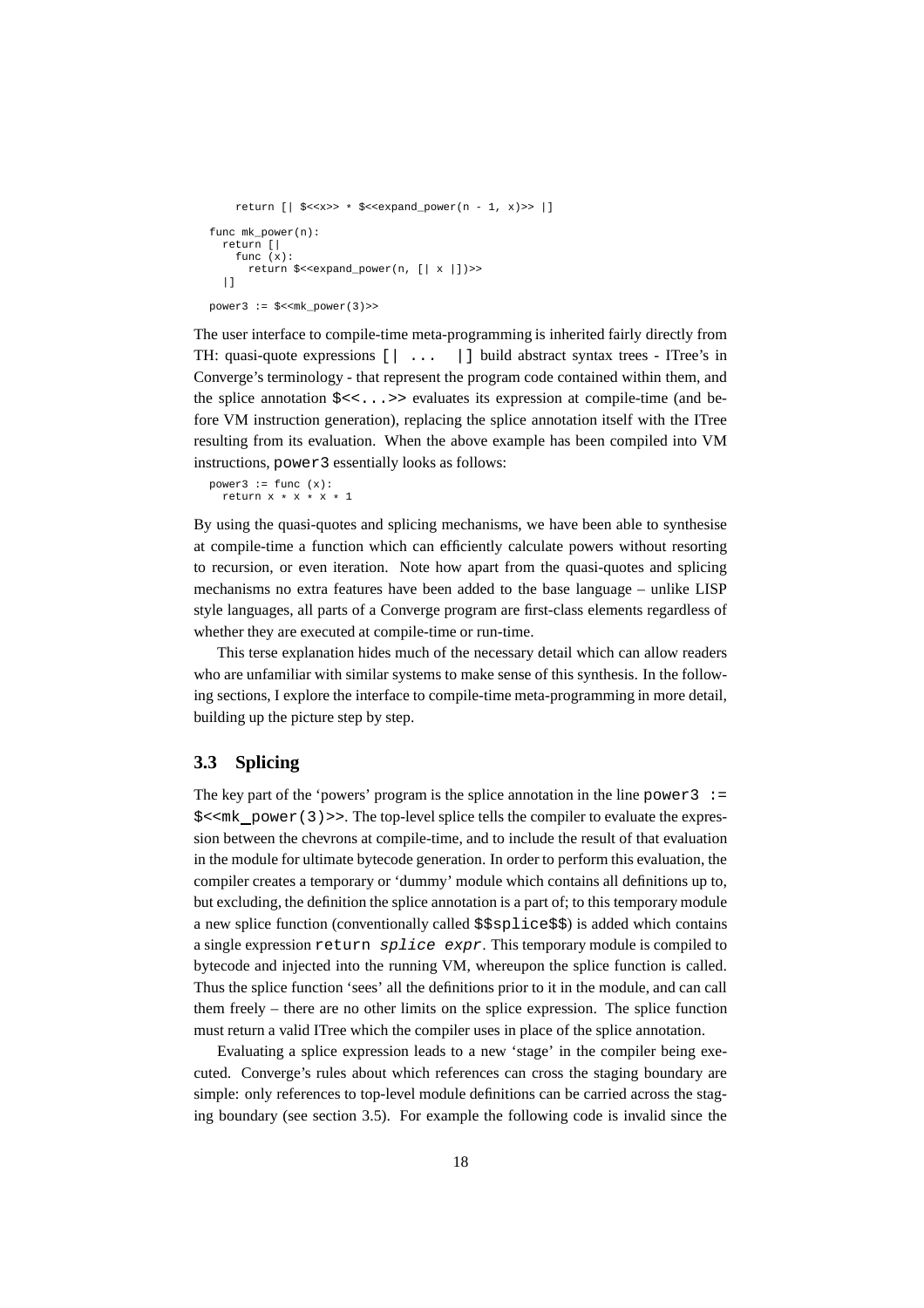variable x will only have a value at run-time, and hence is unavailable to the splice expression which is evaluated at compile-time:

```
func f(x): \zeta < g(x) >>
```
Although the implementation of splicing in Converge is more flexible than in TH – where splice expressions can only refer to definitions in imported modules – it raises a new issue regarding forward references. This is tackled in section 3.9.

Note that splice annotations within a file are executed strictly in order from top to bottom, and that splice annotations can not contain splice annotations.

#### **3.3.1 Permissible splice locations**

Converge is more flexible than TH in where it allows splice annotations. A representative sample of permissible locations is:

- Top-level definitions. Splice annotations in place of top-level definitions must return an ITree, or a list of ITree's, each of which must be an assignment.
- Function names. Splice annotations in place of function names must return a Name (see section 3.6.2).
- Expressions. Splice annotations as expressions can return any normal ITree. A simple example is  $$<> + 2$ . We saw another example in the 'powers' program with power3  $:=$   $\frac{1}{5}$  <  $\frac{1}{2}$  \ power(3) >>.
- Within a block body. Splice annotations in block bodies (e.g. a functions body) accept either a single ITree, or a list of ITree's. Lists of ITree's will be spliced in as if they were expressions separated by newlines.

A contrived example that shows the last three of these splice locations (in order) in one piece of code is as follows:

```
func $<<create_a_name()>>():
   x := $<<f()>> + g()
$<<list_of_exprs()>>
```
At compile-time, this will result in a function named by the result of create a name and containing 1 or more expressions, depending on the number of expressions returned in the list by list\_of\_exprs.

Note that the splice expressions must return a valid ITree for the location of a splice annotation. For example, attempting to splice in a sequence of expressions into an expression splice such as  $$<> + 2$  results in a compile-time error.

#### **3.4 The quasi-quotes mechanism**

In the previous section we saw that splice annotations are replaced by ITree's. In many systems the only way to create ITree's is to use a verbose and tedious interface of ITree creating functions which results in a 'style of code [which] plagues meta-programming systems' [WC93]. LISP's quasi-quote mechanism allows programmers to build up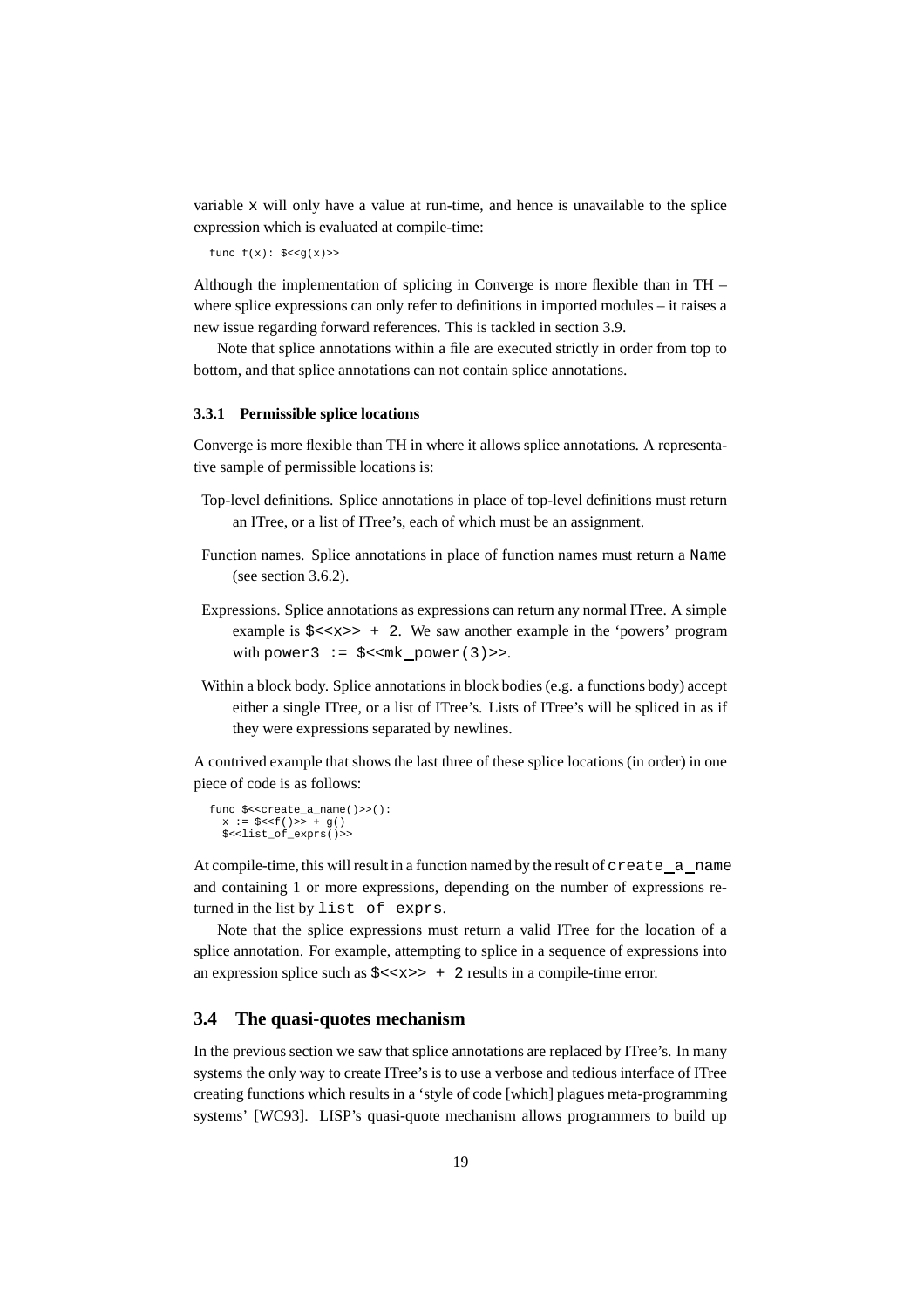LISP S-expressions (which, for our purposes, are analogous to be ITree's) by writing normal code prepended by the backquote ' notation; the resulting S-expression can be easily manipulated by a LISP program. Unfortunately LISP's syntactic minimalism is unrepresentative of modern languages, whose rich syntaxes are not as easily represented and manipulated.

MetaML and, later TH, introduce a quasi-quotes mechanism suited to syntactically rich languages. Converge inherits TH's Oxford quotes notation [| ...|] notation to represent a quasi-quoted piece of code. Essentially a quasi-quoted expression evaluates to the ITree which represents the expression inside it. For example, whilst the raw Converge expression  $4 + 2$  prints 6 when evaluated,  $\begin{bmatrix} 4 + 2 \end{bmatrix}$  evaluates to an ITree which prints out as  $4 + 2$ . Thus the quasi-quote mechanism constructs an ITree directly from the users input - the exact nature of the ITree is of immaterial to the casual ITree user, who need not know that the resulting ITree is structured along the lines of *add(int(4), int(2))*.

To match the fact that splice annotations in blocks can accept sequences of expressions to splice in, the quasi-quotes mechanism allows multiple expressions to be expressed within it, split over newlines. The result of evaluating such an expression is, unsurprisingly, a list of ITree's.

Note that as in TH, Converge's splicing and quasi-quote mechanisms cancel each other out:  $\zeta \ll |x|$  | |>> is equivalent to x (though not necessarily vice versa).

#### **3.4.1 Splicing within quasi-quotes**

In the 'powers' program, we saw the splice annotation being used within quasi-quotes. The explanation of splicing in section 3.3 would seem to suggest that the splice inside the quasi-quoted expression in the expand power function should lead to a staging error since it refers to variables n and x which were defined outside of the splice annotation. In fact, splices within quasi-quotes work rather differently to splices outside quasi-quotes: most significantly the splice expression itself is *not* evaluated at compile-time. Instead the splice expression is essentially copied as-is into the code that the quasi-quotestransformsto. For example, the quasi-quoted expression [| \$<<x>>  $+ 2$  | ] leads to an ITree along the lines of  $add(x, int(2))$  – the variable x in this case would need to contain a valid ITree. As this example shows, since splice annotations within quasi-quotes are executed at run-time they can access variables without staging concerns.

This feature completes the cancelling out relationship between splicing and quasiquoting:  $[ \ | \ \xi \ll x \gg ]$  is equivalent to x (though not necessarily vice versa).

#### **3.5 Basic scoping rules in the presence of quasi-quotes**

The quasi-quote mechanism can be used to surround any Converge expression to allow the easy construction of ITree's. Quasi-quoting an expression also has another important feature: it fully respects lexical scoping. Take the following contrived example of module A: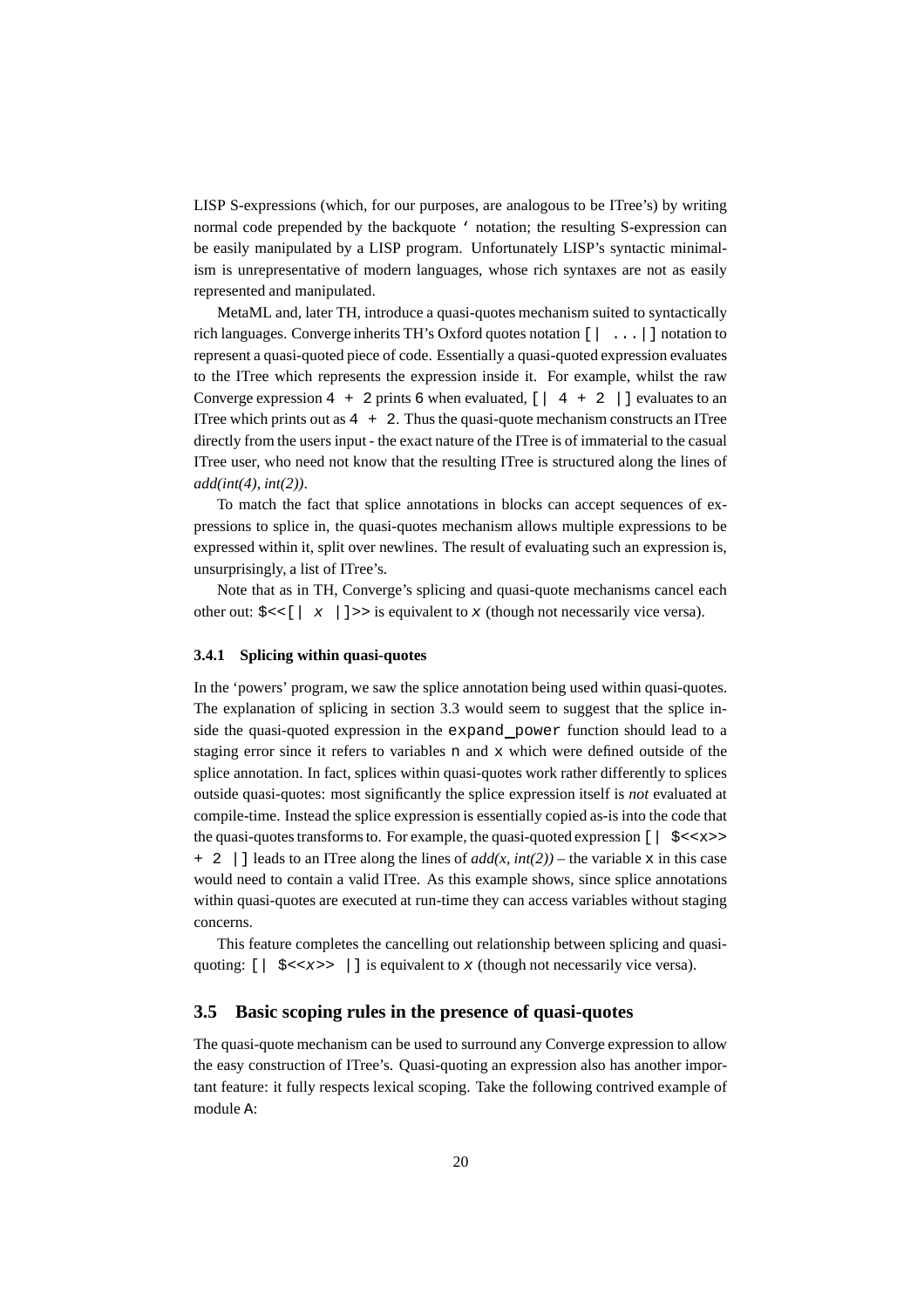```
func x(): return 4
func y(): return [ x() * 2 ]
```
and module B:

```
import A, Sys
func x(): return 2
func main(): Sys.println($<<A.y()>>)
```
The quasi-quotes mechanisms ensures that since the reference to  $x$  in the quasi-quoted expression in A.y refers lexically to A.x, that running module B prints out 8. This example shows one of the reasons why Converge needs to be able to statically determine namespaces: since the reference of  $x$  in A.y is lexically resolved to the function A.x, the quasi-quotes mechanism can replace the simple reference with an *original name*<sup>4</sup> that always evaluates to the slot  $x$  within the specific module A wherever it is spliced into, even if A is not in scope (or a different A is in scope) in the splice location.

Some other aspects of scoping and quasi-quoting require a more subtle approach. Consider the following (again contrived) example:

```
func f(): return [ | x := 4 | ]func g():
 x := 10$<<f( )>>y := x
```
What might one expect the value of y in function  $\alpha$  to be after the value of x is assigned to it? A naïve splicing of  $f()$  into q would mean that the x within  $[ \, | \, x := 4 \, | \, ]$ would be captured by the x already in  $q - y$  would end with the value 4. If this was the case, using the quasi-quote mechanism could potentially cause all sorts of unexpected interactions and problems. This problem of variable capture is well known in the LISP community, and hampered LISP macro implementations for many years until the concept of hygienic macros was invented [KFFD86]. A new subtlety is now uncovered: not only is Converge able to statically determine namespaces, but variable names can be  $\alpha$ -renamed without affecting the programs semantics. This is a significant deviation from the Python heritage. The quasi-quotes mechanism determines all bound variables in a quasi-quoted expression, and preemptively  $\alpha$ -renames each bound variable to a guaranteed unique name that the user can not specify; all references to the variable are updated similarly. Thus the x within  $\begin{bmatrix} \n\end{bmatrix} x := 4 \begin{bmatrix} \n\end{bmatrix}$  will not cause variable capture to occur, and the variable  $y$  in function  $q$  will be set to 10.

There is one potential catch: top-level definitions (all of which are assignments to a variable, although syntactic sugar generally obscures this fact) can not be  $\alpha$ -renamed without affecting the programs semantics. This is because Converge's dynamic typing means that referencing a slot within a module can not in all cases be statically checked at runtime. Thus renaming top-level definitions could lead to run-time 'slot missing' exceptions being raised. Although the current compiler does not catch this case, since

<sup>4</sup>This terminology is borrowed from TH, but with a much different implementation.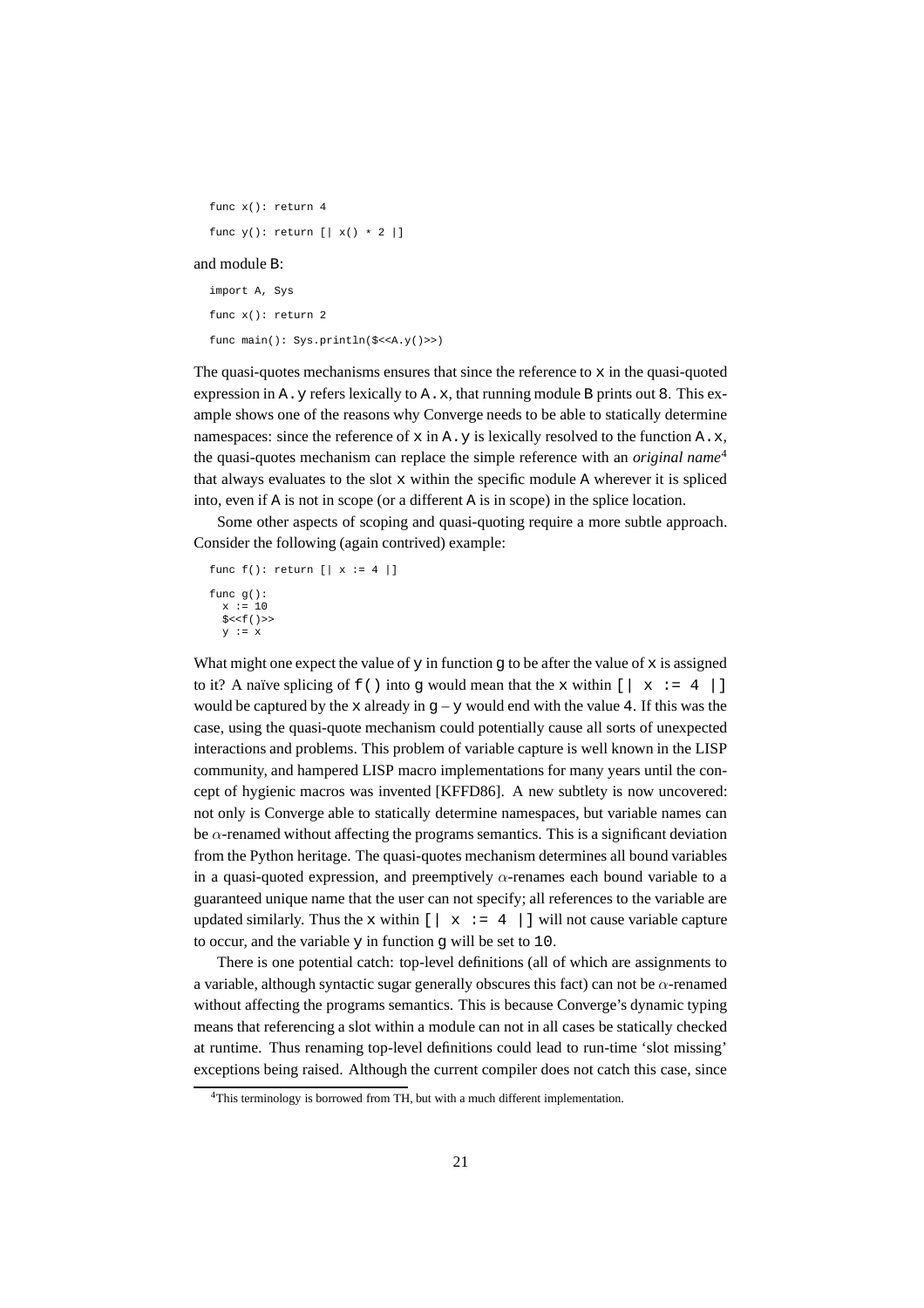the user is unlikely to have cause to quasi-quote top-level definitions, barring it should be of little practical consequence.

Whilst the above rules explain the most important of Converge's scoping rules in the presence of quasi-quotes, upcoming sections add extra detail to the basic scoping rules explained in this section.

#### **3.6 The CEI interface**

At various points when compile-time meta-programming, one needs to interact with the Converge compiler. The Converge compiler is entirely contained within a package called Compiler which is available to every Converge program. The CEI module within the Compiler package is the officially sanctioned interface to the Compiler, and can be imported with import Compiler.CEI.

#### **3.6.1 ITree functions**

Although the quasi-quotes mechanism allows the easy, and safe, creation of many required ITree's, there are certain legal ITree's which it can not express. Most such cases come under the heading of 'create an arbitrary number of *X*' e.g. a function with an arbitrary number of parameters, or an if expression with an arbitrary number of elif clauses. In such cases the CEI interface presents a more traditional meta-programming interface to the user that allows ITree's that are not expressible via quasi-quotes to be built. The downside to this approach is that recourse to the manual is virtually guaranteed: the user needs to know the name of the ITree element(s) required (each element has a corresponding function with a lower case name and a prepended 'i' in the CEI interface e.g. ivar), what the functions requirements are etc. Fortunately this interface needs to be used relatively infrequently; all uses of it are explained explicitly in this paper.

#### **3.6.2 Names**

Section 3.3 showed that the Converge compiler sometimes uses names for variables that the user can not specify using concrete syntax. The same technique is used by the quasi-quote mechanism to  $\alpha$ -rename variables to ensure that variable capture does not occur. However one of the by-products of the arbitrary ITree creating interface provided by the CEI interface is that the user is not constrained by Converge's concrete syntax; potentially they could create variable names which would clash with the 'safe' names used by the compiler. To ensure this does not occur, the CEI interface contains several functions – similar to those in recent versions of TH – related to names which the user is forced to use; these functions guarantee that there can be no inadvertent clashes between names used by the compiler and by the user.

In order to do this, the CEI interface deals in terms of instances of the CEI.Name class. In order to create a variable, a slot reference etc, the user must pass an instance of this class to the relevant function in the CEI interface. New names can be created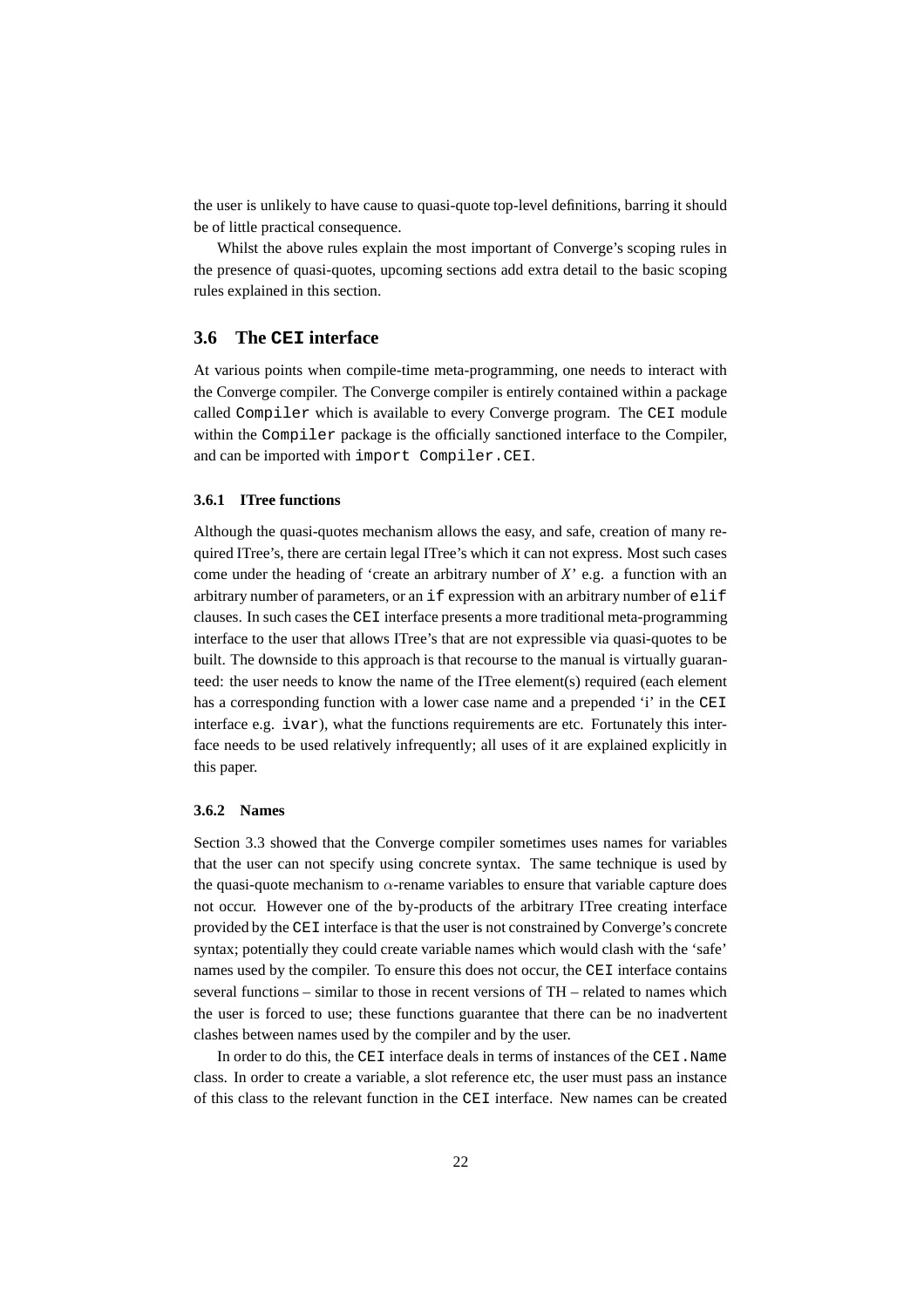by one of two functions. The name  $(x)$  function validates x, raising an exception if it is invalid, and returning a Name otherwise. The fresh name function guarantees to create a unique Name each time it is called (this is the interface used by the quasiquotes mechanism). This allows e.g. variable names to be created safely with the idiom var := CEI.ivar(CEI.name("var name")). fresh name takes an optional argument  $x$  which, if present, is incorporated into the generated name whilst still guaranteeing the uniqueness of the resulting name; this feature aids debugging by allowing the user to trace the origins of a fresh name. Note that the name interface opens the door for dynamic scoping (see section 3.8).

#### **3.7 Lifting values**

When meta-programming, one often needs to take a normal Converge value (e.g. a string) and obtain its ITree equivalent: this is known as *lifting* a value.

Consider a debugging function log which prints out the debug string passed to it; this function is called at compile-time so that if the global DEBUG BUILD variable is set to  $f$  a il there is no run-time penalty for using its facility. The  $log$  function is thus a safe means of performing what is often termed 'conditional compilation'. Noting that pass is the Converge no-op, a first attempt at such a function is as follows:

```
func log(msg):
 if DEBUG_BUILD:
   return [| Sys.println(msg) |]
 else:
   return [| pass |]
```
This function fails to compile: the reference to the msg variable causes the Converge compiler to raise the error Var 'msg' is not in scope when in quasi-quotes (consider using \$<<CEI.lift(msg)>>. Rewriting the offending piece of code to the following gives the correct solution:

```
return [| Sys.println($<<CEI.lift(x)>>) |]
```
What has happened here is that the string value of  $x$  is transformed by the lift function into its abstract syntax equivalent. Constants are automatically lifted by the quasiquotes mechanism: the two expressions [| \$<<CEI.lift("str")>> |] and [| "str" |] are therefore equivalent.

Converge's refusal to lift the raw reference to msq in the original definition of  $log$ is a significant difference from TH, whose scoping rules would have caused msg to be lifted without an explicit call to CEI.lift. To explain this difference, assume the log function is rewritten to include the following fragment:

```
return [|
  msg := "Debug: " + $<<CEI.lift(msg)>>
 Sys.println(msg)
|]
```
In a sense, the quasi-quotes mechanism can be considered to introduce its own block: the assignment to the msg variable forces it to be local to the quasi-quote block. This needs to be the case since the alternative behaviour is nonsensical: if the assignment referenced to the msg variable outside the quasi-quotes then what would the effect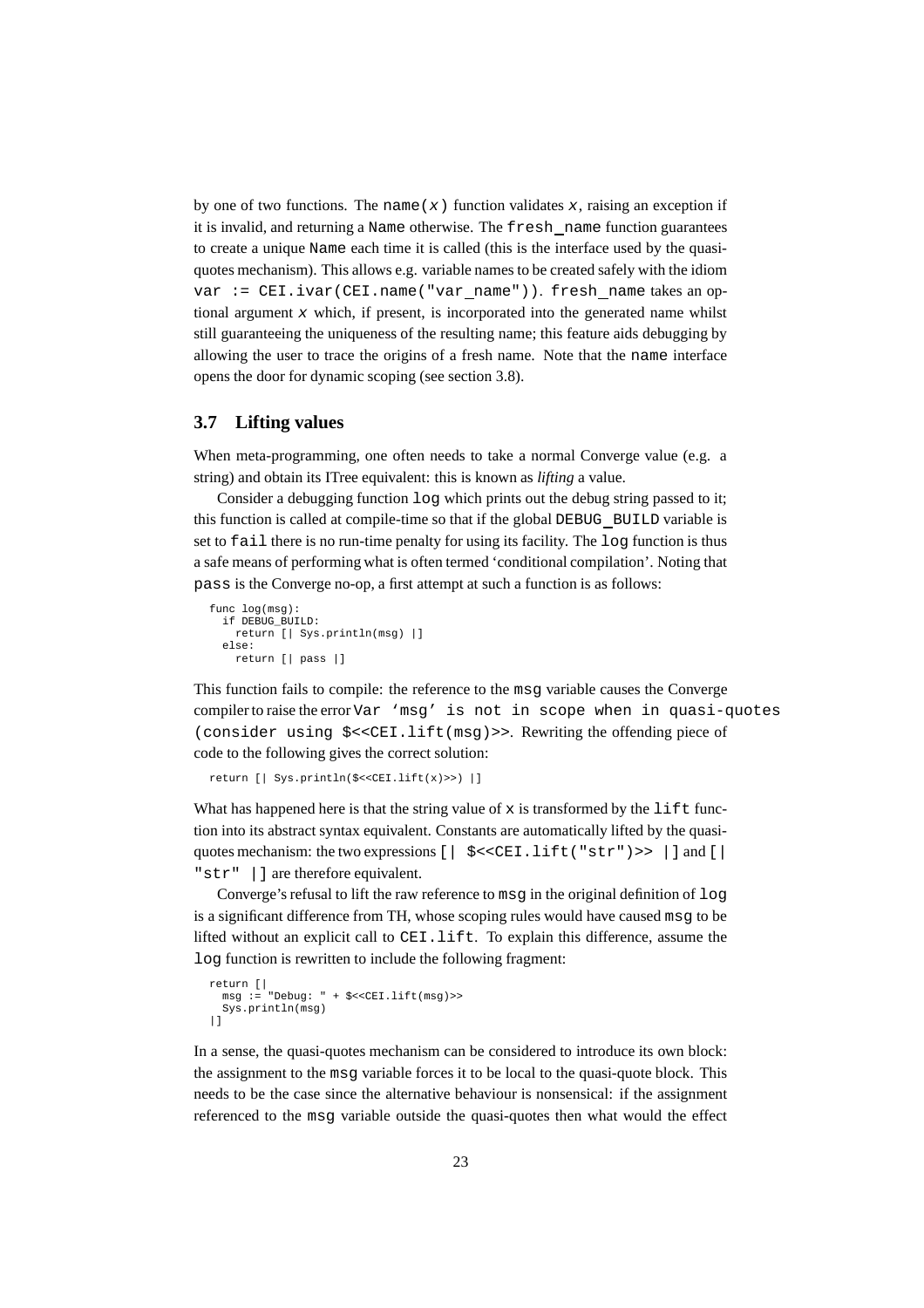of splicing in the quasi-quoted expression to a different context be? The implication of this is that referencing a variable within quasi-quotes would have a significantly different meaning if the variable had been assigned to within the quasi-quotes or outside it. Whilst it is easy for the Converge compiler writer to determine that a given variable was defined outside the quasi-quotes and should be automatically lifted in (or vice versa), from a user perspective the behaviour can be unnecessarily confusing. In fact Converge's quasi-quote mechanism originally did automatically lift variable references when possible, but this feature proved confusing in practise. To avoid this, Converge forces variables defined outside of quasi-quotes to be explicitly lifted into it. This also maintains a simple symmetry with Converge's main scoping rules: assigning to a variable in a block makes it local to that block.

#### **3.8 Dynamic scoping**

Sometimes the quasi-quote mechanisms automatic  $\alpha$ -renaming of variables is not what is needed. For example consider a function swap(x, y) which should swap the values of the two variables passed as strings in its parameters. In such a case, we *want* the result of the splice to capture the variables in the spliced environment. Because the quasi-quotes mechanism only renames variables which it can determine statically at compile time, any variables created via the idiom  $CET$ . ivar (CEI. name (x)) and spliced into the quasi-quotes will not be renamed. The following succinct definition of swap takes advantage of this fact:

```
func swap(x, y):
  x_{var} := \text{CEI}.\text{ivar}(\text{CEI}.\text{name}(x))y_{var} := CEL.ivar(CEL.name(y))return [|
    temp := $<<x_vars>>$<<x_var>> := $<<y_var>>
    $<<y_vars> := temp|]
```
Note that the variable temp within the quasi-quotes *will* be  $\alpha$ -renamed and thus will be effectively invisible to the code that it is spliced into, but that the two variables referred to by x and y will be scoped by their splice location. This function can be used thus:

```
a := 10h := 20$<<swap("a", "b")>>
```
Dynamic scoping also tends to be useful when a quasi-quoted function is created piecemeal with many separate quasi-quote expressions. In such a case, variable references can only be resolved successfully when all the resulting ITree's are spliced together since references to the functions parameters and so on will not be determined until that point. Since it is highly tedious to continually write CEI. ivar (CEI. name ("foo")), Converge provides the special syntax  $\&$  foo which is equivalent.

#### **3.9 Forward references and splicing**

In section 3.3 we saw that when a splice annotation outside quasi-quotes is encountered, a temporary module is created which contains all the definitions up to, but ex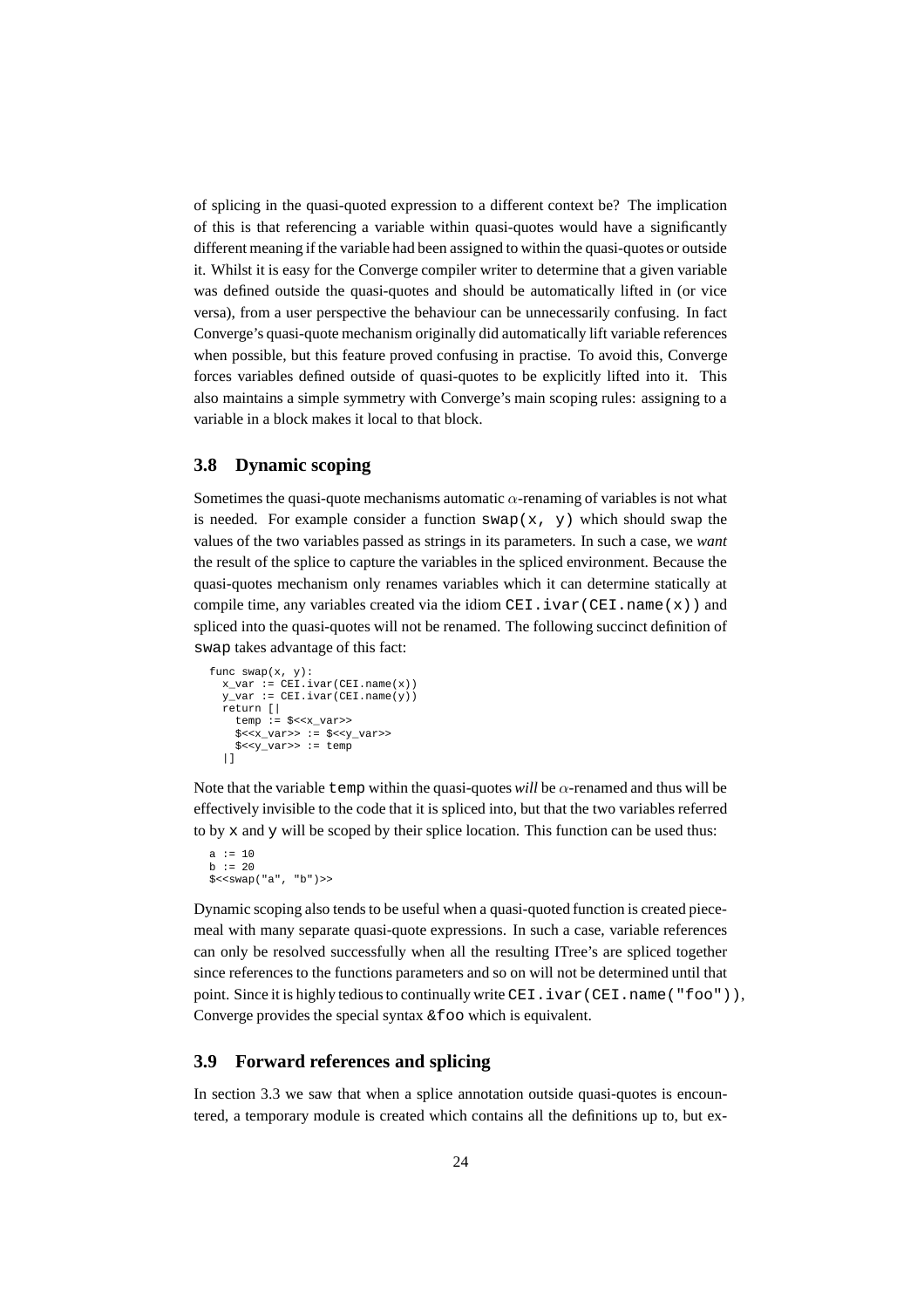cluding, the definition holding the splice annotation. This is a very useful feature since compile-time functions used only in one module can be kept in that module. However this introduces a real problem involving forward references. A forward reference is defined to be a reference to a definition within a module, where the reference occurs at an earlier point in the source file than the definition. If a splice annotation is encountered and compiles a subset of the module, then some definitions involved in forward references may not be included: thus the temporary module will fail to compile, leading to the entire module not compiling. Worse still, the user is likely to be presented with a highly confusing error telling them that a particular reference is undefined when, as far as they are concerned, the definition is staring at them within their text editor!

Consider the following contrived example:

```
func f1(): return [| 7 |]
func f2(): x := f4()func f3(): return \xi < f1() >>
func f4(): pass
```
If  $E_2$  is included in the temporary module created when evaluating the splice annotation in f<sub>3</sub>, then the forward reference to f<sub>4</sub> will be unresolvable.

The solution taken by Converge ensures that, by including only a minimal subset of definitions in the temporary module, most forward references do not raise a compiletime error. We saw in section 3.5 that the quasi-quotes mechanism uses Converge's statically determined namespaces to calculate bound variables. That same property is now used to determine an expressions free variables.

When a splice annotation is encountered, the Converge compiler does not immediately create a temporary module. First it calculates the splice expressions free variables; any previously encountered definition which has a name in the set of free variables is added to a set of definitions to include. These definitions themselves then have their free variables calculated, and again any previously encountered definition which has a name in the set of free variables is added to the set of definitions to include. This last step is repeated until an iteration adds no new definitions to the set. At this point, Converge then goes back in order over all previously encountered definitions, and if the definition is in the list of definitions to include, it is added to the temporary module. Recall that the order of definitions in a Converge file can be significant (see section 2.4): this last stage ensures that definitions are not reordered in the temporary module. Note also that free variables which genuinely do not refer to any definitions (i.e. a mistake on the part of the programmer) will pass through this scheme unmolested and will raise an appropriate error when the temporary module is compiled.

Using this method, the temporary module that is created and evaluated for the example looks as follows:

```
func f1(): return [| 7 |]
func $$splice$$(): return f1()
```
There are thus no unresolvable forward references in this example.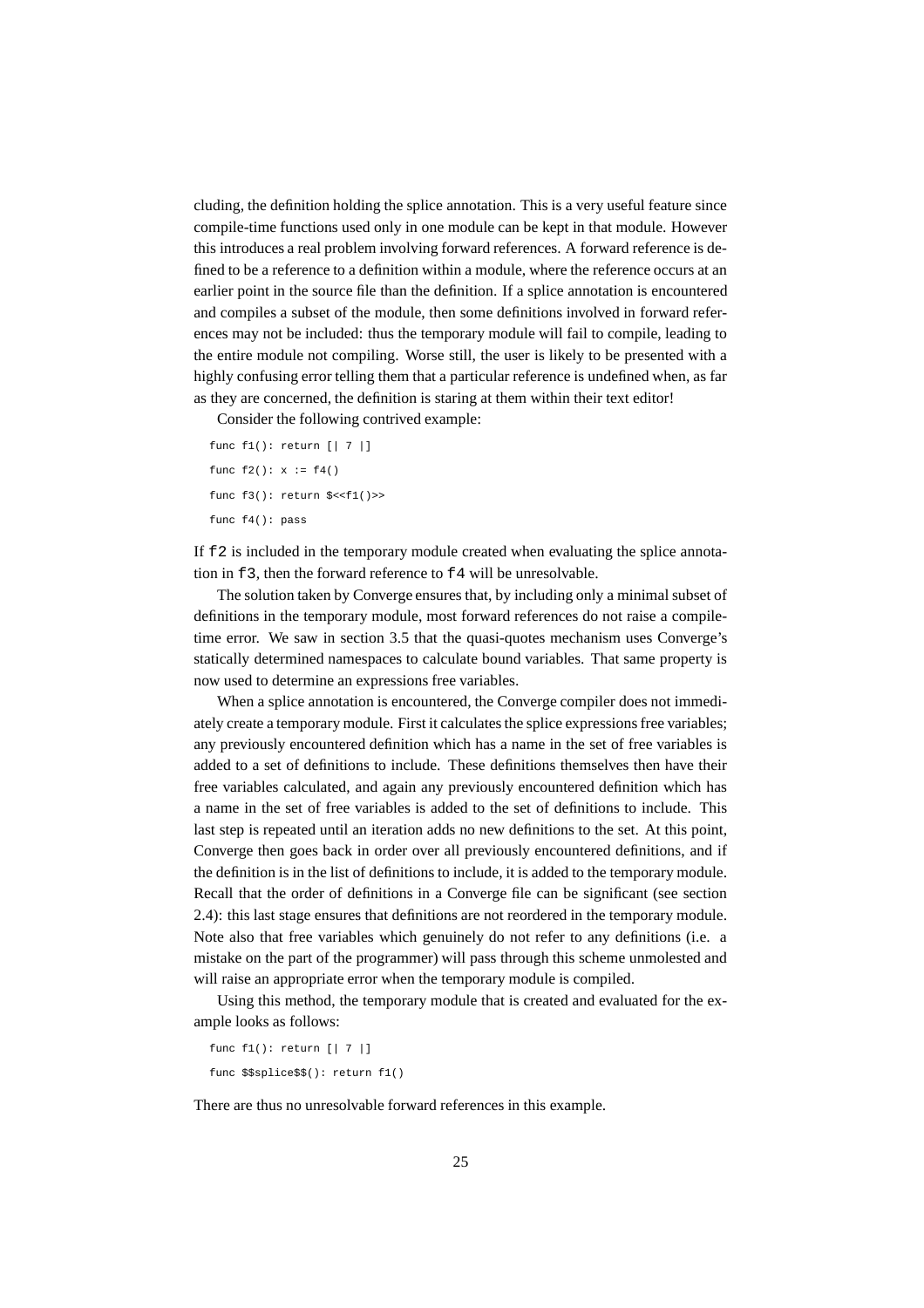There is a secondary, but significant, advantage to this method: since it reduces the number of definitions in temporary modules it can lead to an appreciable saving in compile time, especially in files containing multiple splice annotations.

#### **3.10 Compile-time meta-programming in use**

In this paper thus far we have seen several uses of compile-time meta-programming. There are many potential uses for this feature, many of which are too involved to detail in the available space. For example, one of the most exciting uses of the feature has been in conjunction with Converge's extendable syntax feature (see section 5), allowing powerful DSL's to be expressed in an arbitrary concrete syntax. One can see similar work involving DSL's in e.g. [SCK03, CJOT04].

In this section I show two seemingly mundane uses of compile-time meta-programming: conditional compilation and compile-time optimization. Although mundane in some senses, both examples open up potential avenues not currently available to other dynamically typed OO languages.

#### **3.10.1 Conditional compilation**

Whereas languages such as Java attempt to insulate their users from the underlying platform an application is running on, languages such as Python and Ruby allow the user access to many of the lower-level features the platform provides. Many applications rely on such low-level features being available in some fashion. However for the developer who has to provide access to such features a significant problem arises: how does one sensibly provide access to such features when they are available, and to remove that access when they are unavailable?

The log function on page 23 was a small example of conditional compilation. Let us consider a simple but realistic example that is more interesting from an OO perspective. The POSIX fcntl (File CoNTrol) feature provides low-level control of file descriptors, for example allowing file reads and writes to be set to be non-blocking; it is generally only available on UNIX-like platforms. Assume that we wish to provide some access to the fcntl feature via a method within file objects; this method will need to call the raw function within the provided fcntl module iff that module is available on the current platform.

In Python for example, there are two chief ways of doing this. The first mechanism is for a File class to defer checking for the existence of the fcntl module until the fcntl method is called, raising an exception if the feature is not detected in the underlying platform. Callers who wish to avoid use of the fcntl method on platforms lacking this feature must use catch the appropriate exception. This rather heavy handed solution goes against the spirit of *duck typing* [TH00], a practise prevalent in languages such as Ruby and Python. In duck typing, one essentially checks for the presence of a method(s) which appear to satisfy a particular API without worrying about the type of the object in question. Whilst this is perhaps unappealing from a theoretical point of view, this approach is common in practise due to the low-cost flexibility it leads to.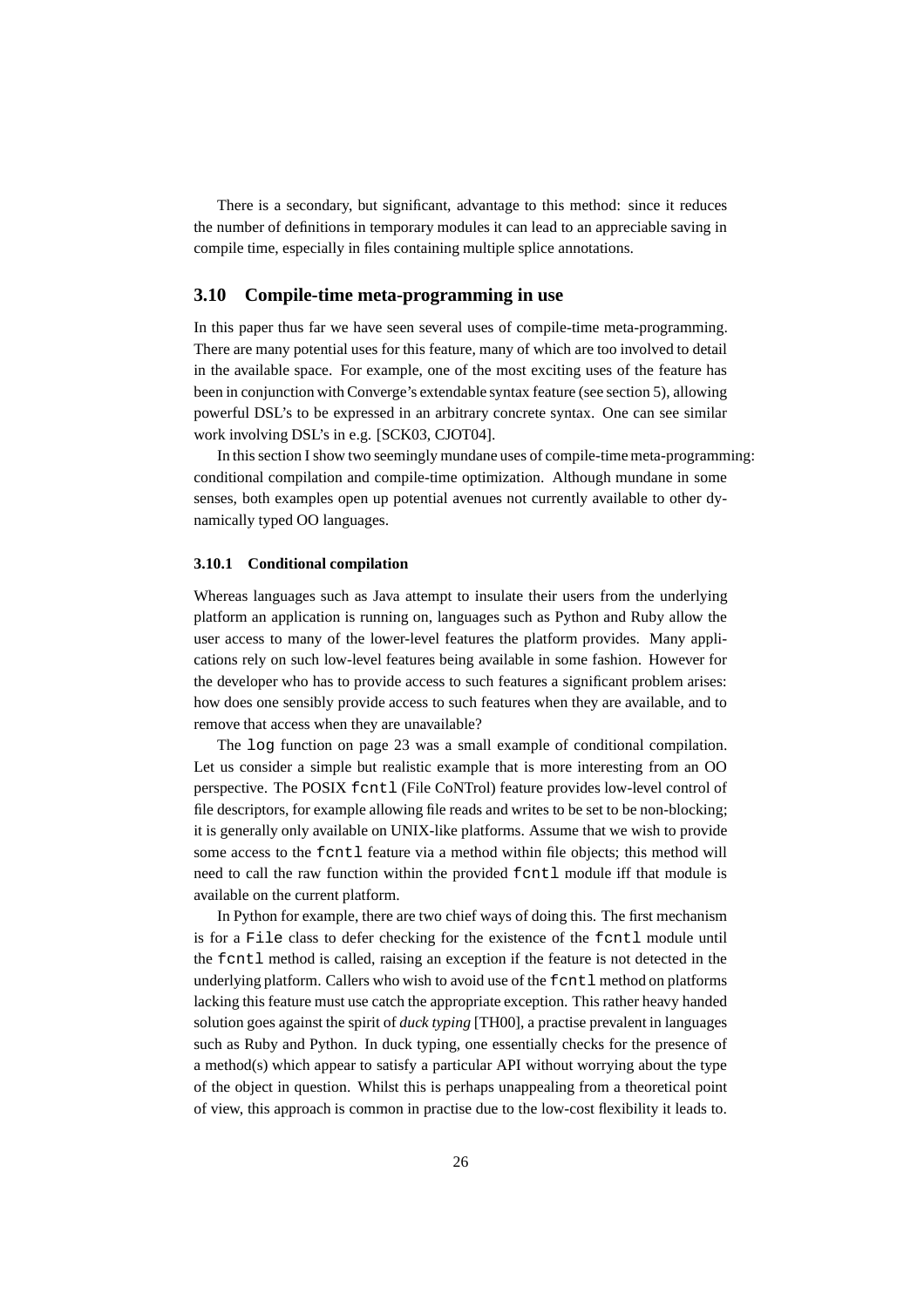To ensure that duck typing is possible in our fcntl example, we are forced to use exception handling and the dynamic selection of an appropriate sub-class:

```
try:
  import fcntl
  _HAVE_FCNTL = True
except exceptions.ImportError:
  _HAVE_FCNTL = False
class Core_File:
  # ...
if _HAVE_FCNTL:
  class File(Core_File):
   def fcntl(op, arg):
     return fcntl.fcntl(self.fileno(), op, arg)
else:
  class File(Core_File):
   pass
```
Whilst this allows for duck typing, this idiom is far from elegant. The splitting of the File class into a core component and sub-classes to cope with the presence of the fcntl functionality is somewhat distasteful. This example is also far from scalable: if one wishes to use the same approach for more features in the same class then the resultant code is likely to be highly fragile and complex.

Although it appears that the above idiom can be encoded largely 'as is' in Converge, we immediately hit a problem due to the fact that module imports are statically determined. Thus a direct Converge analogue would compile correctly only on platforms with a fcntl module. However by using compile-time meta-programming one can create an equivalent which functions correctly on all platforms and which cuts out the ugly dynamic sub-class selection.

The core feature here is that class fields are permissible splice locations (see section 3.3.1). A splice which returns an ITree that is a function will have that function incorporated into the class; if the splice returns pass as an ITree then the class is unaffected. So at compile-time we first detect for the presence of a fcntl module (the VM.loaded module names function returns a list containing the names of all loaded modules); if it is detected, we splice in an appropriate fcntl method otherwise we splice in the no-op. This example make use of two hitherto unencountered features. Firstly, using an if construct as an expression requires a different syntax (to work around parsing limitations associated with indentation based grammars); the construct evaluates to the value of the final expression in whichever branch is taken, failing if no branch is taken. Secondly the modified Oxford quotes  $[d]$ ... *declaration quasi-quotes* – act like normal quasi-quotes except they do not  $\alpha$ -rename variables; declaration quotes are typically most useful at the top-level of a module. The Converge example is as follows:

```
$<<if VM.loaded_module_names().contains("FCntl") {
  \lceil d \rceilimport FCntl
    HAVE_FCNTL := 1|]
}
else {
 [d] _HAVE_FCNTL := 0 |]
\frac{1}{2}
```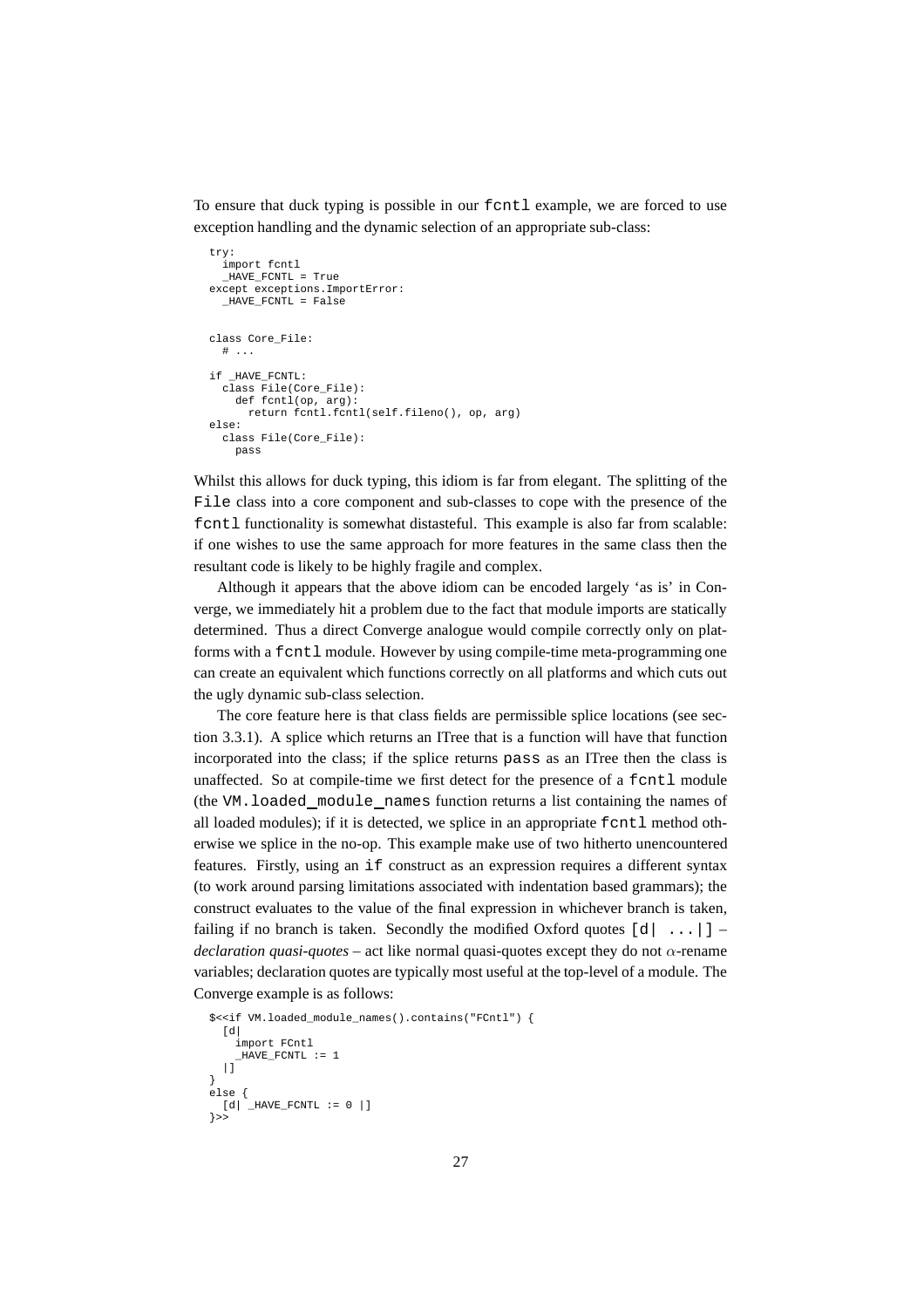```
class File:
  $<<if _HAVE_FCNTL {
    [|
      func fcntl(op, arg):
        return FCntl.fcntl(self.fileno(), op, arg)
    |]
  }
  else {
    [| pass |]
  }>>
```
Although this example is simplistic in many ways, it shows that compile-time metaprogramming can provide a conceptually neater solution than any purely run-time alternative since it allows related code fragments to be kept together. It also provides a potential solution to related problems. For example portability related code in dynamically typed OO languages often consists of many if statements which perform different actions depending on a condition which relates to querying the platform in use. Such code can become a performance bottleneck if called frequently within a program. The use of compile-time meta-programming can lead to a zero-cost run-time overhead. Perhaps significantly, the ability to tune a program at compile-time for portability purposes is the largest single use of the C preprocessor [EBN02] – compile-time meta-programming of the sort found in Converge not only opens similar doors for dynamically typed OO languages, but allows the process to occur in a far safer, more consistent and more powerful environment than the C preprocessor.

#### **3.11 Run-time efficiency**

In this section I present the Converge equivalent of the TH compile-time printf function given in [SJ02]. Such a function takes a format string such as "%s has %d %s" and returns a quasi-quoted function which takes an argument per '%' specifier and intermingles that argument with the main text string. For our purposes, we deal with decimal numbers %d and strings %s.

The motivation for a TH printf is that such a function is not expressible in base Haskell. Although Converge functions can take a variable number of arguments (as Python, but unlike Haskell), having a compile-time version still has two benefits over its run-time version: any errors in the format string are caught at compile-time; an efficiency boost.

This example assumes the existence of a function split format which given a string such as "%s has %d %s" returns a list of the form [PRINTF STRING, " has ", PRINTF\_INT, " ", PRINTF\_STRING] where PRINTF\_STRING and PRINTF INT are constants.

First we define the main print function which creates the appropriate number of parameters for the format string (of the form  $p0$ ,  $p1$  etc.). Parameters must be created by the CEI interface. An iparam has two components: a variable, and a default value (the latter can be set to null to signify the parameter is mandatory and has no default value). printf then returns an anonymous quasi-quoted function which contains the parameters, and a spliced-in expression returned by printf expr: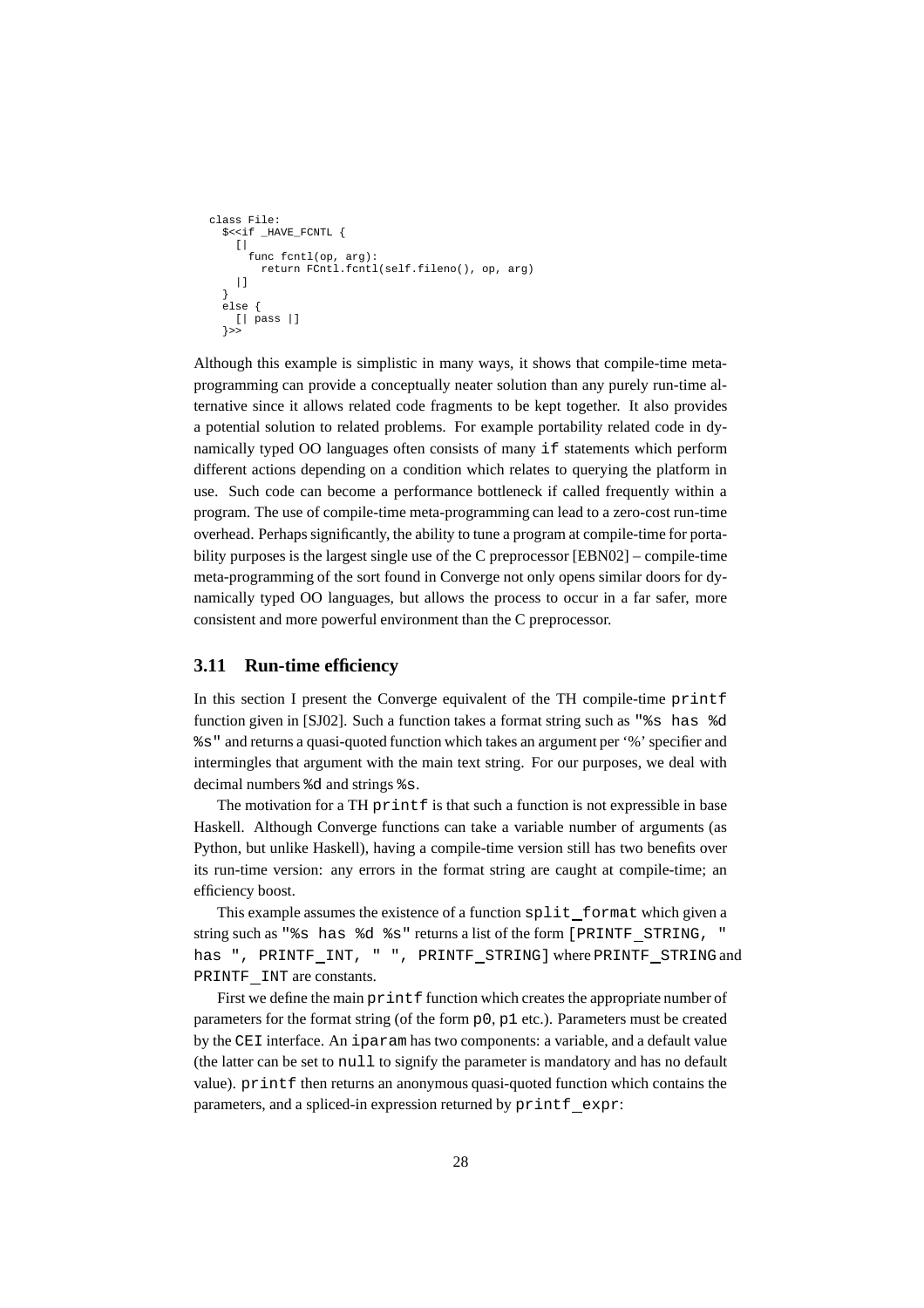```
func printf(format):
  split := split_format(format)
params := []
  i := 0for part := split.iterate():
    if part == PRINTF_INT | part == PRINTF_STRING:
      params.append(CEI.iparam(CEI.ivar(CEI.name("p" + i.to_str())), null))
      i + 1return [|
    func ($<<params>>):
      Sys.println($<<printf_expr(split, 0)>>)
  |]
```
printf expr is a recursive function which takes two parameters: a list representing the parts of the format string yet to be processed; an integer which signifies which parameter of the quasi-quoted function has been reached.

```
func printf_expr(split, param_i):
  if split.len() == 0:
return [| "" |]
  \begin{bmatrix} 1 & 1 \\ 2 & 2 \end{bmatrix}<br>param := CEI.ivar(CEI.name("p" + param_i.to_str()))
  if split[0].conforms_to(String):
    return [| $<<CEI.lift(split[0])>> + $<<printf_expr(split[1 : ], param_i)>> |]
  elif split[0] == PRINTERreturn [| $<<param>>.to_str() + $<<printf_expr(split[1 : ], param_i + 1)>> |]
  elif split[0] == PRINTF_STRING:
    return [ $<<param>> + $<<printf_expr(split[1 : ], param_i + 1)>> |]
```
Essentially, printf\_expr recursively calls itself, each time removing the first element from the format string list, and incrementing the param i variable iff a parameter has been processed. This latter condition is invoked when a string or integer '%' specifier is encountered; raw text in the input is included as is, and as it does not involve any of the functions parameters, does not increment param\_i. When the format string list is empty, the recursion starts to unwind.

When the result of printf expr is spliced into the quasi-quoted function, the dynamically scoped references to parameter names in printf expr become bound to the quasi-quoted functions' parameters. As an example of calling this function, \$<<printf("%s has %d %s")>> generates the following function:

```
func (p0, p1, p2):
 Sys.println(p0 + " has " + p1.to_str() + " " + p2 + "")
```
so that evaluating the following:

\$<<printf("%s has %d %s")>>("England", 39, "traditional counties")

results in England has 39 traditional counties being printed to screen.

This definition of printf is simplistic and lacks error reporting, partly because it is intended to be written in a similar spirit to its TH equivalent. Converge comes with a more complete compile-time printf function as an example, which uses an iterative solution with more compile-time and run-time error-checking. Simple benchmarking of the latter function reveals that it runs nearly an order of magnitude faster than its run-time equivalent<sup>5</sup> – a potentially significant gain when a tight loop repeatedly calls printf.

 $5$ This large differential is in part due to the fact that the current Converge VM imposes a relatively high overhead on function application.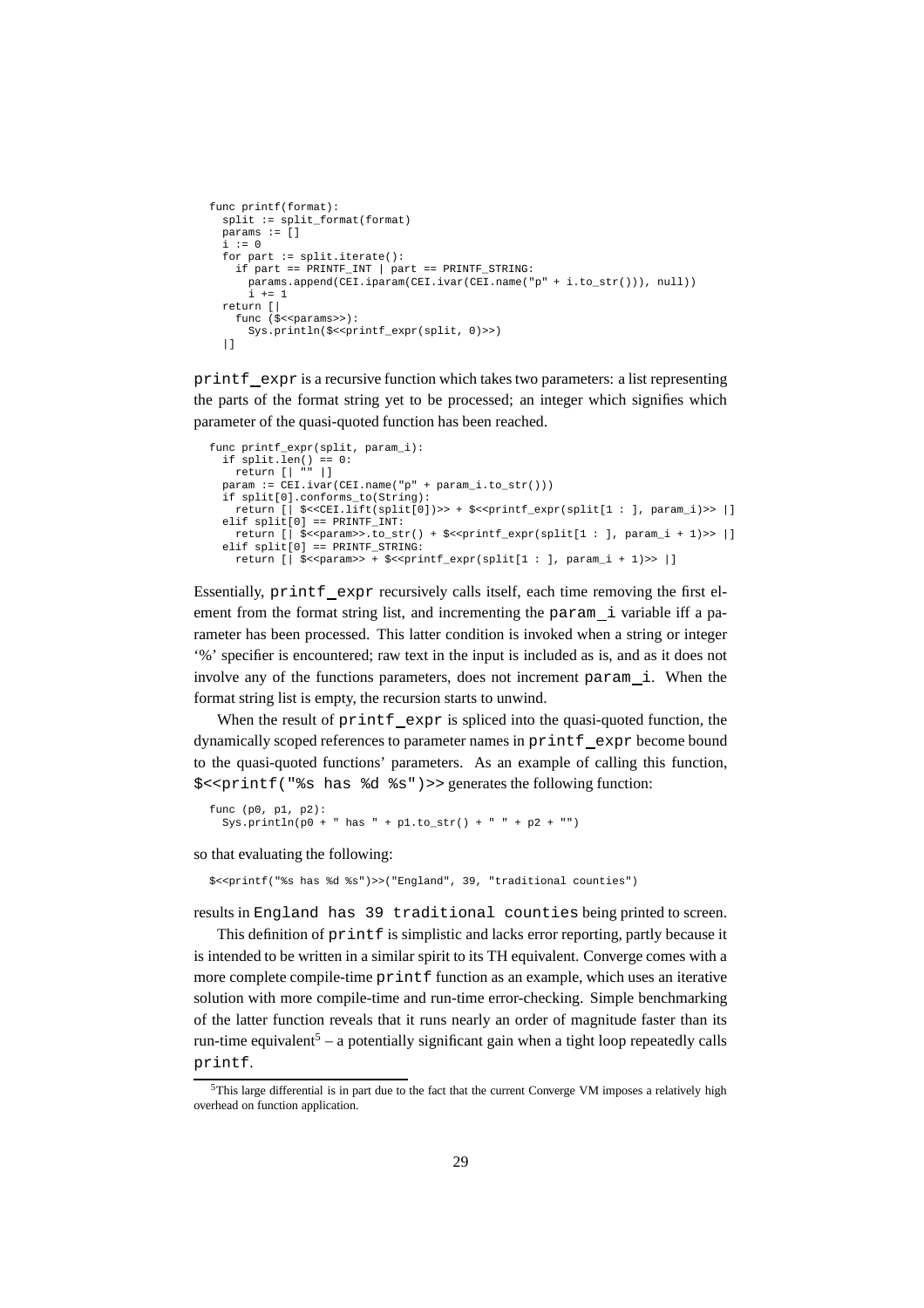#### **3.12 Compile-time meta-programming costs**

Although compile-time meta-programming has a number of benefits, it would be naïve to assume that it has no costs associated with it. However although Converge's features have been used to build several small programs, and two systems of several thousand lines of code each, it will require a wider range of experience from multiple people working in different domains to make truly informed comments in this area.

One thing is clear from experience with LISP: compile-time meta-programming in its rawest form is not likely to be grasped by every potential developer [Que96]. To use it to its fullest potential requires a deeper understanding of the host language than many developers are traditionally used to; indeed, it is quite possible that it requires a greater degree of understanding than many developers are prepared to learn. Whilst features such as extendable syntax (see section 5) which are layered on top of compile-time meta-programming may smooth off many of the usability rough edges, fundamentally the power that compile-time meta-programming extends to the user comes at the cost of increased time to learn and master.

In Converge one issue that arises is that code which continually dips in and out of the meta-programming constructs can become rather messy and difficult to read on screen if over-used in any one area of code. This is due in no small part to the syntactic considerations that necessitate a move away from the clean Python-esque syntax to something closer to the C family of languages. It is possible that the integration of similar features into other languages with a C-like syntax would lead to less obvious syntactic seams.

#### **3.13 Error reporting**

Perhaps the most significant unresolved issue in compile-time meta-programming systems relates to error reporting [CJOT04]. Although Converge does not have complete solutions to all issues surrounding error reporting, it does contain some rudimentary features which may give insight into the form of more powerful error reporting features both in Converge and other compile-time meta-programming systems.

The first aspect of Converge's error reporting facilities relates to exceptions. When an exception is raised, detailed stack traces are printed out allowing the user to inspect the sequence of calls that led to the exception being raised. These stack traces differ from those found in e.g. Python in that each level in the stack trace displays the file name, line number and column number that led to the error. Displaying the column number allows users to make use of the fine-grained information to more quickly narrow down the precise source of an exception. Converge is able to display such detailed information because when it parses text, it stores the file name, line number and column number of each token. Tokens are ordered into parse trees; parse trees are converted into ASTs; ASTs are eventually converted into VM instructions. At each point in this conversion, information about the source code elements is retained. Thus every VM instruction in a binary Converge program has a corresponding debugging entry which records which file, line number and column number the VM instruction relates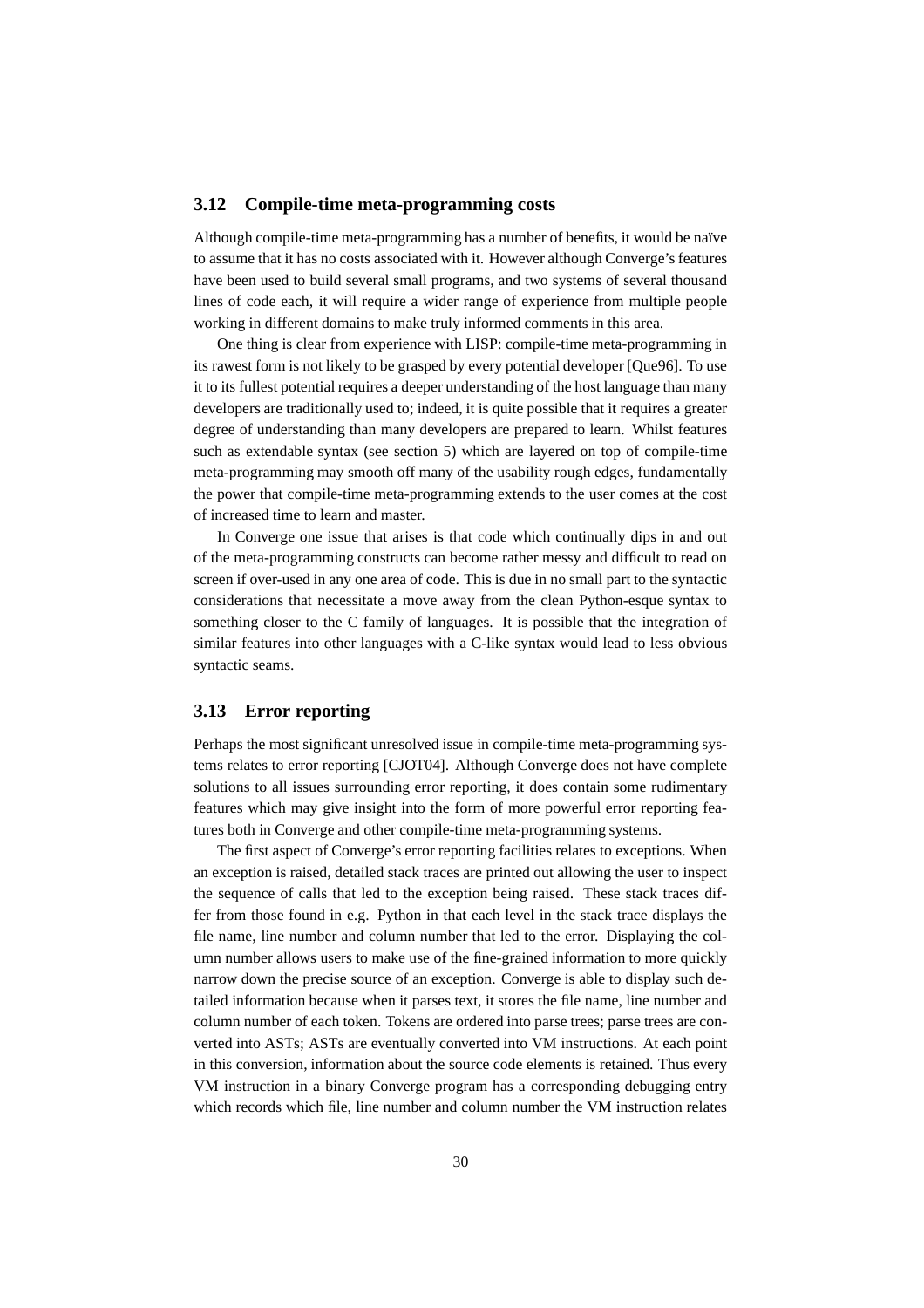to. Whilst this does require more storage space than simpler forms of error information, the amount of space required is insignificant when the vast storage resources of modern hardware are considered.

Whilst the base language needs to record the related source offset of each VM instruction, the source file a VM instruction relates to is required only due to compiletime meta-programming. Consider a file A.cv:

```
func f():
 return [| 2 + "3" |]
```
and a file B.cv:

import A func main():  $S << A$ ,  $f()>>$ 

When the quasi-quoted code in  $A \cdot f$  is spliced in, and then executed an exception will be raised about the attempted addition of an integer and a string. The exception that results from running B is as follows:

```
Traceback (most recent call last):
  File "A.cv", line 2, column 13, in main
Type_Exception: Expected instance of Int, but got instance of String.
```
The fact that the A module is pinpointed as the source of the exception may initially seem surprising, since the code raising the exception will have been spliced into the B module. This is however a deliberate design choice in Converge. Although the code from A.f has been spliced into B.main, when B is run the quasi-quoted code retains the information about its original source file, and not its splice location. To the best of my knowledge, this approach to error reporting in the face of compile-time meta-programming is unique. As points of comparison, TH is not able to produce any detailed information during a stack-trace and SCM Scheme [Jaf03] pinpoints the source file and line number of run-time errors as that of the macro call site. In SCM Scheme if the code that a macro produces contains an error, all the user can work out is which macro would have led to the problem — the user has no way of knowing which part of the macro may be at fault.

Converge allows customization of the error-reporting information stored about a given ITree. Firstly Converge adds a feature not present in TH: nested quasi-quotes. Essentially an outer quasi-quote returns the ITree of the code which would create the ITree of the nested quasi-quote. For example the following nested code:

Sys.println([|  $[ | 2 + "3" | ] | ] .pp($ ))

results in the following output:

```
CEI.ibinary_add(CEI.iint(2, "ct.cv", 484), CEI.istring("3", "ct.cv",
 488), "ct.cv", 486)
```
Nested quasi-quotes provide a facility which allows users to analyse the ITrees that plain quasi-quotes generate: one can see in the above that each ITree element contains a reference to the file it was contained within  $(ct \cdot cv)$  in this case) and to the offset within the file (484 and so on). The CEI module provides a function src info to var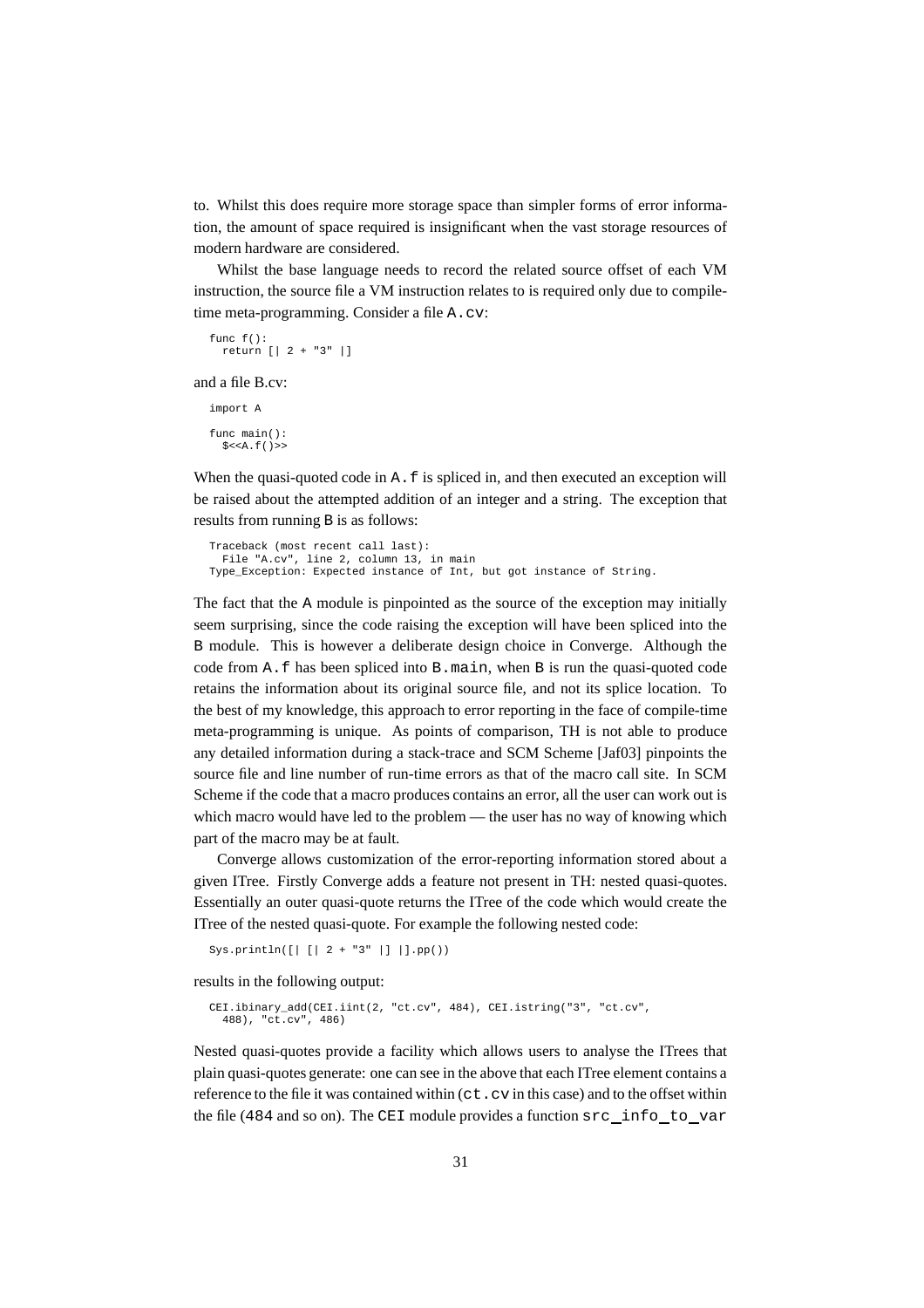which given an ITree representing quasi-quoted code essentially copies the ITree<sup>6</sup> replacing the source code file and offsets with variables src file and src offset. This new ITree is then embedded in a quasi-quoted function which takes two arguments src file and src offset. When the user splices in, and then calls, this function they update the ITree's relation to source code files and offsets. Using this function in the following fashion:

 $Sys.println(CEI.src_info_to_var([ | [ 2 + "3" | ] | ]).pp())$ 

results in the following output:

```
unbound_func (src_file, src_offset){
    return CEI.ibinary_add(CEI.iint(2, src_file, src_offset),
   CEI.istring("3", src_file, src_offset), src_file, src_offset)
}
```
In practice when one wishes to customise the claimed location of quasi-quoted code, the nested quasi-quotes need to be cancelled out by a splice. For example, to change source information to be offset 77 in the file  $nt$ .  $cv$  we would use the following code:

return \$<<CEI.src\_info\_to\_var([| [| 2 + "3" |] |], "nt.cv", 77>>

Whilst this appears somewhat clumsy, it is worth noting that by adding only the simple concept of nested quasi-quotes, complex manipulation of the meta-system is possible.

Converge's current approach is not without its limitations. Its chief problem is that it can only relate one source code location to any given VM instruction. There is thus an 'either / or' situation in that the user can choose to record either the definition point of the quasi-quoted code, or change it to elsewhere (e.g. to record the splice point). It would be of considerable benefit to the user if it is possible to record all locations which a given VM instruction relates to. Assuming the appropriate changes to the compiler and VM, then the only user-visible change would be that  $src\_info_to_var$  would append src file and src offset information within a given ITree, rather than overwriting the information it already possessed.

#### **3.14 Related work**

Perhaps surprisingly, the template system in  $C_{++}$  has been found to be a fairly effective, if crude, mechanism for performing compile-time meta-programming [Vel95, CJOT04]. Essentially the template system can be seen as an ad-hoc functional language which is interpreted at compile-time. However this approach is inherently limited compared to the other approaches described in this section.

The dynamic OO language Dylan – perhaps one of the closest languages in spirit to Converge – has a similar macro system [BP99] to Scheme. In both languages there is a dichotomy between macro code and normal code; this is particularly pronounced in Dylan, where the macro language is quite different from the main Dylan language. As explained in the introduction, languages such as Scheme need to be able to identify macros as distinct from normal functions (although Bawden has suggested a way

 ${}^{6}$ In the current implementation, the  $src\_info\_to\_var$  actually mutates ITrees, but for reasons explained in section 4.3.1 this will not be possible in the future.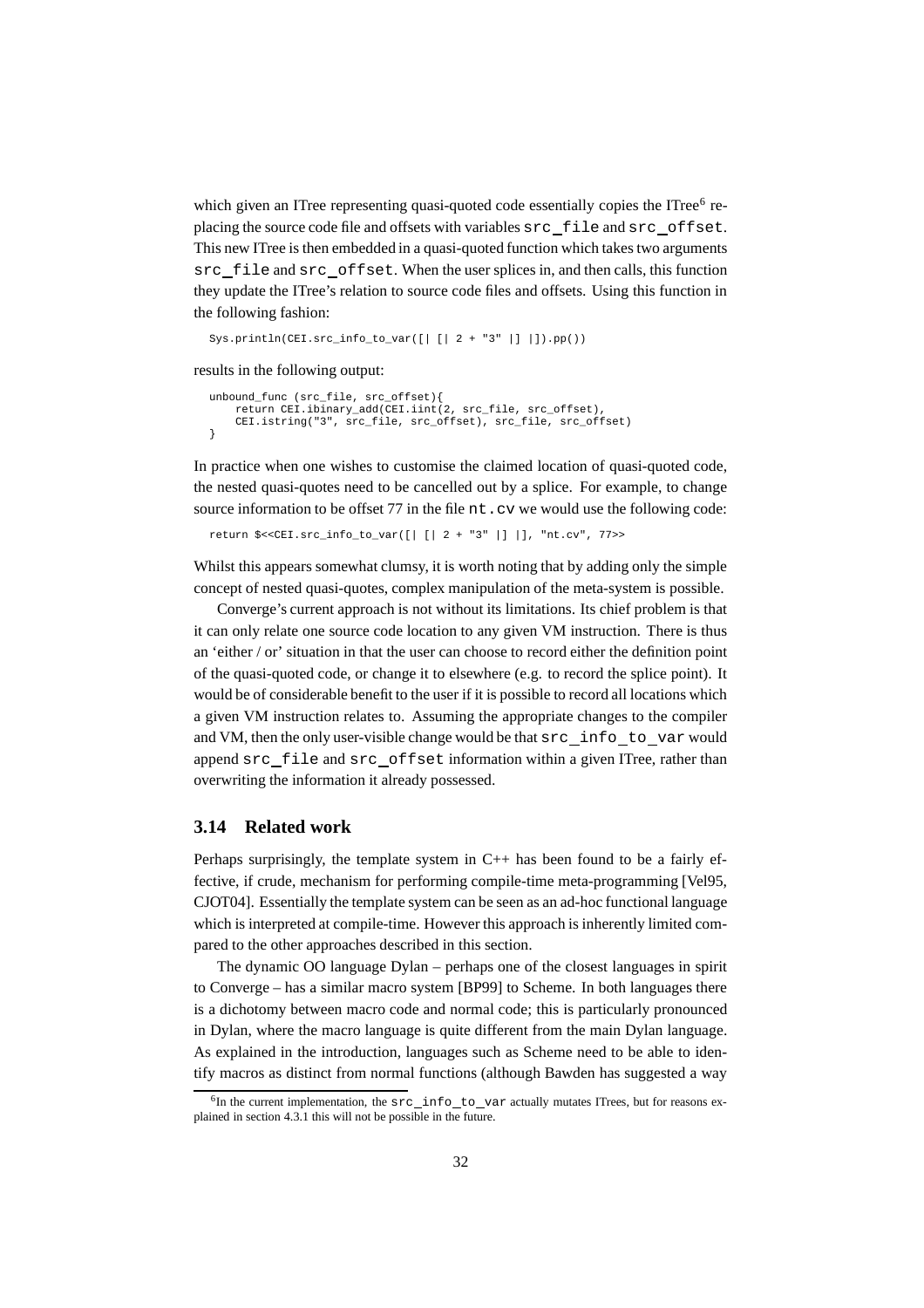to make macros first-class citizens [Baw00]). The advantage of explicitly identifying macros is that there is no added syntax for calling a macro: macro calls look like normal function calls. Of course, this could just as easily be considered a disadvantage: a macro call is in many senses rather different than a function call. In both schemes, macros are evaluated by a macro expander based on patterns – neither executes arbitrary code during macro expansion. This means that their facilities are limited in some respects – furthermore, overuse of Scheme's macros can lead to complex and confusing 'language towers' [Que96]. Since it can execute arbitrary code at compiletime Converge does not suffer from the same macro expansion limitations, but whether moving the syntax burden from the point of macro definition to call site will prevent the comprehension problems associated with Scheme is an open question.

Whilst there are several proposals to add macros of one sort or another to existing languages (e.g. Bachrach and Playford's Java macro system [BP01]), the lack of integration with their target language thwarts practical take-up.

Nemerle [SMO04] is a statically typed OO language, in the Java / C# vein, which includes a macro system mixing elements of Scheme and TH's systems. Macros are not first-class citizens, but AST's are built in a manner reminiscent of TH. The disadvantage of this approach is that calculations often need to be arbitrarily pushed into normal functions if they need to be performed at compile-time.

Comparisons between Converge and TH have been made throughout this section – I do not repeat them here. MetaML is TH's most obvious forebear and much of the terminology in Converge has come from MetaML via TH. MetaML differs from TH and Converge by being a multi-stage language. Using its 'run' operator, code can be constructed and run (via an interpreter) at run-time, whilst still benefiting from MetaML's type guaranteesthat all generated programs are type-correct. The downside of MetaML is that new definitions can not be introduced into programs. The MacroML proposal [GST01] aims to provide such a facility but – in order to guarantee type-correctness – forbids inspection of code fragments which limits the features expressivity.

Significantly, with the exception of Dylan, I know of no other dynamically typed OO language in the vein of Converge which supports any form of compile-time metaprogramming natively.

## **4 Implications of Converge's compile-time meta-programming for other languages and their implementations**

I believe that Converge shows that compile-time meta-programming facilities can be added in a seamless fashion to a dynamically-typed OO language and that such facilities provide useful functionality not available previously in such languages. In this section I first pinpoint the relatively minimal requirements on language design necessary to allow the safe and practical integration of compile-time meta-programming facilities. Since the implementation of such a facility is quite different from a normal language compiler, I then outline the makeup of the Converge compiler to demonstrate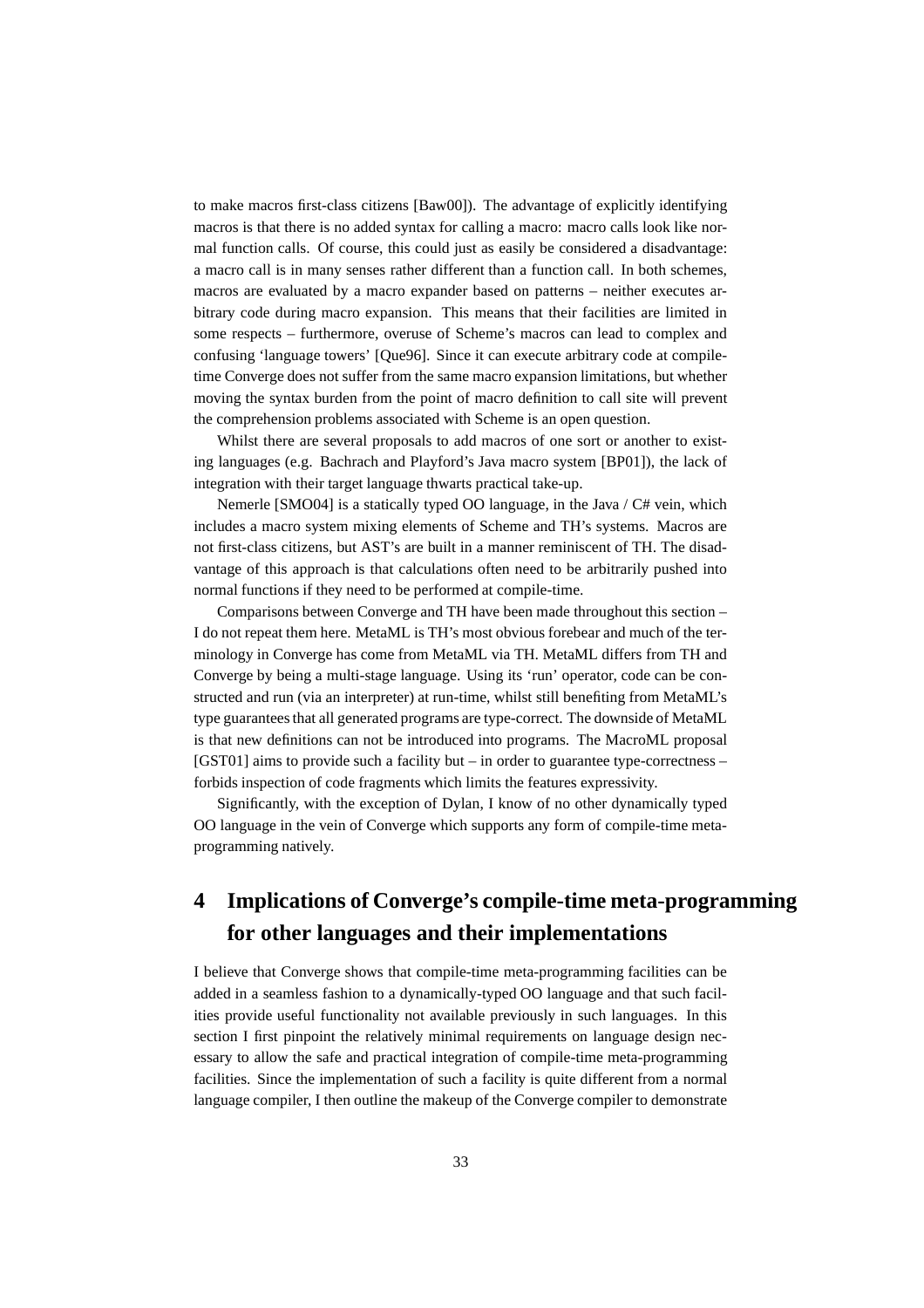how an implementation of such features may look in practice. Finally I discuss the requirements on the interface between user code and the languages compiler.

#### **4.1 Language design implications**

Although Converge's compile-time meta-programming facilities have benefited slightly from being incorporated in the early stages of the language design, there is surprisingly little coupling between the base language and the compile-time meta-programming constructs. The implications on the design of similar languages can thus be boiled down to the following two main requirements:

- 1. It must be possible to determine all namespaces statically, and also to resolve variable references between namespaces statically. This requirement is vital for ensuring that scoping rules in the presence of compile-time meta-programming are safe and practical (see section 3.5). Slightly less importantly, this requirement also allows functions called at compile-time to be stored in the same module as splices which call them whilst avoiding the forward reference problem (see section 3.9).
- 2. Variables within namespaces other than the outermost module namespace must be  $\alpha$ -renameable without affecting the programs semantics. This requirement is vital to avoid the problem of variable capture.

Note that there is an important, but non-obvious, corollary to the second point: when variables and slot names overlap then  $\alpha$ -renaming can not take place. In section 3.5 we saw that, in Converge, top-level module definitions can not be renamed because the variable names are also the slot names of the module object. Since Converge forces all accesses of class fields via the self variable, Converge neatly sidesteps another potential place where this problem may arise. Fortunately, whilst many statically typed languages allow class fields to be treated as normal variables (i.e. making the  $\text{self}$ . prefix optional) most dynamically typed languages take a similar approach to Converge and should be equally immune to this issue in that context.

Only two constructsin Converge are dedicated to compile-time meta-programming. Practically speaking both constructs would need to be added to other languages:

- 1. A splicing mechanism. This is vital since it is the sole user mechanism for evaluating expressions at compile-time.
- 2. A quasi-quoting mechanism to build up AST's. Although such a facility is not strictly necessary, experience suggests that systems without such a facility tend towards the unusable [WC93].

#### **4.2 Compiler structure**

Typical language compilers follow a predictable structure: a parser creates a parse tree; the parse tree may be converted into an AST; the parse tree or AST is used to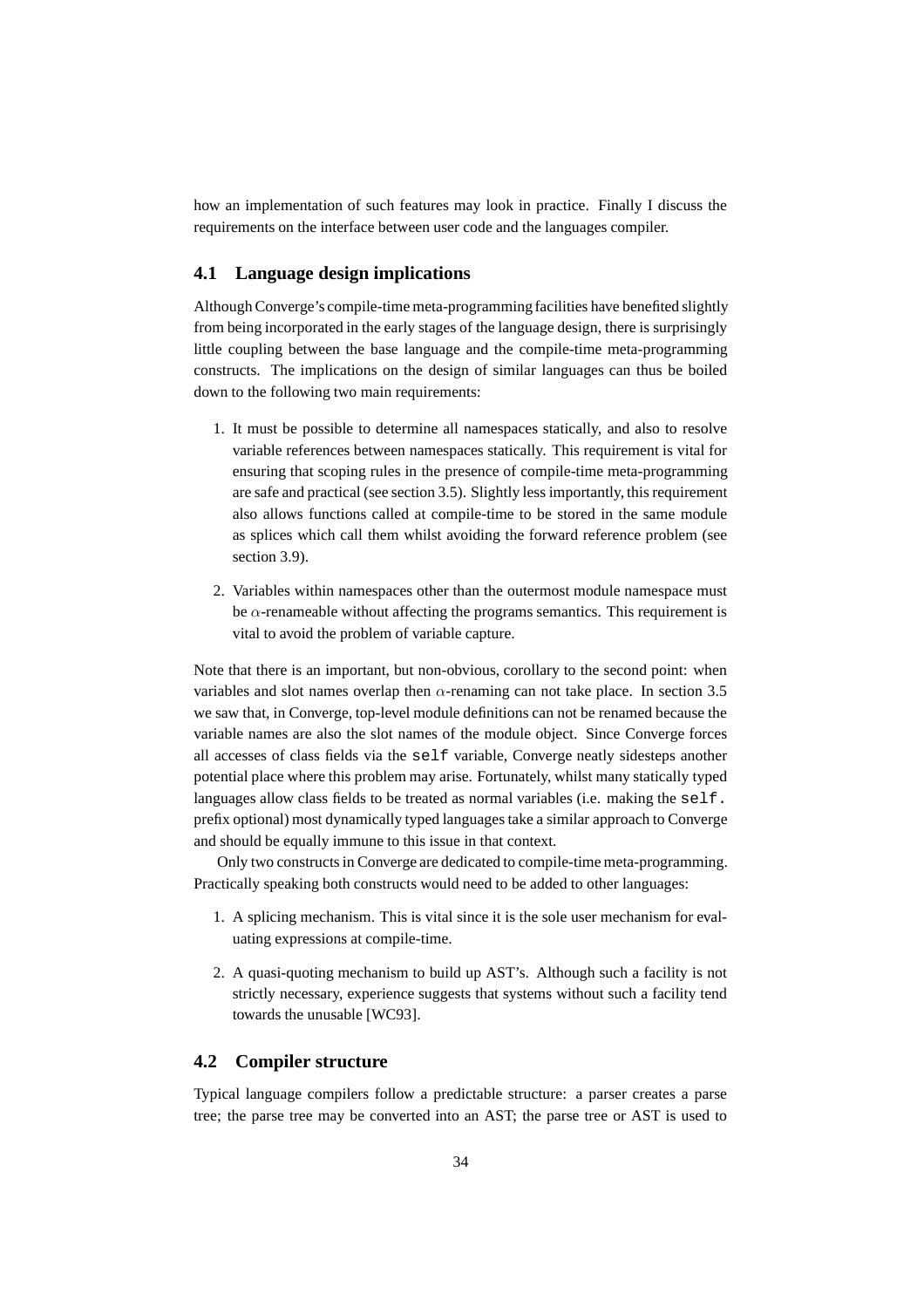

Figure 2: Converge compiler states.

generate target code (be that VM bytecode, machine code or an intermediate language). Ignoring optional components such as optimizers, one can see that normal compilers need only two or three major components(depending on the inclusion or omission of an explicit AST generator). Importantly the process of compilation involves an entirely linear data flow from one component to the next. Compile-time meta-programming however necessitates a different compiler structure, with five major components and a non-linear data flow between its components. In this section I detail the structure of the Converge compiler, which hopefully serves as a practical example for compilers for other languages. Whether existing language compilers can be retro-fitted to conform to such a structure, or whether a new compiler would need to be written can only be determined on a case-by-case basis; however in either case this general structure serves as an example.

Figure 2 shows a (slightly non-standard) state-machine representing the most important states of the Converge compiler. Large arrows indicate a transition between compiler states; small arrows indicate a corresponding return transition from one state to another (in such cases, the compiler transitions to a state to perform a particular action and, when complete, returns to its previous state to carry on as before). Each of these states also corresponds to a distinct component within the compiler.

The stages of the Converge compiler can be described thus:

- 1. **Parsing.** The compiler parses an input file into a parse tree. Once complete, the compiler transitions to the next state.
- 2. **ITree Generation.** The compiler converts the parse tree into an ITree; this stage continues until the complete parse tree has been converted into an ITree. Since ITree's are exposed directly to the user, it is vital that the parse tree is converted into a format that the user can manipulate in a practical manner<sup>7</sup>.
	- (a) **Splice mode / bytecode generation.** When it encounters a splice annotation in the parse tree, the compiler creates a temporary ITree representing a module. It then transitions temporarily to the bytecode generation state to compile. The compiled temporary module is injected into the running

 $<sup>7</sup>$ An early, and naïve, prototype of the Converge compiler exposed parse trees directly to the user. This</sup> quickly lead to spaghetti code.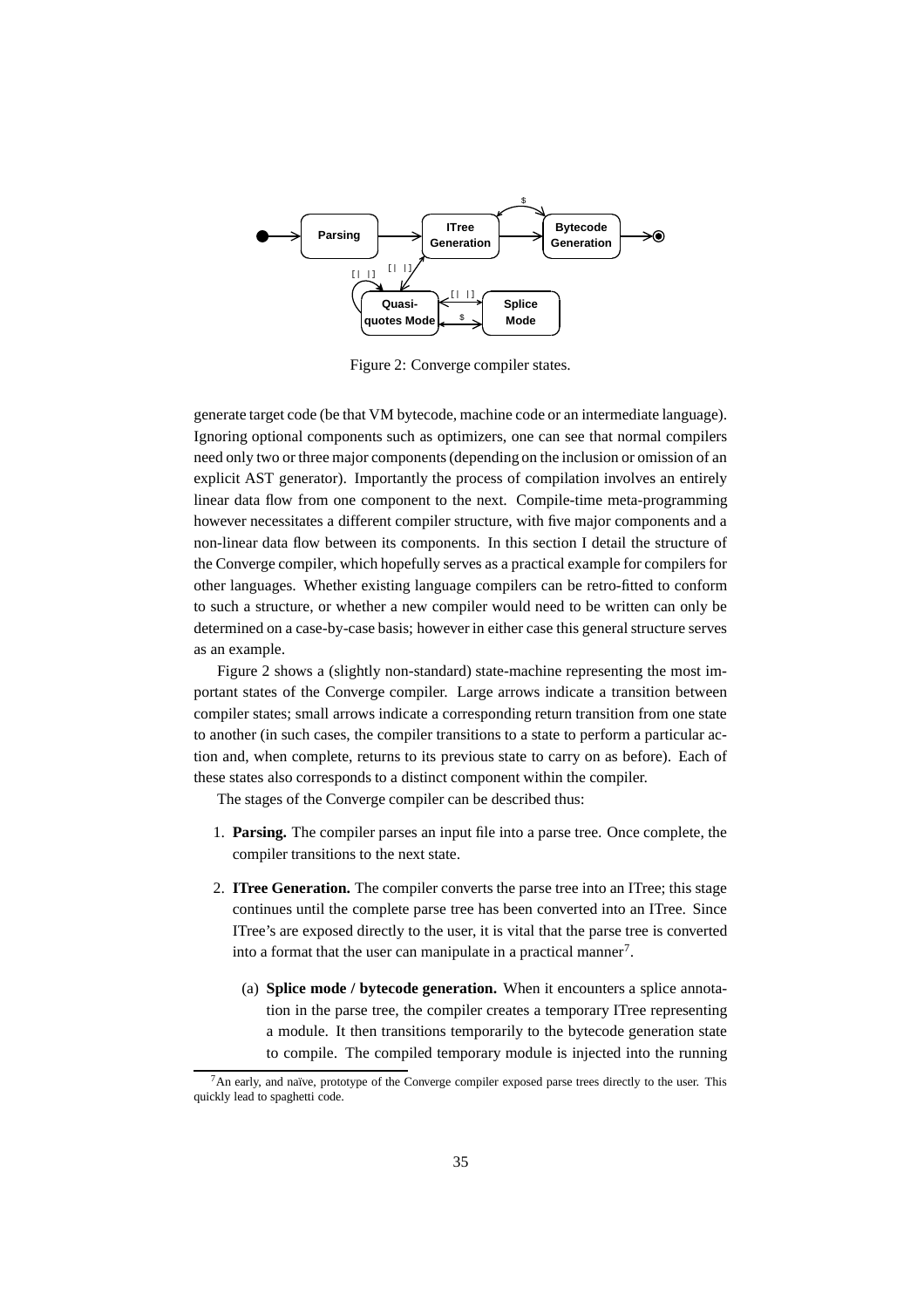VM and executed; the result of the splice is used in place of the annotation itself when creating the ITree.

(b) **Quasi-quotes mode / splice mode.** As the ITree generator encounters quasi-quotesin the parse tree, it transitions to the quasi-quote mode. Quasiquote mode creates an ITree respecting the scoping rules and other features of section 3.5.

If, whilst processing a quasi-quoted expression, a splice annotation is encountered, the compiler enters the splice mode state. In this state, the parse tree is converted to an ITree in a manner mostly similar to the normal ITree Generation state. If, whilst processing a splice annotation, a quasi-quoted expression is encountered, the compiler enters the quasi-quotes mode state again. If, whilst processing a quasi-quoted expression, a nested quasiquoted expression is encountered the compiler enters a new quasi-quotes mode.

3. **Bytecode generation.** The complete ITree is converted into bytecode and written to disk.

#### **4.3 Compiler interface**

Converge provides the CEI module which user code can use to interact with the language compiler. Similar implementations will require a similar interface to allow two important activities:

- 1. The creation of fresh variable names (see section 3.6.2). This is vital to provide a mechanism for the user to generate unique names which will not clash with other names, and thus will prevent unintended variable capture. To ensure that all fresh names are unique, most practical implementations will probably choose to inspect and restrict the variable names that a user can use within ITree's via an analogue to Converge's name interface; this is purely to prevent the user inadvertently using a name which the compiler has guaranteed (or might in the future guarantee) to be unique.
- 2. The creation of arbitrary AST's. Since it is extremely difficult to make a quasiquote mechanisms completely general without making it prohibitively complex to use, there are likely to be valid AST's which are not completely expressible via the quasi-quotes mechanism. Therefore the user will require a mechanism to allow them to create arbitrary AST fragments via a more-or-less traditional meta-programming interface [WC93].

#### **4.3.1 Abstract syntax trees**

One aspect of Converge's design that has proved to be more important than expected, is the issue of AST design. In typical languages, the particular AST used by the compiler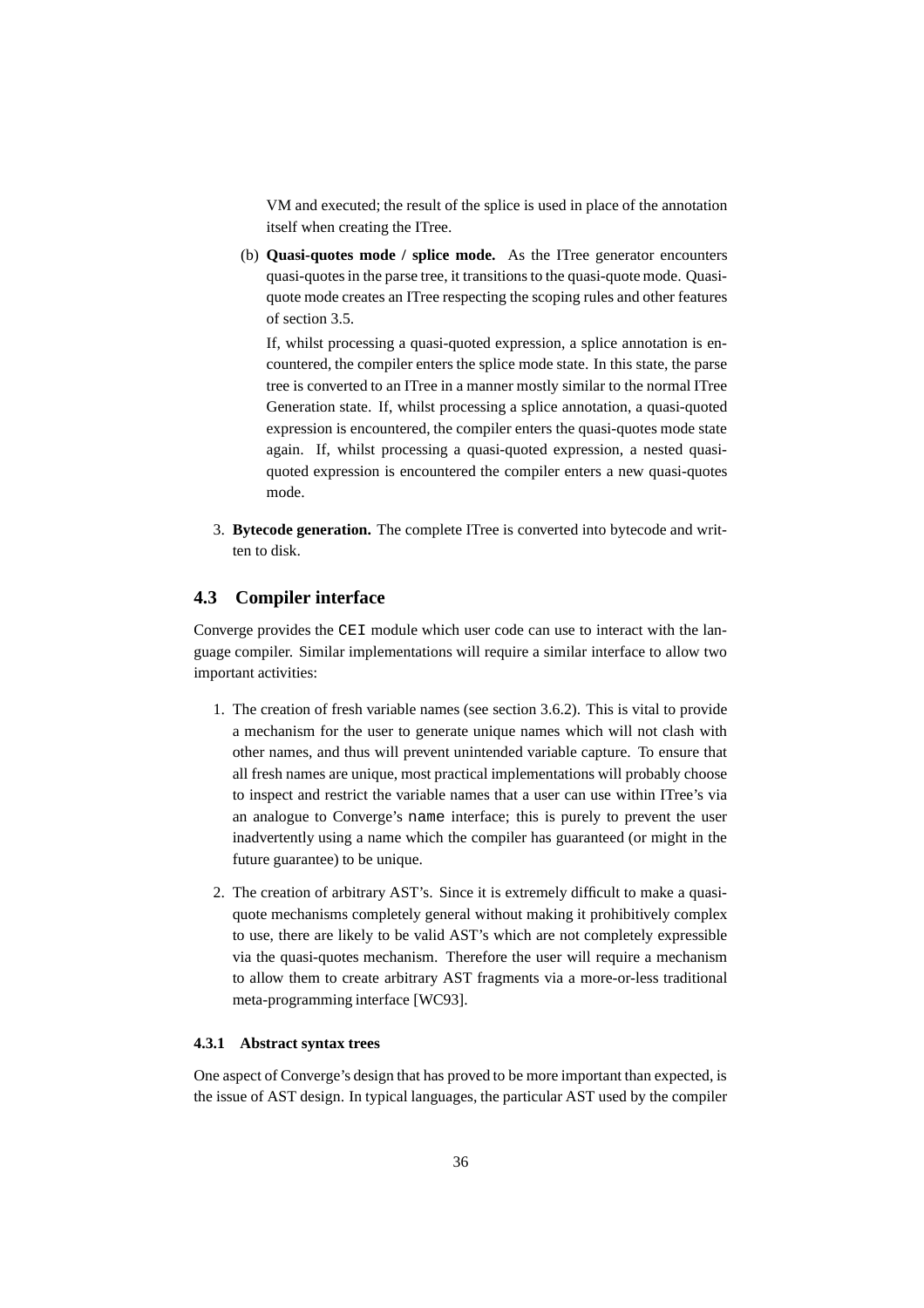is never exposed in any way to the user. Even in Converge, for many users the particulars of the ITree's they generate via the quasi-quotes mechanism are largely irrelevant. However those users who find themselves needing to generate arbitrary ITree's via the CEI interface, and especially those (admittedly few) who perform computations based on ITree's, find themselves disproportionately affected by decisions surrounding the ITree's representation.

At the highest level, there are two main choices surrounding AST's. Firstly should it be represented as an homogeneous, or heterogeneous tree? Secondly should the AST be mutable or immutable? The first question is relatively easy to answer: experience suggests that homogeneous trees are not a practical representation of a rich AST. Whilst parse trees are naturally homogeneous, the conversion to an AST leads to a more structured and detailed tree that is naturally heterogeneous.

Let us then consider the issue of AST mutability. Initially Converge supported mutable AST's; whilst this feature has proved useful from time to time, it has also proved somewhat more dangerous than expected. This is because one often naturally creates references to a given AST fragment from more than one node. Changing a node which is referenced by more than one other node can then result in unexpected changes, which all too frequently manifest themselves in hard to debug ways. Since it is not possible to check for this problem in the general case, the user is ultimately responsible for ensuring it does not occur; in practise this has proved to be unrealistic, and gradually all ITree-mutating code has been banished from Converge code. Future versions of Converge will force ITree's to be immutable, and I would recommend other languages consider this point carefully.

### **5 Syntax extension for DSL's**

Converge has a simple but powerful facility allowing users to embed arbitrary sequences of tokens within Converge source files. At compile-time these tokens are passed to a designated user function, which is expected to return an AST. This allows the user to extend the languages syntax in an arbitrary fashion, meaning that DSLs can be embedded within normal Converge code. Although this feature is somewhat less developed than the other aspects of Converge, it is useful even its current state.

Essentially a DSL fragment is an indented block containing an arbitrary sequence of tokens. The DSL block is introduced by a variant on the splice syntax  $\zeta \leq \exp(r)$ > where expr should evaluate to a function (the *DSL implementation function*). The DSL function will be called at compile-time with a list of tokens, and is expected to return an AST which will replace the DSL block in the same way as a normal splice. Compile-time meta-programming is thus the mechanism which facilitates embedding DSLs.

An example DSL fragment is as follows. Colloquially this block is referred to as 'a TM.model class':

import TM.TM

<sup>\$&</sup>lt;TM.model\_class>: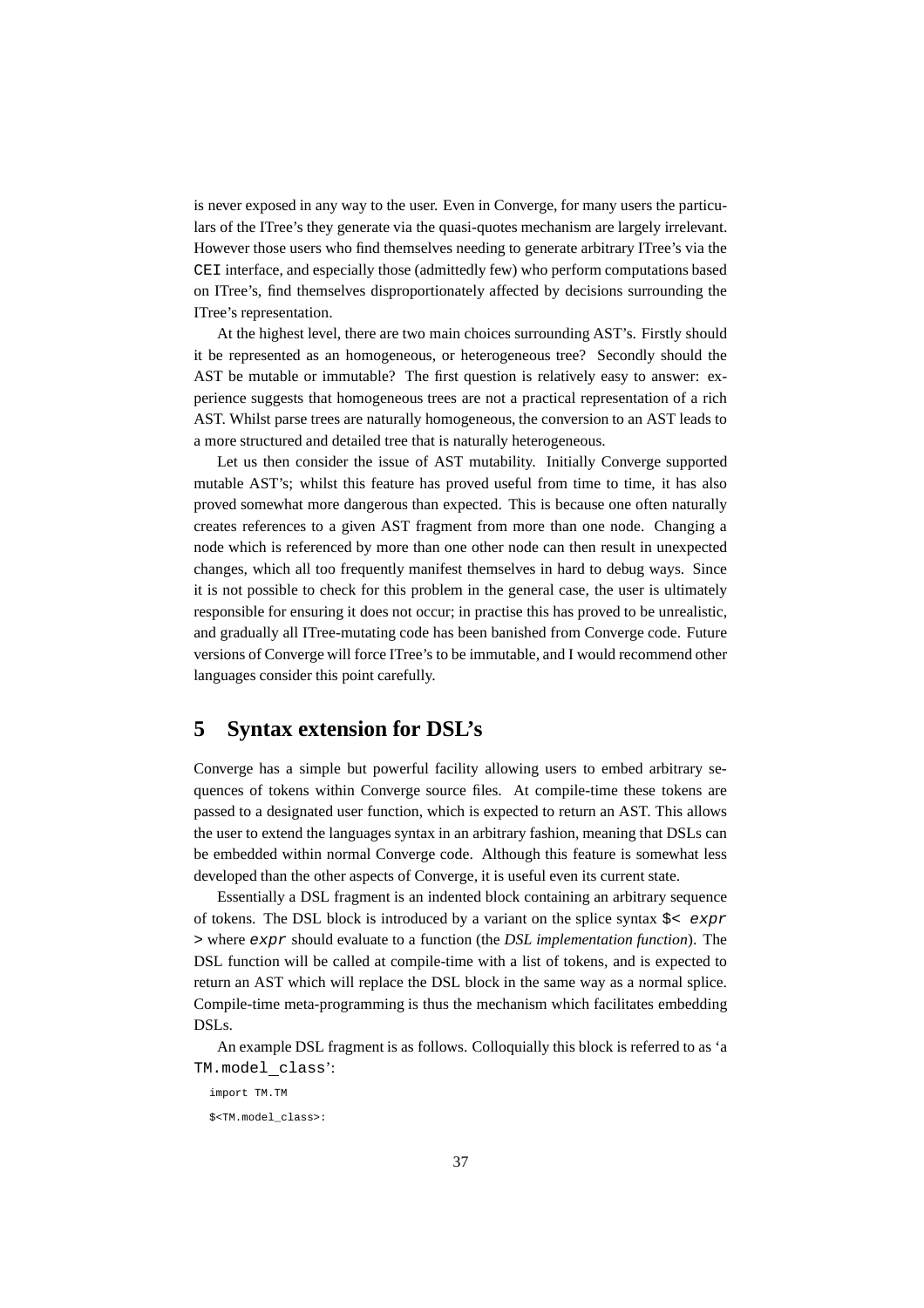```
abstract class ML1_Element {
 name : String;
  inv nonempty_name:
   name != null and name.len() > 0
}
```
Note that the DSL fragment is written in an entirely different syntax than Converge itself.

Currently DSL blocks are automatically tokenized by the Converge compiler using its default tokenization rules — this is not a fundamental requirement of the technique, but a peculiarity of the current implementation. More sophisticated implementations might choose to defer tokenization to the DSL implementation function. However using the Converge tokenizer has the advantage that normal Converge code can be embedded inside the DSL itself assuming an appropriate link from the DSL's grammar to the Converge grammar.

#### **5.1 DSL implementation functions**

DSL implementation functions follow a largely similar sequence of steps in order to translate the input tokens into an ITree:

- 1. Alter the input tokens as necessary. Since DSL's often use keywords that are not part of the main Converge grammar, such alterations mostly take the form of replacing ID tokens with specific keyword tokens.
- 2. Parse the input tokens according to the DSL's grammar.
- 3. Traverse the parse tree, translating it into an ITree.

Section 6 explores these steps in greater detail via a concrete example.

#### **5.2 Related work**

Real-world implementations of a similar concept are surprisingly rare. The Camlp4 pre-processor [dR03] allows the normal OCaml grammar to be arbitrarily extended, and is an example of a heterogeneoussyntax extension system in that the system doing the extension is distinct from the system being extended. The MetaBorg system [BV04] is a heterogeneoussystem that can be applied to any language; more sophisticated than the Camlp4 pre-processor, from an external point of view it more closely resembles Converge's functionality, although the implementations and underlying philosophies are still very different.

I am currently aware of only two homogeneous syntax extension systems apart from Converge. Nemerle [SMO04] allows limited syntax extension via its macro scheme. The commercial XMF tool [CESW04] presents only a small core grammar, with many normal language concepts being grammar extensions on top of the core grammar. Grammar extensions are compiled down into XMF's AST. XMF is thus much closer in spirit to Converge, although the example grammar extensions available suggest that XMF's compile-time facilities may be less powerful than Converge's,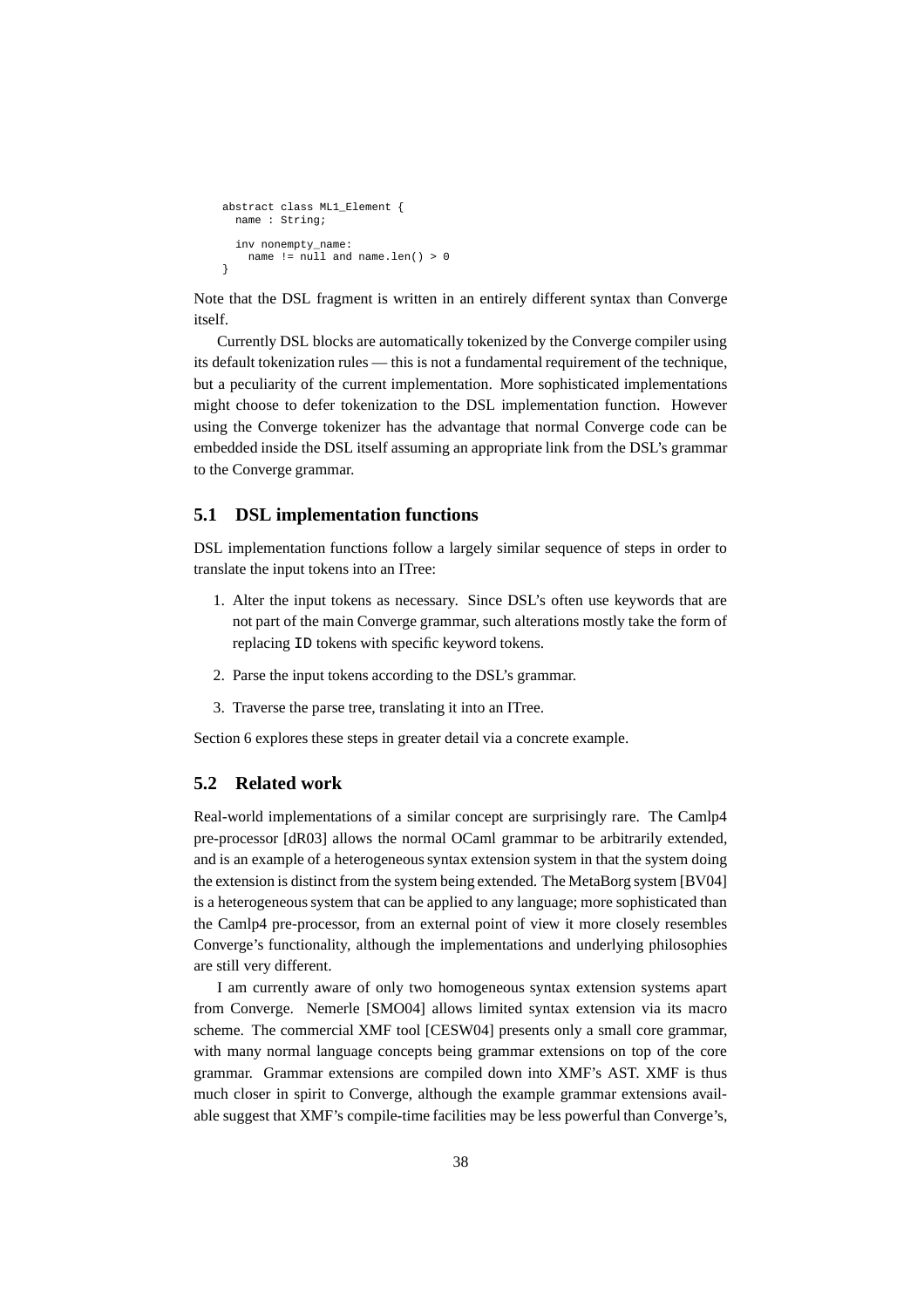

Figure 3: 'Simple UML' model.

seemingly being based on a simplified version of TH's features. If true, this may limit the complexity of the grammar extensions.

### **6 Modelling language DSL**

This section presents an example of a Converge DSL for expressing typed modelling languages; modelling languages can be instantiated create models. In its current simplistic form, the modelling DSL operates with a fixed number of meta-levels in that it defines modelling languages that can create models, but those models are terminal instances (in ObjVLisp's terminology) — that is, they can not be used to create new objects.

This section serves as an example of Converge's syntax extension system, and fleshes out the method of section 5.1.

#### **6.1 Example of use**

The typed modelling language DSL is housed within the package TM; the DSL implementation function model\_class is contained within the TM module within the package. The following fragment uses the DSL to express a model of a simplified UML-esque modelling language as shown in figure 3:

```
import TM.TM
$<TM.model_class>:
  abstract class Classifier {
   name : String;
  }
  class PrimitiveDataType extends Classifier { }
  class Class extends Classifier {
   parents : Seq(Class);
    attrs : Seq(Attribute);
    inv unique_names:
      attrs->forAll(a1 a2 |
        a1 != a2 implies a1.name != a2.name)
  }
```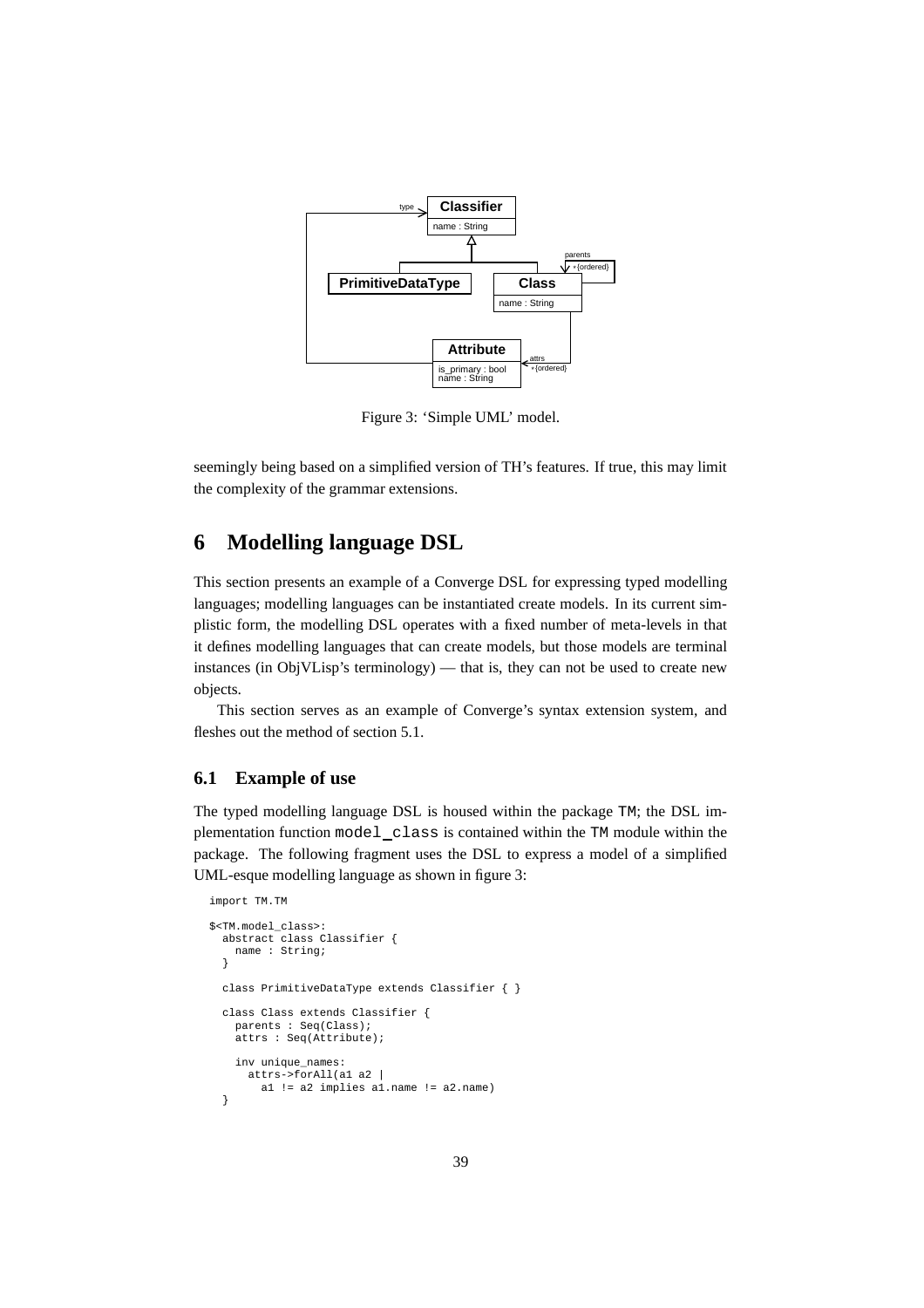```
class Attribute {
   name : String;<br>type : Classifier;
  is_primary : bool;
}
```
Note that although this particular examples shows a model of a modelling language, the DSL is capable of expressing any type of model.

The TM.model class DSL implementation function translates each class in the model into a function in Converge which creates model objects. As a useful convenience, each constructor function takes arguments which correspond to the order attributes are specified in the model class. If a model class has parents, their attributes come first, and so on recursively. Model objects can have their slots accessed by name. Note that since the modelling language is typed, setting attributes either via the constructor function or through assigning to a slot forces the value to be of the correct type. Types can be of any model class (the DSL allows forward references), int, String, bool (where true and false are represented by 1 and 0 respectively), or sequences or sets of the preceding types. Note that sequences and sets can be nested arbitrarily. Model classes can contain invariants which are written in OCL; invariants are checked after an object has been initialized with values, and on every subsequent slot update. Currently only a subset of OCL 1. $x$  is implemented, but the subset covers several different areas of OCL; implementing full OCL 1.x would be a relatively simple extension.

Assuming the above is held in a file Simple UML.cv, one can then use the use the Simple UML modelling language to create models. The following example creates model classes Dog and Person, with Dog having an attribute owner of type Person:

```
person := Simple_UML.Class("Person")
dog := Simple_UML.Class("Dog")
dog.attrs.append(Simple_UML.Attribute("owner", person, 0))
```
One can arbitrarily manipulate models in a natural fashion:

dog.name := "Doggy"

Attempting to update a model in a way that would conflict with its type information results in an exception being raised. For example, attempting to assign an integer to the Dog model class' name raises the following exception:

```
Traceback (most recent call last):
  File "Ex1.cv", line 42, column 4, in main
  File "TM/TM.cv", line 162, column 5, in set_slot
Exception: Instance of 'Class' expected object of type 'String' for
slot 'name'.
```
In similar fashion, if one violates the unique names constraint by adding two attributes called owner to the Dog model class, the following exception is raised:

```
Traceback (most recent call last):
  File "Ex1.cv", line 45, column 17, in main
  File "TM/TM.cv", line 327, column 31, in append
  File "TM/TM.cv", line 407, column 3, in _class_class_check_invs
Exception: Invariant 'unique_names' violated.
```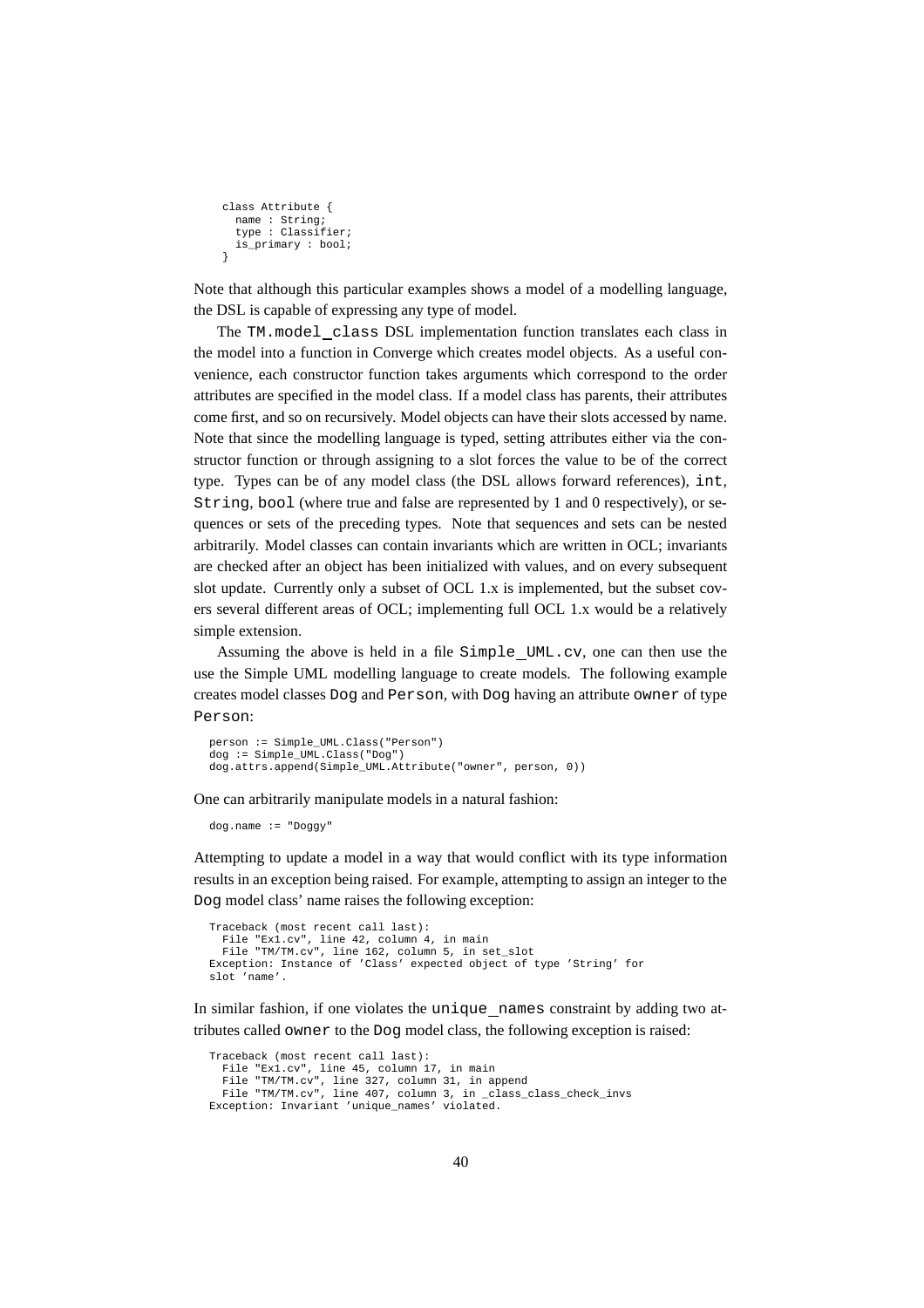As can be seen, the result of using the TM.model class DSL is a natural embedding of an arbitrary modelling language within Converge. Furthermore by recording, and enforcing, type information using the modelling language DSL provides guarantees about models that would not have been the case if they had been implemented as normal Converge class's. The typed modelling language DSL neatly sidesteps the data representation problems found in typical GPL's.

In the following sections I outline how this DSL is implemented.

#### **6.2 Data model**

The TM package provides its own ObjVLisp style data model which is similar to, but distinct from, the Converge data model of section 2.4. The  $TM$  package needs to provide a new data model since the default Converge data model is inherently untyped; whilst figure 1 showed the core data model with types, such type information is purely for the benefit of the reader. In contrast, the TM data model is inherently typed, and the type information is used to enforce the correctness of models. The only exception to this is that functions are currently untyped; it would be relatively simple to extend the implementation to record and enforce functions' type information.

Figure 4 shows the TM data model. As in Converge, a bootstrapping phase is needed to set up the meta-circular data model. MObject and MClass are so named to avoid clashing with the builtin classes Object and Class. Similarly, method and attribute names which might conflict, or be confused with, those found in normal Converge classes are named differently. For example init becomes initialize, to str becomes to string and instance of becomes of. For brevity, and for easy interaction with external code, the TM package does not directly replicate all builtin Converge types such as strings; builtin Converge types are treated internally as instances of MObject.

Once cosmetic differences between the two are ignored, some important differences in the TM and Converge data models become apparent. Most importantly the TM data model has the standard statically typed OO languages notions of separate methods and attributes. TM mclasses are also different in that they can be abstract (i.e. can not be directly instantiated) and have at most one super class. MObject classes possess a mod id slot which is a unique identifier, and which is typed as String to allow flexibility over the format of identifiers. The mod id slot plays an important rôle in change propagating transformations.

As all this might suggest, the TM data model is intended to closely match the data model found within statically typed OO languages such as Java than the. Since methods and attributes are housed separately within classes, model instances require only a slot per attribute; invoking a method on an object searches the objects of class (and its superclasses) for an appropriate method. This is achieved by making use of the Converge MOP (see section 2.7). Although the actual implementation is relatively complex, a simplified version demonstrates the salient points. All model objects are instances of the Converge class Raw Object which is initialized with a blank slot per attribute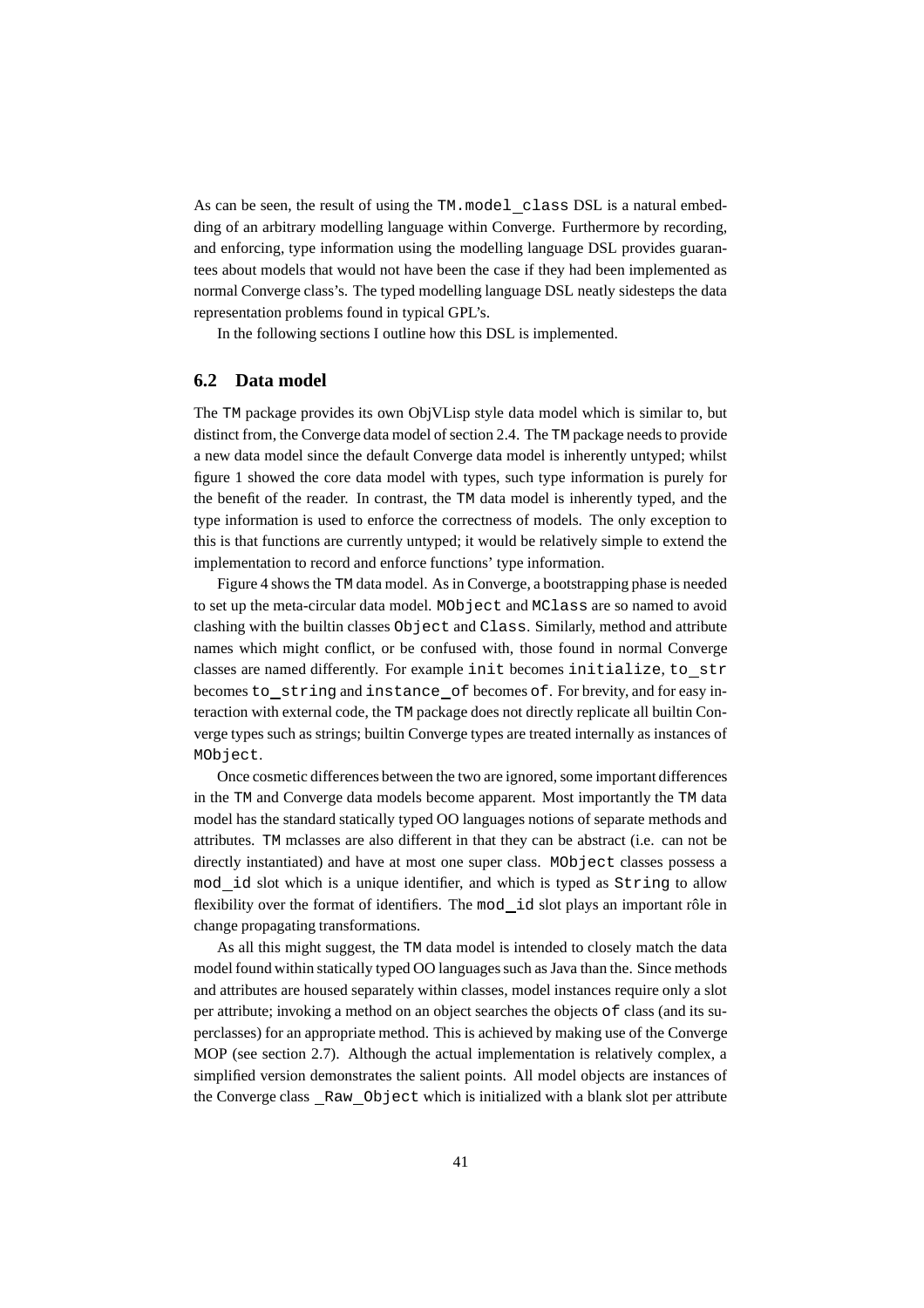

Figure 4: TM data model.

of a model class. The Converge MOP is overridden via a custom get slot function in the Raw Object class. If a slot name matches an attribute slot, that value is returned. Otherwise the model objects of class and, if necessary its superclasses, are searched for a method of the appropriate name. Finally, if a method is not found then if the slot name matches that of a normal Converge slot in the Raw Object instance, the value is returned; otherwise an exception is raised. The following, much simplified, version of the code shows the skeleton of the \_Raw\_Object class and part of its MOP:

```
class _Raw_Object:
      func init(attr_names):
       self.\_attr\_plots := Dict{}for attr_name := attr_names.iterate():
          5 self._attr_slots[attr_name] := null
 6
 7 func get_slot(name):
 8 if self._attr_slots.contains(name):
9 return self._attr_slots[name]<br>10 else:
        else:
11 class_ := self._attr_slots["of"]
12 while 1:
13 if class_.methods.contains(name):
14 return Func_Binding(self, class_.methods[name])
15 if (class_ = class_.super_class) == null:
16 break<br>17 if exbi 0
          if exbi Object.has_slot(name):
18 return exbi Object.get_slot(name)
19 else:
20 raise Exceptions.Slot_Exception(Strings.format()<br>21 Tho such model / Converge slot.'%s'", name))
              21 "No such model / Converge slot '%s'", name))
```
A few notes are in order. Firstly the class variable on line 11 is so named since class is a reserved keyword in Converge; by convention variable names are suffixed by ' ' if they would otherwise clash with a reserved word. Note that definitions prefixed by '\_' are conventionally considered to be private to the module or class they are contained within. On line 14, the Func\_Binding class creates a binding which, when invoked, will call the Converge function class .methods[name] with its self variable bound to self (i.e. the Raw Object instance; see section 2.2 for more details about functions and function bindings). The ability to create function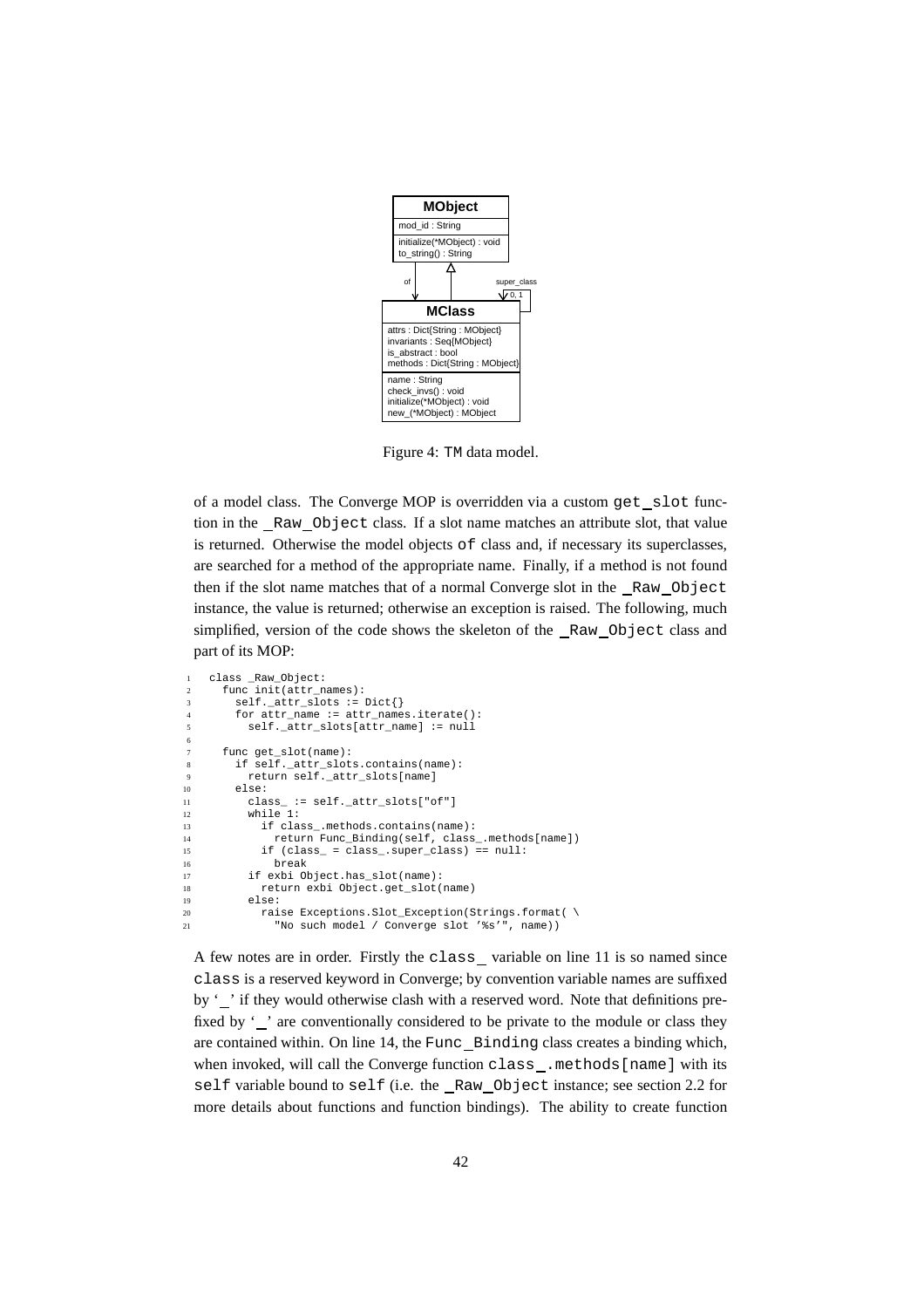bindings in this fashion is an important feature of Converge, allowing a large deal of control over the behaviour of objects.

The TM packages data model can be considered to be a suitable template for suggesting how more powerful typed modelling languages – perhaps including packages and package inheritance  $[ACE^+02]$ , or allowing classes to inherit from more than one superclass) – might be naturally represented in a Converge DSL.

#### **6.3 Pre-parsing and grammar**

Before the TM.model class DSL can parse its input, it first iterates through the input tokens searching for tokens which have type ID and value any of abstract, and, at, collect, extends, forAll, implies, inv, Seq, Set. Such tokens are replaced by a keyword token, whose type is the ID's value. Furthermore since the TM.model class DSL is intended to emulate typed languages such as C and Java, it implements a white space insensitive grammar; thus all INDENT, DEDENT, and NEWLINE tokens are removed from the input. The modified token list is then parsed according to the following grammar:

```
top\_level ::= { class }*
class ::= class_abstract "CLASS" "ID" class_super "{"
                    { \class_field } * "}'class_abstract ::= "ABSTRACT"
               ::=
class_super ::= "EXTENDS" "ID"
               : : =class_field ::= field_type
               ::= invariant
field type ::= "ID" "::" type ";"type ::= "ID"
               ::= "SEQ" "(" type ")"
               ::= "SET" "(" type ")"
invariant ::= "INV" "ID" ":" expr
expr ::= int
               ::= string
                ::= slot_lookup %precedence 20
               ::= application %precedence 15
                                          %precedence 10
               ::= seq
                ::= set
               ::= "ID"
int ::= "INT"
string ::= "STRING"
slot_lookup ::= expr "." "ID"
                ::= expr "-" ">" forall
::= expr "-" ">" at
               ::= \text{expr} "-" "> collect
forall ::= "FORALL" "(" "ID" "|" expr ")"
::= "FORALL" "(" "ID" "ID" "|" expr ")"<br>at            ::= "AT" "(" expr ")"<br>collect         ::= "COLLECT" "(" "ID" "ID" "=" expr "|" expr ")"
application ::= \expr "(" \exp { "," \expr }* ")"<br>::= \expr "(" ")"
```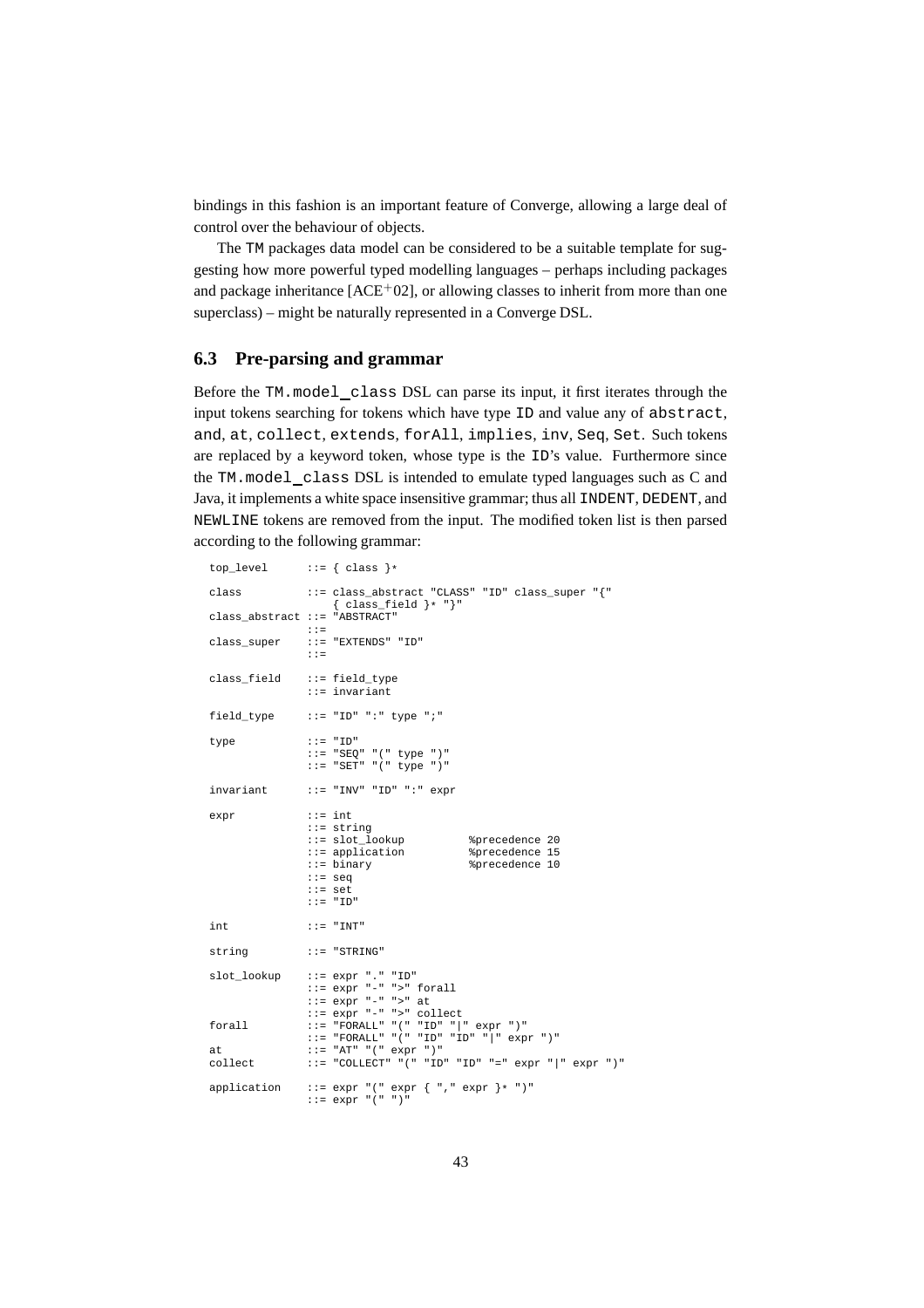| binary | $::=$ expr $"+"$ expr    |                                   | %precedence 30                         |  |
|--------|--------------------------|-----------------------------------|----------------------------------------|--|
|        | ::= expr "-" expr        |                                   | %precedence 30                         |  |
|        | $::=$ $expr ">}"$ $expr$ |                                   | %precedence 20                         |  |
|        | ::= expr "<" expr        |                                   | %precedence 20                         |  |
|        | ::= expr "==" expr       |                                   | %precedence 20                         |  |
|        | $::=$ expr "!=" expr     |                                   | %precedence 20                         |  |
|        |                          |                                   | ::= expr "IMPLIES" expr %precedence 10 |  |
|        | ::= expr "AND" expr      |                                   | %precedence 10                         |  |
| seq    | $: := "SEO" "{'''} "}'$  | ::= "SEQ" "{" expr "" expr "}"    | ::= "SEQ" "{" expr { "," expr }* "}"   |  |
| set    | $: := "SET{ " " }$       | ::= "SET{" expr { "," expr }* "}" |                                        |  |

Most of this grammar is straightforward, although it is worth noting a few peculiarities that result from the fact that tokenization is performed by the Converge tokenizer. For example, 'Set {' is a single token (since  $Set\{\ldots\}$  builds up a set in normal Converge). The equivalent notation for sets is represented by two tokens: 'Seq' (a new keyword introduced by the DSL) followed by '{'. Fortunately in practise, such idiosyncrasies are largely hidden from, and irrelevant to, the DSL's users.

#### **6.4 Traversing the parse tree**

The main part of the DSL implementation function is concerned with traversing the parse tree, and translating it into an appropriate ITree. At a high-level, the translation is fairly simple: each model class is converted into an object capable of creating model instances. The CPK provides a simple traversal class (essentially a Converge equivalent of that found in the SPARK parser [AH02]) which provides the basis for most such translations. Users need only subclass the Traverser class and create a function prefixed by t name for each rule in the grammar. The Traverser class provides a preorder function will traverse an input parse tree in preorder fashion, calling the appropriate t name function for each node encountered in the tree. Note that each t name function can choose whether to invoke the preorder rule on sub-nodes, or whether it is capable of processing the sub-nodes itself.

For example, the TM.model class function defines a traversal class Model Class Creator which translates the DSL's parse tree. An idealized version of the beginning of this class looks as follows:

```
import CPK.Traverser
class Model_Class_Creator(Traverser.Traverser):
  func translate():
   return self.preorder()
  func _t_top_level(node):
    // top_level ::= { class }*
    classes := []for class_node := node[1 : ].iterate()
     classes.extend(self.preorder(class_node))
    return classes
  func _t_class(node):
    // class ::= class_abstract "CLASS" "ID" class_super "{" {
                // class_field }* "}"
    ...
    return [|
```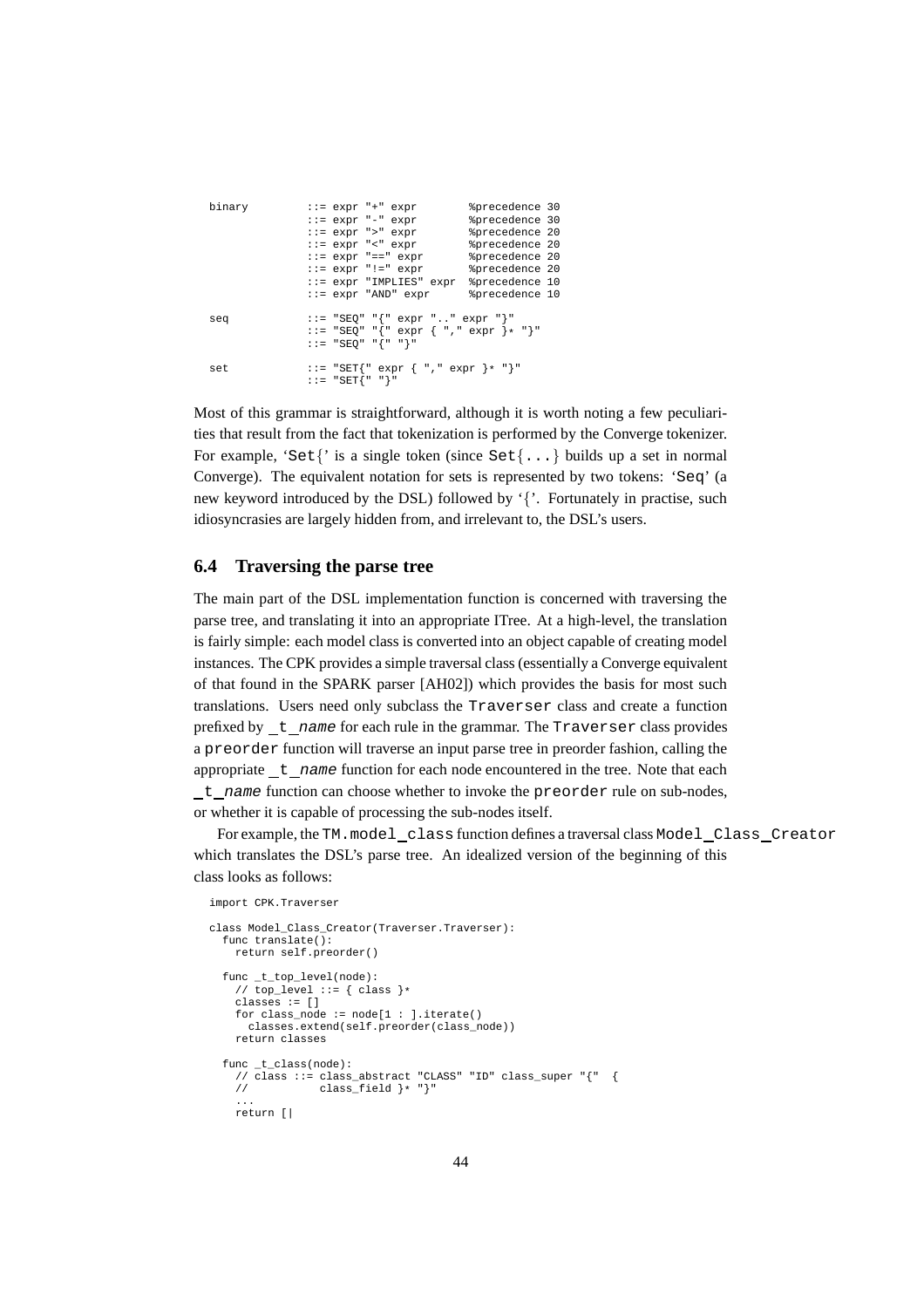```
class $<<CEI.name(node[3].value)>>:
    ...
|]
```
As this example shows, by automatically creating a parse tree and presenting a simple but powerful mechanism for traversing that parse tree, the CPK imposes a low burden on its users.

#### **6.5 Translating**

The actual translation of the parse tree to a ITree involves much repetition, and contains implementation details which are irrelevant to this paper. The first point to note about the translation is that the resulting ITree largely follows the structure of the parse tree. Having the translation follow the structure of the parse tree is desirable because it significantly lowers the conceptual burden involved in creating and comprehending the translation.

In this subsection I highlight some interesting aspects of the translation; interested readers can use this as a step to exploring the full translation in the TM package.

#### **6.5.1 OCL expressions**

Translating the OCL subset into Converge is a simple place to start in the translation because it is mostly simple and repetitive. For example, converting binary expressions from OCL into Converge is mostly a direct translation as the elided \_t\_binary traversal function shows:

```
func _t_binary(node):
    // binary \begin{array}{ll} \therefore & \text{if } x = 0 \text{ if } x = 0 \text{ if } x = 0 \text{ if } x = 0 \text{ if } x = 0 \text{ if } x = 0 \text{ if } x = 0 \text{ if } x = 0 \text{ if } x = 0 \text{ if } x = 0 \text{ if } x = 0 \text{ if } x = 0 \text{ if } x = 0 \text{ if } x = 0 \text{ if } x = 0 \text{ if } x = 0 \text{ if } x = 0 \text{ if } x = 0 \text{ if } x = 0 \text{ if } x = 0 \text{ if } x = 0 \text{ if } x = 0 \// ::= expr "<" expr<br>// ::= expr "<" expr<br>// ::= expr "==" exp
                           ::= \exp r "==" \exp rlhs := self.preorder(node[1])
    rhs := self.preorder(node[3])
     if node[2].type == "+":
return [| $<<lhs>> + $<<rhs>> |]
elif node[2].type == ">":
     return [| $<<lhs>> > $<<rhs>> |]<br>elif node[2].type == "==":
         return [|
              func ocl_equals() {
                    lhs := $<<llhs>>if lhs.conforms_to(Int) | lhs.conforms_to(String):
return lhs == $<<rhs>>
                    else:
                         return lhs is $<<rhs>>
              }()
          |]
```
Note that there is a slight complexity in translating the == operator, since OCL defines equality between objects to be based on their value if they are a primitive type, and on their identity if they are a model element. Whilst this is simple to encode as a sequence of expressions, it slightly complicates the  $t$  class traversal function, which is expected to a return only a single quasi-quoted expression. In order to work around this limitation we combine the necessary sequence of instructions into a function; the quasi-quotes returns the invocation of this function which is thus a single expression. This idiom occurs frequently in the translation.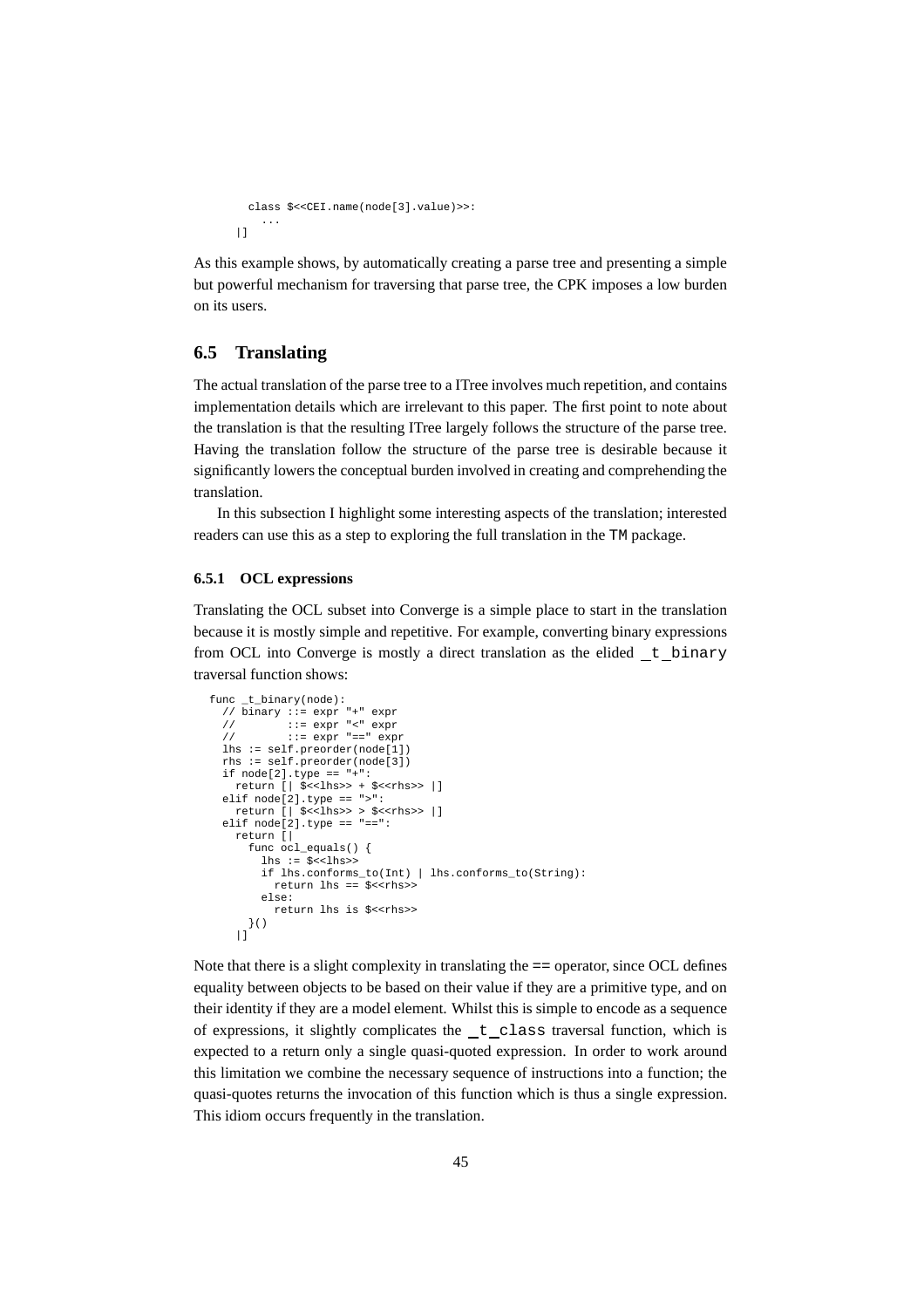#### **6.5.2 Forward references**

Forward references between model classes might appear to slightly muddy the structure of the translation. Consider the following example:

```
$<TM.model_class>:
  class Dog {
owner : Person;
  }
  class Person {
    name : String;
  }
```
Assuming a simple translation, the result would be similar to the following converge code:

```
class Dog:
  attributes := Dict{"owner" : Person}
  name := "Dog"
class Person:
  attributes := Dict{"name" : String}
  name := "Person"
```
Such code would compile correctly, but lead to an exception being raised at run-time since the Person class will not have assigned a value to the Person variable when it is accessed in the Dog class. A standard approach to this problem would be to make the attributes field a function; by placing the reference to Person a function, the variable access would be deferred until after the Person variable contained a value.

The TM.model class DSL takes an alternative approach which is simplistic and, whilst not generally applicable, effective. Essentially the TM module keeps a record of all model classes encountered. When a new model class is created (i.e. when importing a model containing a TM.model class block), it registers itself with the TM module. Rather than directly referring to model classes, type references are strings of the target model class name – when a model class needs to be retrieved, its name is looked up in the TM registry, and the appropriate object returned. Thus forward references are a non-issue, since references are only resolved when necessary.

The reason the TM.model class DSL takes this approach is that all model classes live in the same namespace; when we come to transforming model elements it aids brevity that model classes do not need to be prefixed by a package or module name.

#### **6.5.3 Model class translation**

The suggestion up to this point has largely been that model classes have been directly translated to normal Converge classes. In fact, model classes are instances of the MClass class. Whilst this would suggest that we can use the metaclass keyword shown in section 2.4, this is not possible since MClass requires more information than a normal Converge class. Normal Converge classes take only three parameters name, supers, fields whereas a model class requires information about whether it is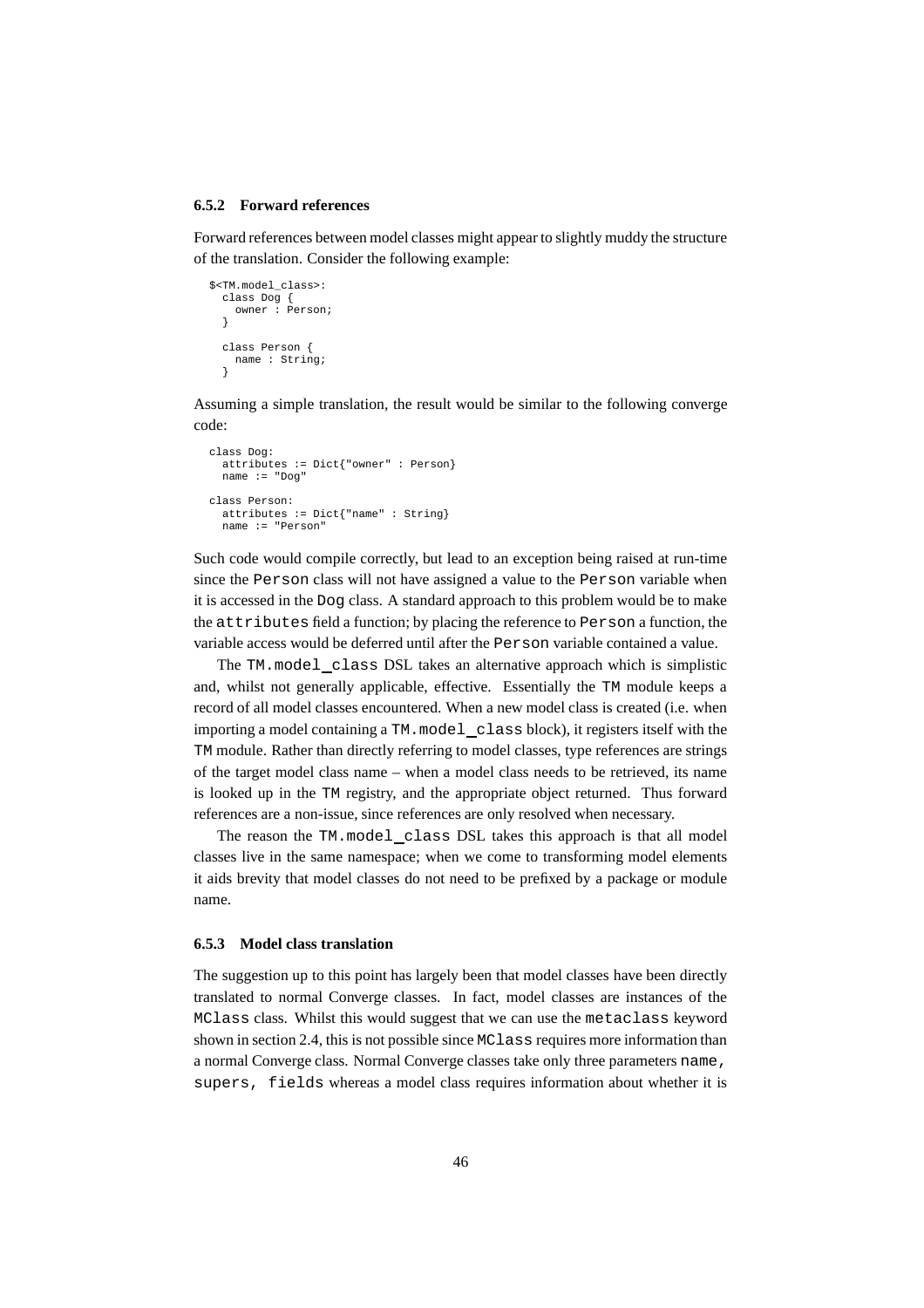abstract, its invariants and so on. It is thus necessary to create the class manually. Fortunately this is relatively simple largely because the bound func keyword allows bound functions to be expressed outside a class.

A much elided, and slightly simplified, version of the t class traversal function is as follows:

```
is abstract := bool
class_name := Stringsuper_ := String or nullattrs := Dict{name : type}
invariants := List of tuples [name, function]
operations := List of tuples [name, function]
init\_func\_var := CEI.ivar(CEI.fresh\_name())return [d|
 bound func initialize(*args):
    super_attrs := _all_attrs($<<super_>>, 1)
    if args.length() > (super_atters.length() + \n$<<CEI.lift(attrs.len())>>):
     raise Exceptions.Parameters Exception("Too many args")
    super_args_pos := Maths.min(super_attrs.len(), args.len())
    Func_Binding(self, $<<super_>>.methods["initialize"]). \
      apply(args[ : super_args_pos])
    $<<init func body>>
  $<<CEI.ivar(CEI.name(class name))>> := MClass( \
    $<<is abstract>>, $<<CEI.lift(class name)>>, \
    $<<super >>, $<<CEI.lift(attrs)>>, \
    $<<CEI.idict(operations + [[CEI.lift("initialize"), \
    init func var]])>>, $<<CEI.ilist(invariants)>>)
|]
```
Essentially the  $\pm$  class traversal function first evaluates and transforms the details of the model class, placing information such as whether the class is abstract into appropriately named variables. Finally it returns quasi-quoted code which contains two things: a function to initialize model class instances, and finally the instantiation of MClass itself. The arguments that MClass itself requires are hopefully obvious due to the names of the variables passed to it in this example.

#### **6.5.4 Summary of translation**

Whilst this section has tersely presented the translation of a TM.model\_class block, I hope that it shows enough detail to suggest that the bulk of the translation is simple work, with only one or two areas requiring the use of more esoteric Converge features. Section B shows the pretty printed ITree resulting from the translation of the example in section 6.1.

#### **6.6 Diagrammatic visualization**

A useful additional feature of the TM package is its ability to visualize modelling languages and model languages as diagrams. Visualization makes use of the fact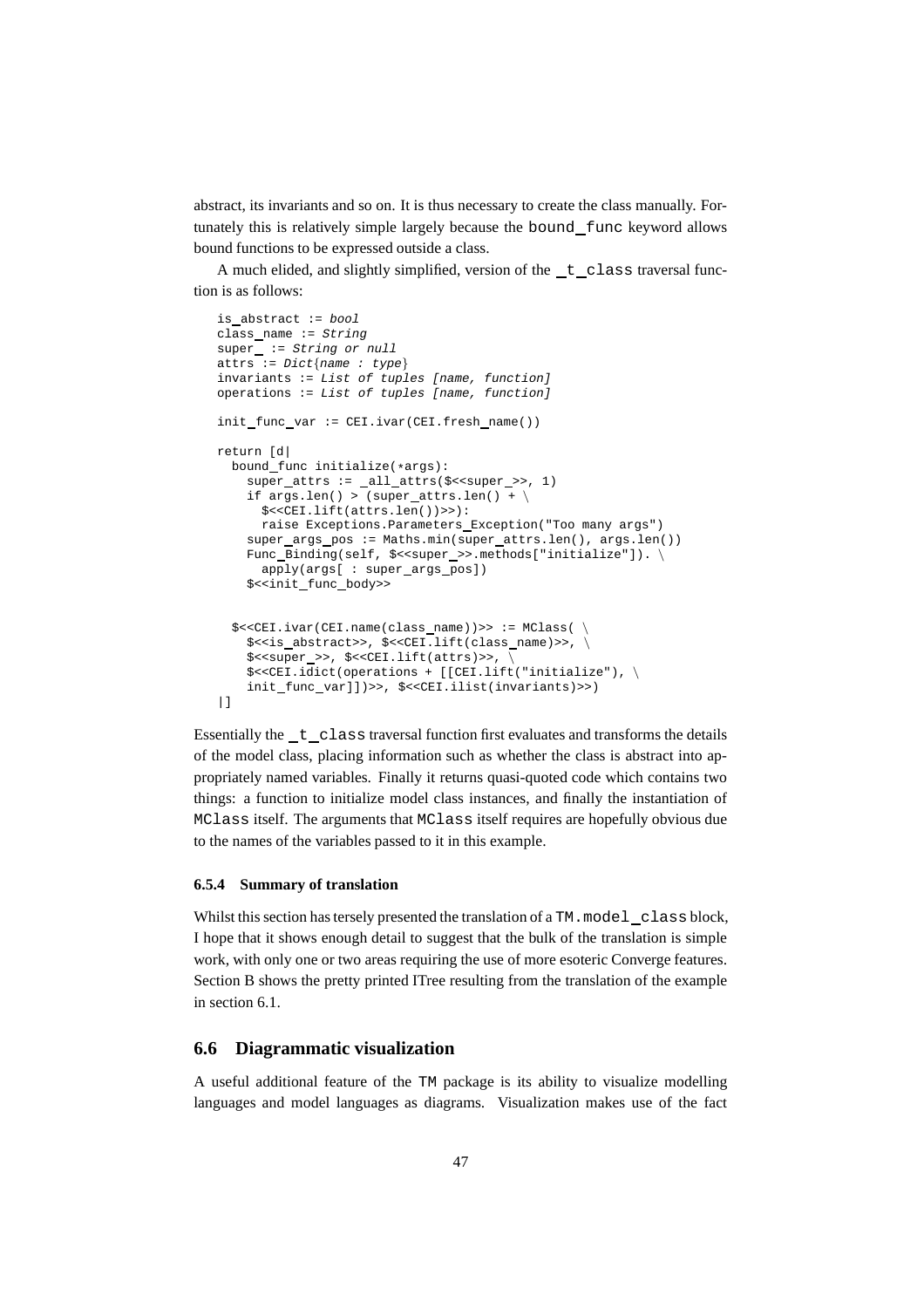that the TM data model is fully reflective, making the traversal and querying of objects trivial. The Visualizer module defines several visualization functions, all of which use the GraphViz package [GN00] to create diagrams. For example, the visualize modelling language function takes a list of model classes, and visualizes them as a standard class diagram. Figure 5 shows the automatic visualization of the Simple UML modelling language originally shown in figure 3. Note that the modelling language visualization function explicitly shows that all model classes are subclasses of MObject.



Figure 5: 'Simple UML' modelling language visualized.

The Visualizer is also able to visualize models as UML object diagrams. Figure 6 shows the visualization of the following module:

```
person := Simple_UML.Class("Person")
dog := Simple_UML.Class("Dog")
dog.attrs.append(Simple_UML.Attribute("owner", person, 0))
```
### **7 Future work**

Because the core of Converge is a mix of established languages, the core language is largely stable. The implementation of the compile-time meta-programming facilities is currently less than satisfactory in one or two areas, but is eminently usable. One feature in particular that appears to be confuse new users to the language relates to the very different effects of the splice annotation. The syntax, inherited from Template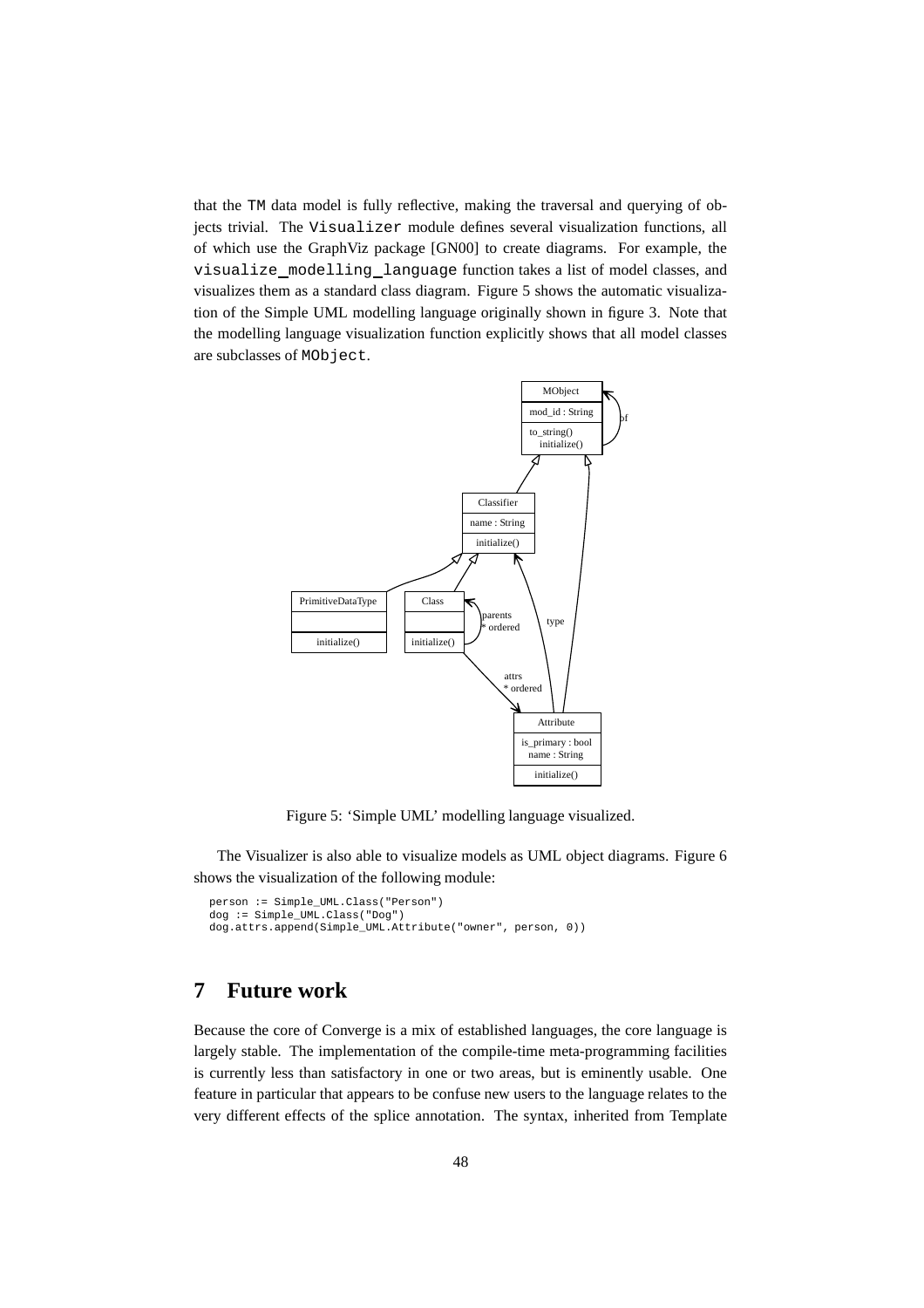

Figure 6: A 'Simple UML' model language visualized.

Haskell, means that  $\ddot{s}$  behaves very differently when inside (a simple replacement of the splice annotation) and outside (cause compile-time evaluation) quasi-quotes. A simple change of syntax may suffice to solve this problem, or it may be considered to be an inevitable part of the learning curve that compile-time meta-programming presents.

Although Converge's error reporting facilities are at least as good as any comparable language, there is still room for considerable improvement from the users point of view. Although section 3.13 used nested quasi-quotes to customise error reports, it may be necessary to find a lighter weight technique if DSL authors are to be encouraged to provide high quality error reporting.

The syntax extension feature presents the greatest opportunity for future work. The most obviousimprovement would be to allow the user to provide their own tokenization facility. This may result in simply passing a single string to the DSL implementation function, or it may involve a more sophisticated interaction between the Converge tokenizer and parser and the DSL tokenizer and parser. For example parsing algorithms such as Pack Rat parsing [For02] allow the conflation of tokenizing and parsing in a way that might lend themselves to syntax extension.

### **8 Acknowledgments**

This work has been funded by a grant from Tata Consultancy Services. My thanks to Kelly Androutsopoulos for insightful comments on an early draft of part of this paper.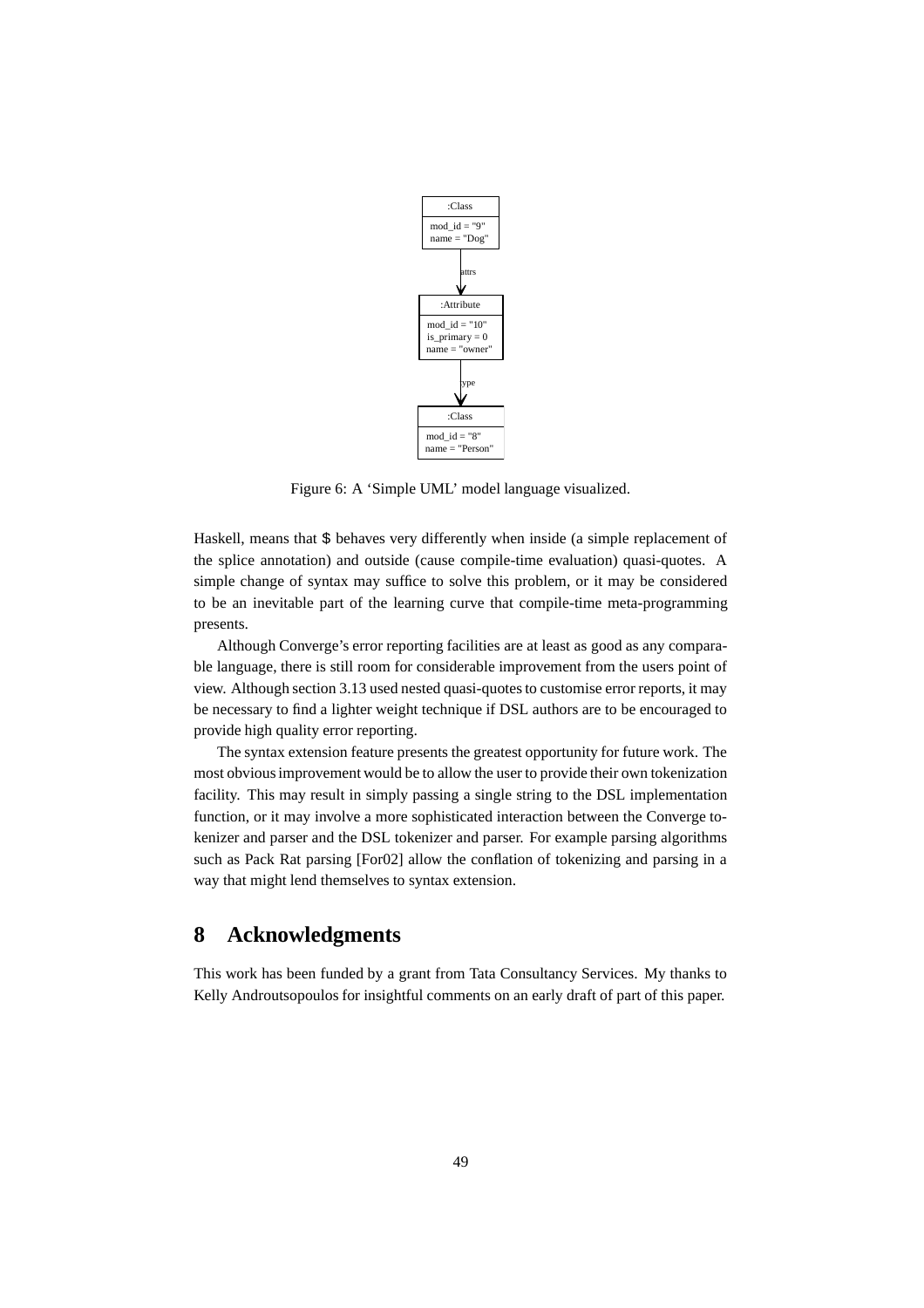### **A Converge grammar**

This section lists the CPK grammar for Converge. This is extracted directly from the Converge compiler file Compiler/CV\_Parser.cv:

```
top_level ::= definition { "NEWLINE" definition }*
           ::=
definition ::= class_def
             ::= func_def
              ::= import
::= var { "," var }* ":=" expr
             ::= splice
import ::= "IMPORT" dotted_name import_as { "," dotted_name
import_as }*
dotted_name ::= "ID" { "." "ID" }*
import_as ::= "AS" "ID"
             ::=
class_def ::= "CLASS" class_name class_supers class_metaclass ":"
                "INDENT" class_fields "DEDENT"<br>::= "ID"
class_name
                  ::= splice
class_supers ::= "(" expr { "," expr }* ")"
                 ::=
class_metaclass ::= "METACLASS" expr
                 ::=
\begin{tabular}{ll} class_fieds &::= class_fied & "NEWLINE" class_field &\s{*} \\ class_fied &::= class_def \end{tabular}::= class_def
                  ::= func_def
                  ::= var ":=" expr
                  ::= splice
                 : := "PASS"
func_def ::= func_type func_name "(" func_params ")" ":"
                     "INDENT" func_nonlocals expr_body "DEDENT"
::= func_type func_name "(" func_params ")" "{"
                          "INDENT" func_nonlocals expr_body "DEDENT"
                         "NEWLINE" "}"
func_type ::= "FUNC"
                     ::= "BOUND_FUNC"
                     ::= "UNBOUND_FUNC"
func_name ::= "ID"
                     ::= "+"
                     ::= "-"
                     ::= "/"
::= "*"
                     ::= "<"
                     ::= ">"
                     ::= "=="
                     ::= "!="
                     ::= ">="
                     : : = " == "::= splice
                     ::=
func_params ::= func_params_elems "," func_varargs
                     ::= func_params_elems
                     ::= func_varargs
                     \cdot:
func_params_elems ::= var func_param_default { "," var
                        func_param_default }*
                     ::= splice
func_param_default ::= ":=" expr
                    ::=<br>::= "*" var
func_varargs
                    ::= splice
func_nonlocals ::= "NONLOCAL" "ID" { ", " "ID" }* "NEWLINE"
                     ::=expr_body ::= expr { "NEWLINE" expr }*
```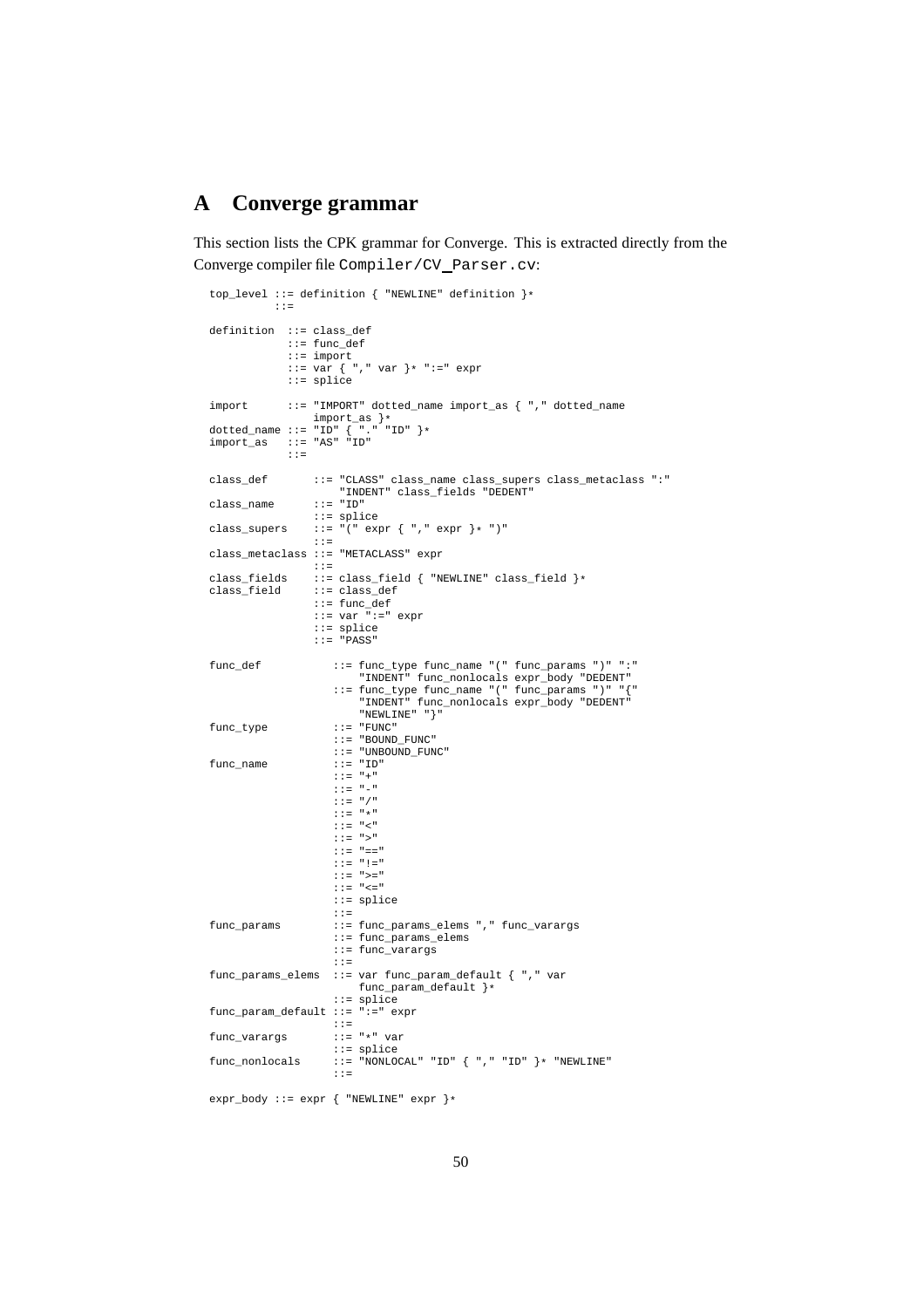```
expr ::= class_def
     ::= func_def
     ::= while
     ::= if
     ::= for
     ::= try
     ::= number
     ::= var
     ::= dict
     ::= set
     ::= list
     ::= dict
     ::= string
     ::= slot_lookup %precedence 50
     ::= list
     ::= application %precedence 40<br>::= lookup %precedence 40
     ::= lookup %precedence 40<br>::= slice %precedence 40
                            sprecedence 40
     ::= exbi
     ::= return
     ::= yield
     ::= raise
     ::= assert
     ::= break
     ::= continue
     ::= conjunction %precedence 10<br>::= alternation %precedence 10
                            %precedence 10<br>%precedence 15
     ::= assignment<br>::= not
     ::= not %precedence 17
     ::= neg %precedence 35
                            %precedence 30<br>%precedence 20
     ::= comparison
     ::= pass
     ::= import<br>::= splice
                            ::= splice %precedence 100
     ::= quasi_quotes
     ::= brackets
if ::= "IF" expr ":" "INDENT" expr_body "DEDENT" { if_elif }*
         if_else
::= "IF" expr "{" "INDENT" expr_body "DEDENT" "NEWLINE" "}"
             { if_elif }* if_else
if_elif ::= "NEWLINE" "ELIF" expr ":" "INDENT" expr_body "DEDENT"
::= "NEWLINE" "ELIF" expr "{" "INDENT" expr_body "DEDENT"
"NEWLINE" "}"
if_else ::= "NEWLINE" "ELSE" ":" "INDENT" expr_body "DEDENT"
         ::= "NEWLINE" "ELSE" "{" "INDENT" expr_body "DEDENT" "NEWLINE"
             "}"
         \cdot :
while ::= "WHILE" expr ":" "INDENT" expr_body "DEDENT" exhausted broken
       ::= "WHILE" expr
for ::= "FOR" expr ":" "INDENT" expr_body "DEDENT" exhausted broken
    ::= "FOR" expr
try ::="TRY" "::" "INDEX" expr_body "DEDENT" { try\_catch }*try_else
try_catch ::= "NEWLINE" "CATCH" expr try_catch_var ":" "INDENT"
expr_body "DEDENT"
try_catch_var ::= "INTO" var
               ::=
try_else ::= "NEWLINE" "ELSE" ":" "INDENT" expr_body "DEDENT"
               ::=
exhausted ::= "NEWLINE" "EXHAUSTED" ":" "INDENT" expr_body "DEDENT"
          ::=
broken ::= "NEWLINE" "BROKEN" ":" "INDENT" expr_body "DEDENT"
       ::=
number ::= "INT"
var ::= "ID"
```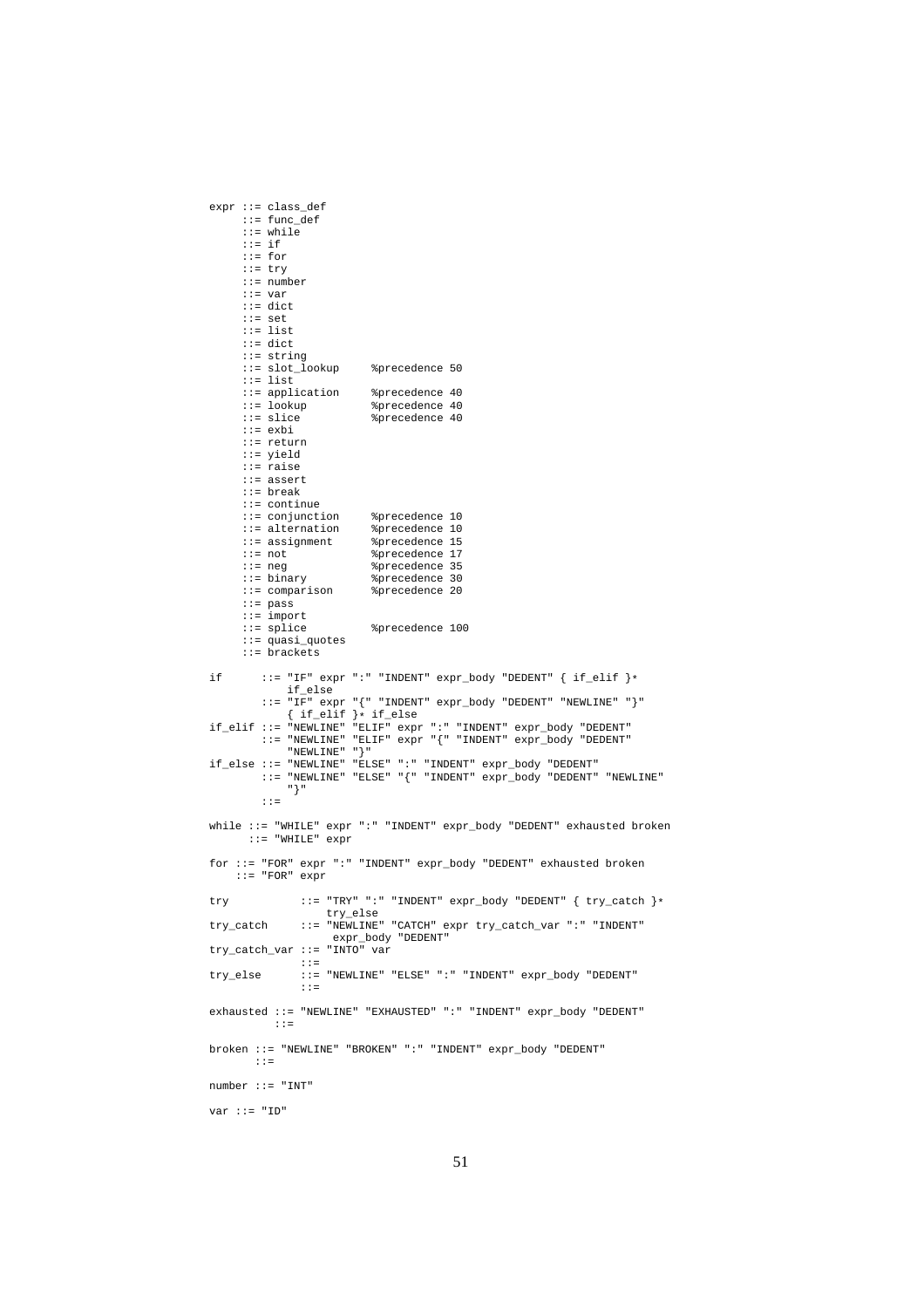```
::= "&" "ID"
    ::= splice
string ::= "STRING"
slot_lookup ::= expr "." "ID"
              ::= expr "." splice
list ::= "[" expr { "," expr }* "]"
::= "[" "]"
dict ::= "DICT{" expr ":" expr { "," expr ":" expr }* "}"
::= "DICT{" "}"
set ::= "SET{" expr { "," expr }* "}"
::= "SET{" "}"
application ::= expr "(" expr { "," expr }* ")"<br>::= expr "(" ")"
lookup ::= expr "[" expr "]"
slice ::= expr "[" expr ":" expr "]"
::= expr "[" ":" expr "]"
::= expr "[" expr ":" "]"
       ::= expr "[" ":" "]"
exbi ::= "EXBI" expr "." "ID"
return ::= "RETURN" expr
       ::= "RETURN"
yield ::= "YIELD" expr
raise ::= "RAISE" expr
assert ::= "ASSERT" expr
break ::= "BREAK"
continue ::= "CONTINUE"
conjunction ::= expr "&" expr { "&" expr }*
alternation ::= expr "|" expr { "|" expr }*
assignment \cdots ::= assignment_target { "," assignment_target }*
                        assignment_type expr
assignment_target ::= var
                     ::= slot_lookup
                     ::= lookup
                    ::= slice<br>::= ":="
assignment_type
                     ::= " * = "::= " /="
                      ::= "+="
                      ::= "-="
not ::= "NOT" expr
neg ::= "-" expr
binary ::= expr binary_op expr
binary_op ::= "*" %precedence 40
::= "/" %precedence 30
            ::= "%" %precedence 30
            ::= "+" %precedence 20
::= "-" %precedence 20
comparison ::= expr comparison_op expr
comparison_op ::= "IS"
::= "=="
::= "!="
                ::= C = C
```

```
52
```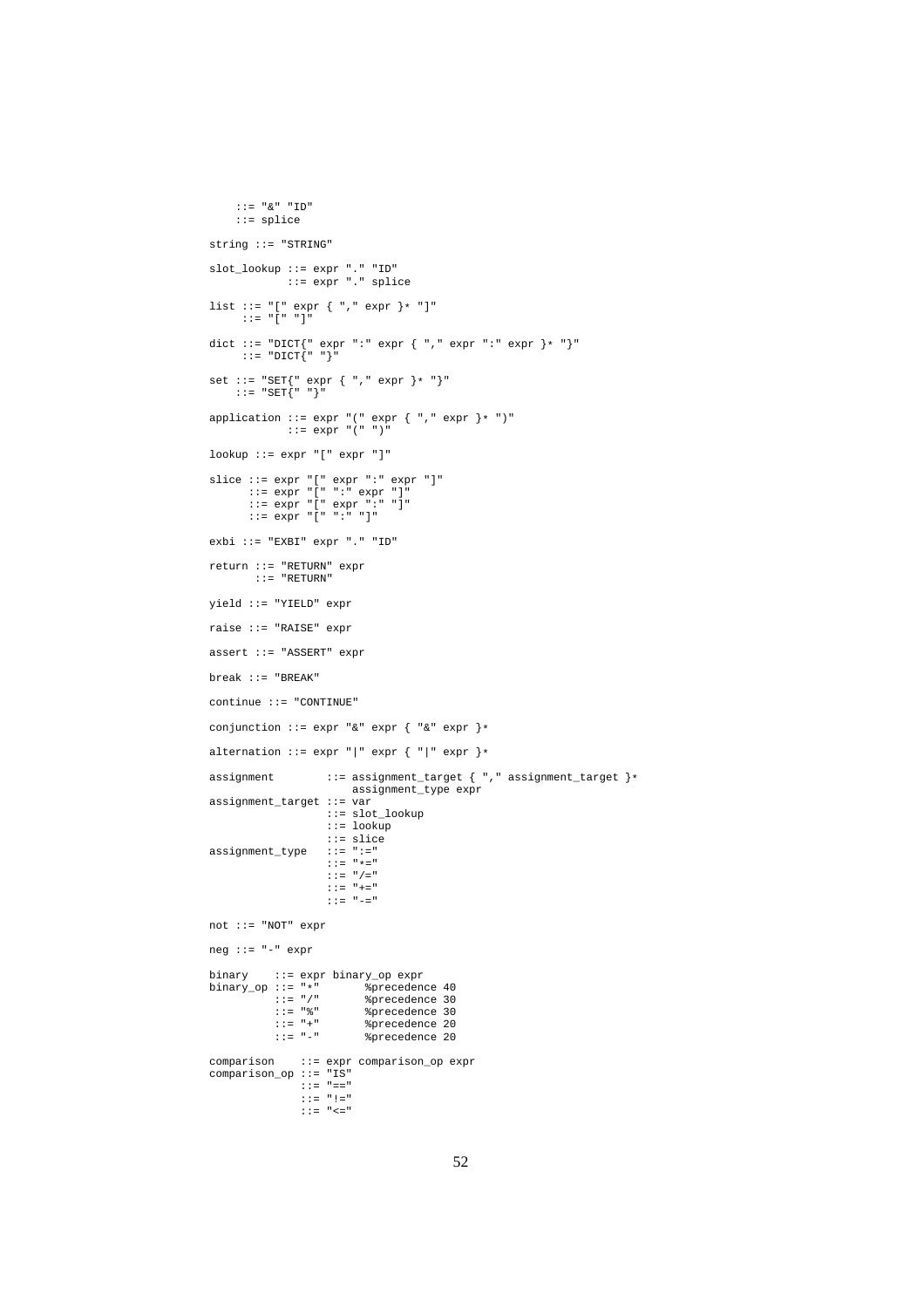```
::= ">="
                    ::= "<"
                    ::= ">"
pass ::= "PASS"
splice ::= expr_splice
                  ::= block_splice
 expr_splice ::= "$" "<" "<" expr ">" ">"
block_splice ::= "$" "<" expr ">" ":" "INDENT" "JUMBO" "DEDENT"
quasi_quotes ::= expr_quasi_quotes
                           ::= defn_quasi_quotes
 expr_quasi_quotes ::= "[|" "INDENT" expr { "NEWLINE" expr }* "DEDENT"
                              "NEWLINE" "|]"
 defn_quasi_quotes ::= "[|" expr { "NEWLINE" expr }* "|]"<br>defn_quasi_quotes ::= "[D|" definition { "NEWLINE" definition }* "|]"<br>::= "[D|" "INDENT" definition { "NEWLINE" definition }*<br>"DEDENT" "NEWLINE" "|]"
brackets ::= "(" expr ")"
```
### **B The 'Simple UML' modelling language translation**

The following is the pretty printed ITree that results from translating the Simple UML modelling language shown in section 6.1:

```
Simple_UML.cvb Simple_UML.cv
$$1$$ := bound_func initialize_Classifier(*args){
  super_attrs := TM._all_attrs(TM.MObject, 1)
  if args.len() > super_attrs.len() + 1:
    raise TM.Exceptions.Parameters_Exception("Too many args")
  super_args_pos := TM.Maths.min(super_attrs.len(), args.len())
  TM.Func_Binding(self, TM.MObject.methods["initialize"]).apply(args[0 : \setminussuper args pos])
  if 0 < arg.length() - super argsself.name := args[super_args_pos + 0]
}
Classifier := TM.MClass(1, "Classifier", TM.MObject, Dict{"name" : [3]}, \
  ["name"], Dict{"initialize" : $$1$$}, [])
$$2$$ := bound_func initialize_PrimitiveDataType(*args){
  super_attrs := TM._all_attrs(TM._CLASSES_REPOSITORY["Classifier"], 1)
  if args.len() > super_attrs.len() + 0:
   raise TM.Exceptions.Parameters_Exception("Too many args")
  super_args_pos := TM.Maths.min(super_attrs.len(), args.len())
  TM.Func_Binding(self, TM._CLASSES_REPOSITORY["Classifier"]. \
    methods["initialize"]).apply(args[0 : super_args_pos])
}
PrimitiveDataType := TM.MClass(0, "PrimitiveDataType", \
TM._CLASSES_REPOSITORY["Classifier"], Dict{}, [], Dict{"initialize" : $$2$$}, [])
$$3$$ := bound_func initialize_Class(*args){
  super_attrs := TM._all_attrs(TM._CLASSES_REPOSITORY["Classifier"], 1)
  if args.len() > super_attrs.len() + 2:
    raise TM.Exceptions.Parameters_Exception("Too many args")
  super_args_pos := TM.Maths.min(super_attrs.len(), args.len())
  TM.Func_Binding(self, TM._CLASSES_REPOSITORY["Classifier"]. \
    methods["initialize"]).apply(args[0 : super_args_pos])
  if 0 < args.len() - super_args_pos:
    self.parents := args[super_args_pos + 0]
  if 0 >= args.len() - super_args_pos:
    self.parents := TM.TM_List(self)
  if 1 < args.len() - super_args_pos:
    self.attrs := args[super_args_pos + 1]
  if 1 >= args.len() - super_args_pos:
    self.attrs := TM.TM_List(self)
}
```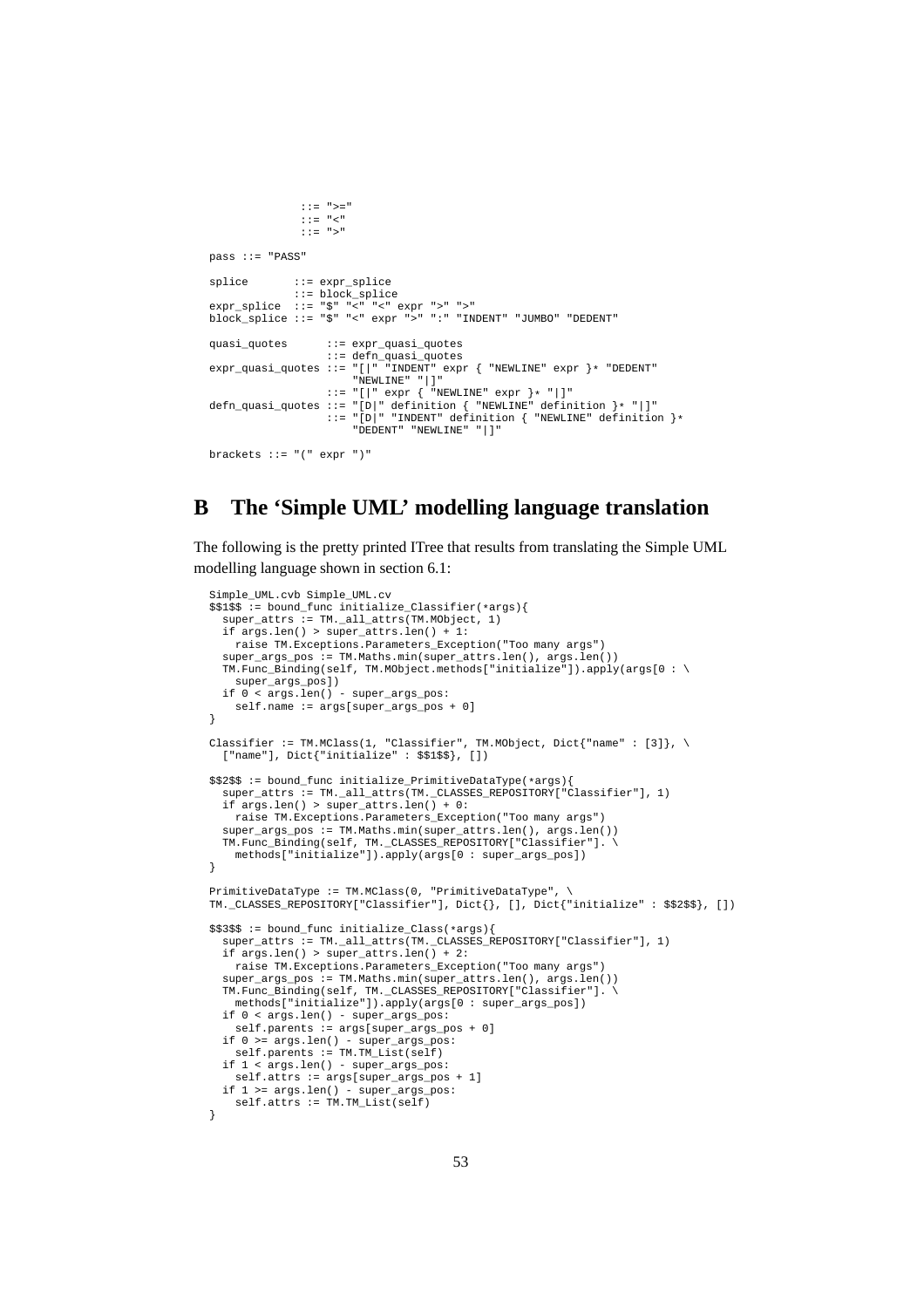```
Class := TM.MClass(0, "Class", TM._CLASSES_REPOSITORY["Classifier"], \<br>Dict{"parents" : [0, "Class"], "attrs" : [0, "Attribute"]}, ["parents", \
"attrs"], Dict{"initialize" : $$3$$}, [["unique_names", \
  unbound_func unique_names(self){
  return unbound_func ocl_for(){
     expr := self.attrs
for a1 := expr.iterate():
       for a2 := expr.iterate():
         if not unbound_func ocl_implies(){
            if not unbound_func ocl_not_equals(){
              lhs := a1if lhs.conforms_to(TM.Int) | lhs.conforms_to(TM.String):
                return lhs != a2
              else:
                return not lhs is a2
            \}():
              return 1
            if unbound_func ocl_not_equals(){
              lhs := a1.name
              if lhs.conforms_to(TM.Int) | lhs.conforms_to(TM.String):
return lhs != a2.name
            else:
return not lhs is a2.name
}():
             return 1
           return TM.fail
         }():
           return TM.fail
    return 1
  }()
|11)$$4$$ := bound_func initialize_Attribute(*args){
super_attrs := TM._all_attrs(TM.MObject, 1)
  if args.len() > super_attrs.len() + 3:
    raise TM.Exceptions.Parameters_Exception("Too many args")
  super_args_pos := TM.Maths.min(super_attrs.len(), args.len())
  TM.Func_Binding(self, TM.MObject.methods["initialize"]).apply(args[0 : \
  super_args_pos])
if 0 < args.len() - super_args_pos:
    self.name := args[super_{args} = 0]if 1 < args.len() - super_args_pos:
    self.type := args[super_args_pos + 1]
  if 2 < args.len() - super_args_pos:
self.is_primary := args[super_args_pos + 2]
}
Attribute := TM.MClass(0, "Attribute", TM.MObject, Dict{"name" : [3], \
"type" : "Classifier", "is_primary" : [5]}, ["name", "type", "is_primary"], \
Dict{"initialize" : $$4$$}, [])
```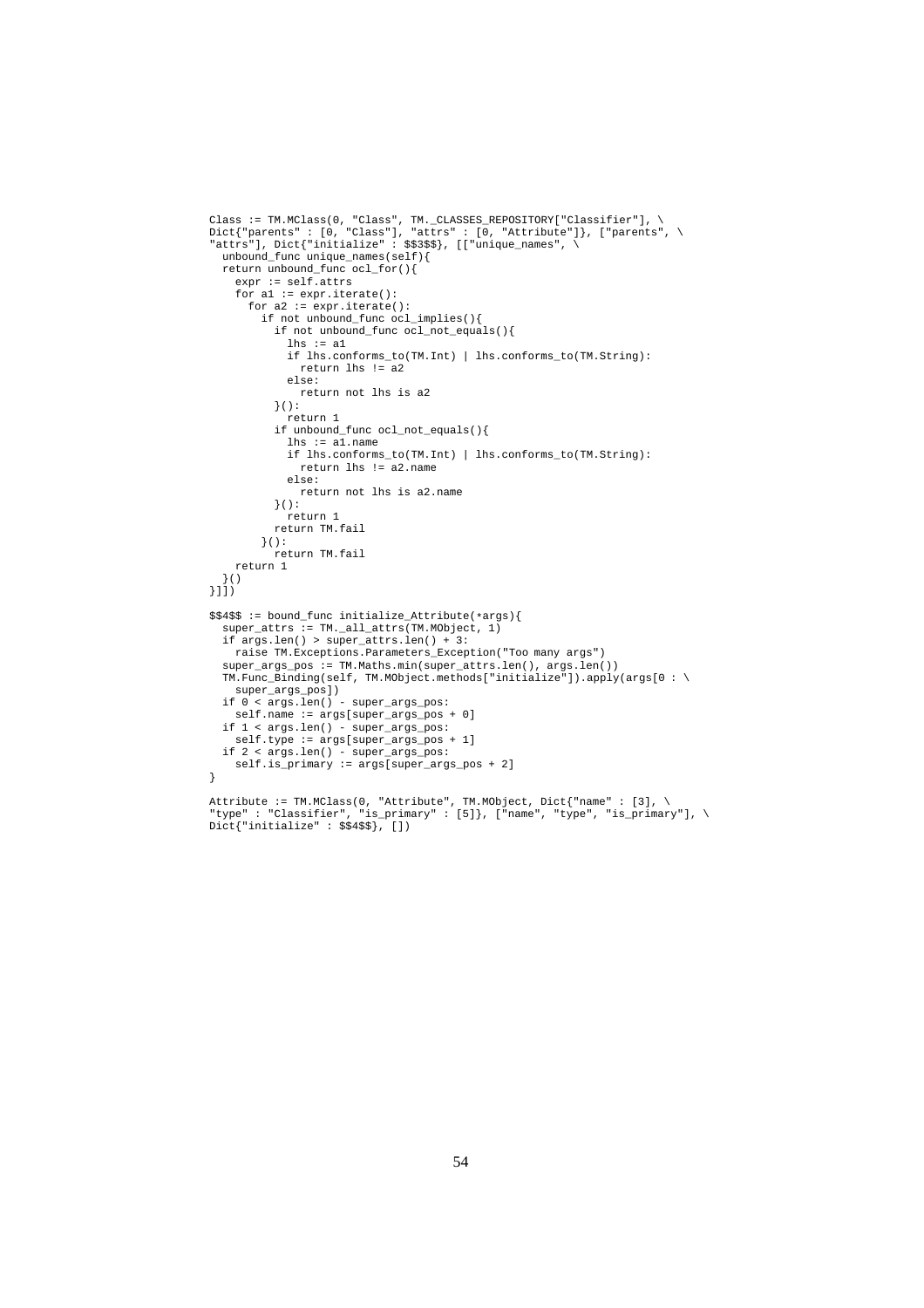### **References**

- [AC96] Martín Abadi and Luca Cardelli. *A Theory of Objects*. Springer, 1996.
- [ACE<sup>+</sup>02] Biju Appukuttan, Tony Clark, Andy Evans, Stuart Kent, Girish Maskeri, Paul Sammut, Laurence Tratt, and James S. Willans. Unambiguous uml submission to uml 2 infrastructure rfp, September 2002. OMG document ad/2002-06-14.
- [AH02] John Aycock and R. Nigel Horspool. Practical earley parsing. *The Computer Journal*, 45(6):620–630, 2002.
- [Baw99] Alan Bawden. Quasiquotation in lisp. Workshop on Partial Evaluation and Semantics-Based Program Manipulation, January 1999.
- [Baw00] Alan Bawden. First-class macros have types. In *Proc. 27th ACM SIGPLAN-SIGACT symposium on Principles of programming languages*, pages 133–141, January 2000.
- [BC89] Jean-Pierre Briot and Pierre Cointe. Programming with explicit metaclasses in Smalltalk-80. In *Proc. OOPSLA '89*, October 1989.
- [BP99] Jonathan Bachrach and Keith Playford. Dexpressions: Lisp power, dylan style, 1999. http://www.ai.mit.edu/people/jrb/Projects/dexprs.pdf Accessed Sep 22 2004.
- [BP01] Jonathan Bachrach and Keith Playford. The java syntactic extender (jse). In *Proc. OOPSLA*, pages 31–42, November 2001.
- [BS00] Claus Brabrand and Michael Schwartzbach. Growing languages with metamorphic syntax macros. In *Workshop on Partial Evaluation and Semantics-Based Program Manipulation*, SIGPLAN. ACM, 2000.
- [BV04] Martin Bravenboer and Eelco Visser. Concrete syntax for objects. Domain-specific language embedding and assimilation without restrictions. In Douglas C. Schmidt, editor, *Proc. OOPSLA'04*, Vancouver, Canada, October 2004. ACM SIGPLAN.
- [CESW04] Tony Clark, Andy Evans, Paul Sammut, and James Willans. Applied metamodelling: A foundation for language driven development, September 2004. Available from http://www.xactium.com/ Accessed Sep 22 2004.
- [CJOT04] Krzysztof Czarnecki, Jörg Striegnitz John O'Donnell, and Walid Taha. DSL implementation in MetaOCaml, Template Haskell, and C++. 3016:50–71, 2004.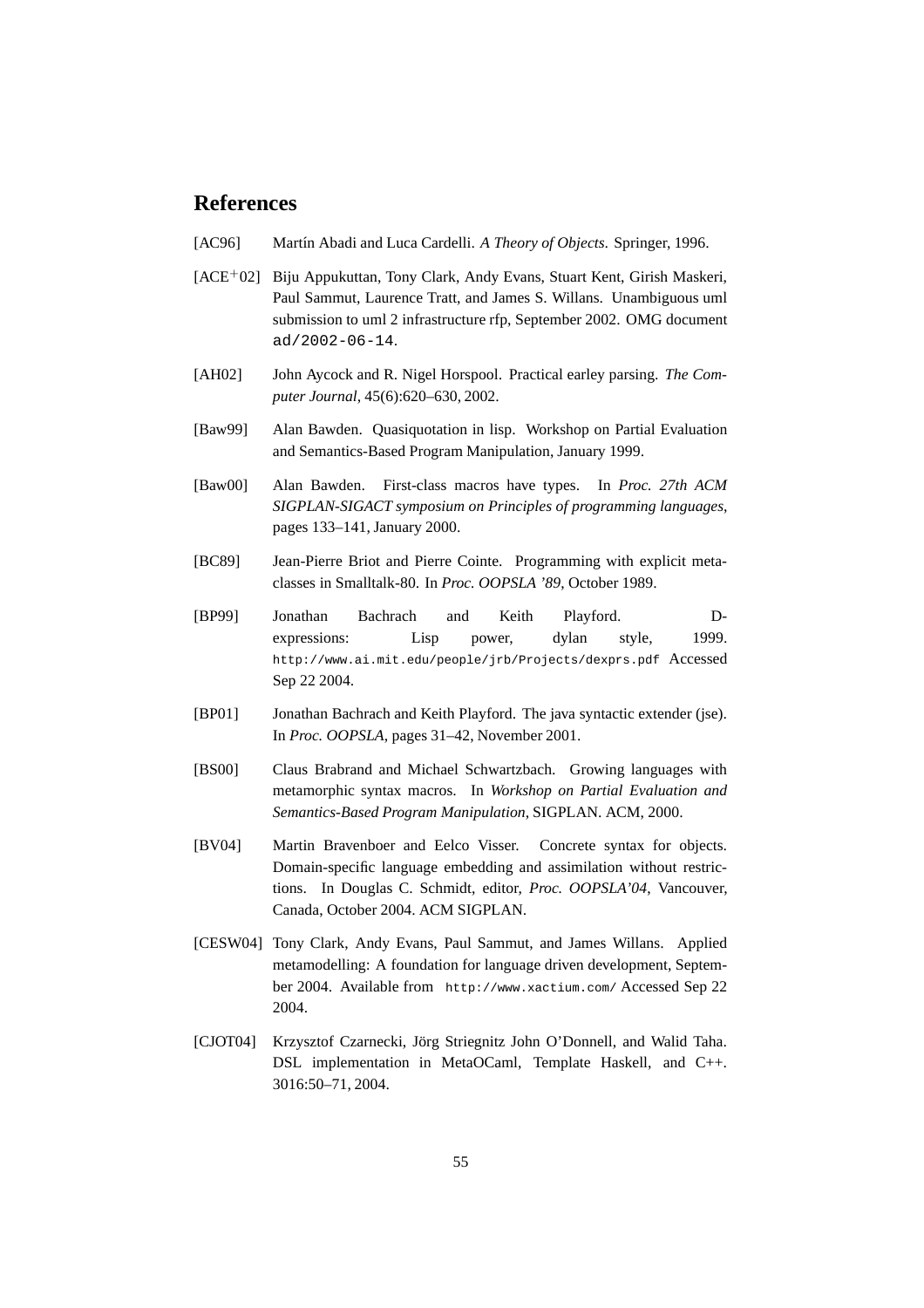- [CMA93] Luca Cardelli, Florian Matthes, and Martín Abadi. Extensible grammars for language specialization. In *Proc. Fourth International Workshop on Database Programming Languages - Object Models and Languages*, pages 11–31, August 1993.
- [Coi87] Pierre Cointe. Metaclasses are first class: the ObjVLisp model. In *Object Oriented Programming Systems Languages and Applications*, pages 156– 162, October 1987.
- [DGR01] Olivier Danvy, Bernd Grobauer, and Morten Rhiger. A unifying approach to goal-directed evaluation. *New Generation Computing*, 20(1):53–73, Nov 2001.
- [DHB92] R. Kent Dybvig, Robert Hieb, and Carl Bruggeman. Syntactic abstraction in scheme. In *Lisp and Symbolic Computation*, volume 5, pages 295–326, December 1992.
- [DM95] François-Nicola Demers and Jacques Malenfant. Reflection in logic, functional and object-oriented programming: a short comparative study. In *Proc. IJCAI'95 Workshop on Reflection and Metalevel Architectures and Their Applications in AI*, pages 29–38, August 1995.
- [dR03] Daniel de Rauglaudre. *Camlp4 - Reference Manual*, September 2003. http://caml.inria.fr/camlp4/manual/ Accessed Sep 22 2004.
- [Ear70] Jay Earley. An efficient context-free parsing algorithm. *Communications of the ACM*, 13(2), February 1970.
- [EBN02] Michael D. Ernst, Greg J. Badros, and David Notkin. An empirical analysis of C preprocessor use. *IEEE Transactions on Software Engineering*, 2002.
- [For02] Bryan Ford. Packrat parsing: Simple, powerful, lazy, linear time. In *International Conference on Functional Programming*, pages 36–47, October 2002.
- [GG93] Ralph E. Griswold and Madge T. Griswold. History of the Icon programming language. *j-SIGPLAN*, 28(3):53–68, March 1993.
- [GG96a] Ralph E. Griswold and Madge T. Griswold. *The Icon Programming Language*. Peer-to-Peer Communications, third edition, 1996.
- [GG96b] Ralph E. Griswold and Madge T. Griswold. *The Implementation of the Icon Programming Language*. Peer-to-Peer Communications, third edition, 1996.
- [GHJV94] Erich Gamma, Richard Helm, Ralph Johnson, and John Vlissides. *Design Patterns: Elements of Reusable Object-Orientated Software*. Addison Wesley, 1994.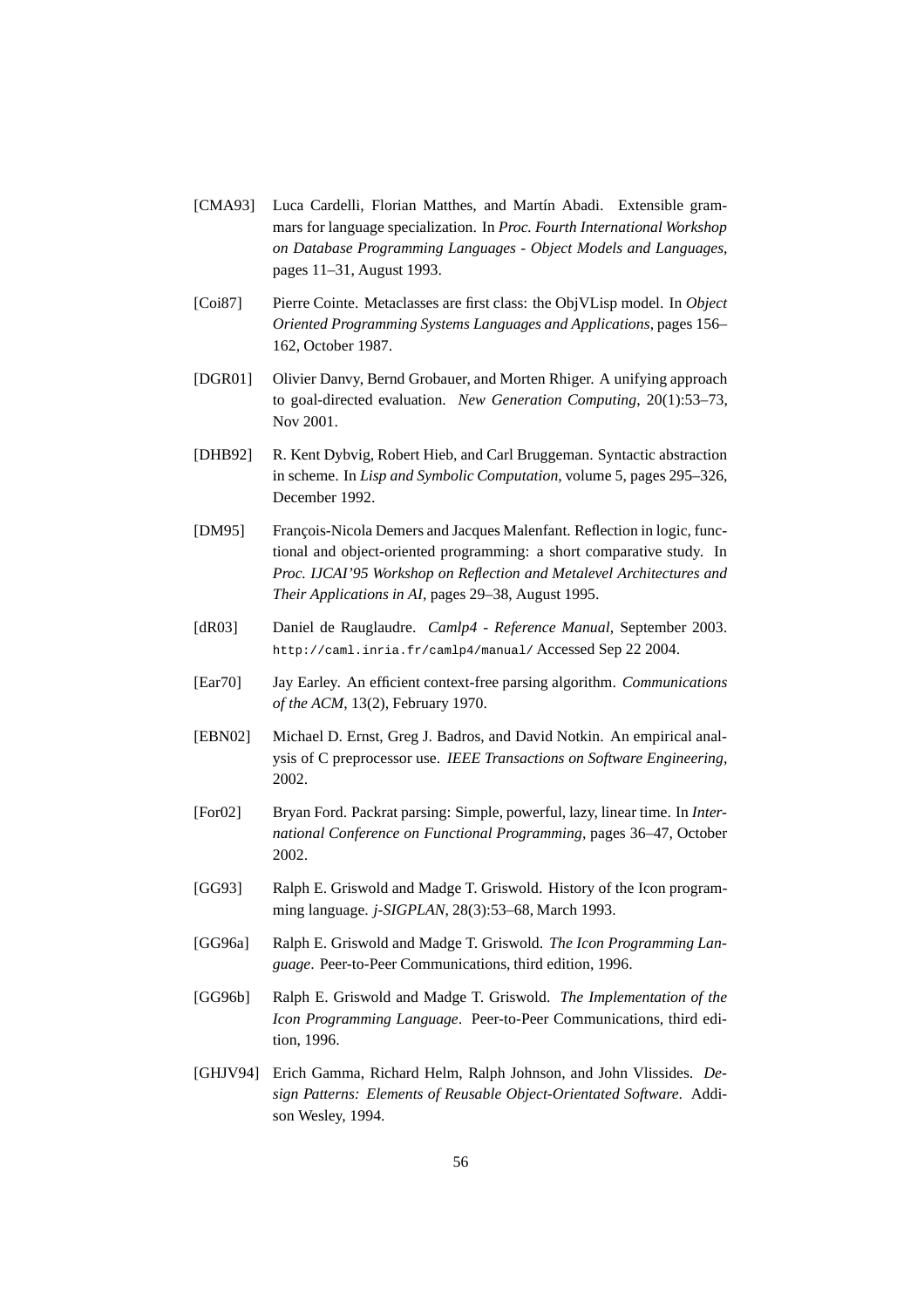- [GN00] Emden R. Gansner and Stephen C. North. An open graph visualization system and its applications to software engineering. *Software – Practice and Experience*, 30(11):1203–1233, 2000.
- [GR89] Adele Goldberg and David Robson. *Smalltalk-80: The Language*. Addison-Wesley, January 1989.
- [GST01] Steven E. Ganz, Amr Sabry, and Walid Taha. Macros as multi-stage computations: Type-safe, generative, binding macros in macroml. In *Proc. International Conference on Functional Programming (ICFP)*, volume 36 of *SIGPLAN*. ACM, September 2001.
- [Gud92] David A. Gudeman. Denotational semantics of a goal-directed language. *ACM Transactions on Programming Languages and System*, 14(1):107– 125, January 1992.
- [Jaf03] Aubrey Jaffer. *SCM Scheme Implementation*, November 2003. http://www.swiss.ai.mit.edu/~jaffer/scm\_toc Accessed Sep 16 2004.
- [Jef02] Clinton L. Jeffery. *Godiva Language Reference Manual*, November 2002. http://www.cs.nmsu.edu/˜jeffery/godiva/godiva.html.
- [JMPP03] Clinton Jeffery, Shamim Mohamed, Ray Pereda, and Robert Parlett. *Programming with Unicon*, April 2003. http://unicon.sourceforge.net/book/ub.pdf.
- [KCR98] Richard Kelsey, William Clinger, and Jonathan Rees. Revised(5) report on the algorithmic language Scheme. *Higher-Order and Symbolic Computation*, 11(1):7–105, 1998.
- [KdRB91] Gregor Kiczales, Jim des Rivieres, and Daniel G. Bobrow. *The Art of the Metaobject Protocol*. MIT Press, 1991.
- [KFFD86] Eugene Kohlbecker, Daniel P. Friedman, Matthias Felleisen, and Bruce Duba. Hygienic macro expansion. In *Symposium on Lisp and Functional Programming*, pages 151–161. ACM, 1986.
- [Pro97] Todd A. Proebsting. Simple translation of goal-directed evaluation. In *SIGPLAN Conference on Programming Language Design and Implementation*, pages 1–6, 1997.
- [Que96] Christian Queinnec. Macroexpansion reflective tower. In *Proc. Reflection'96*, pages 93–104, April 1996.
- [Sch] Friedrich Wilhelm Schroer ¨ . *The ACCENT Grammar Language*. http://accent.compilertools.net/language.html Accessed Jan 25 2005.